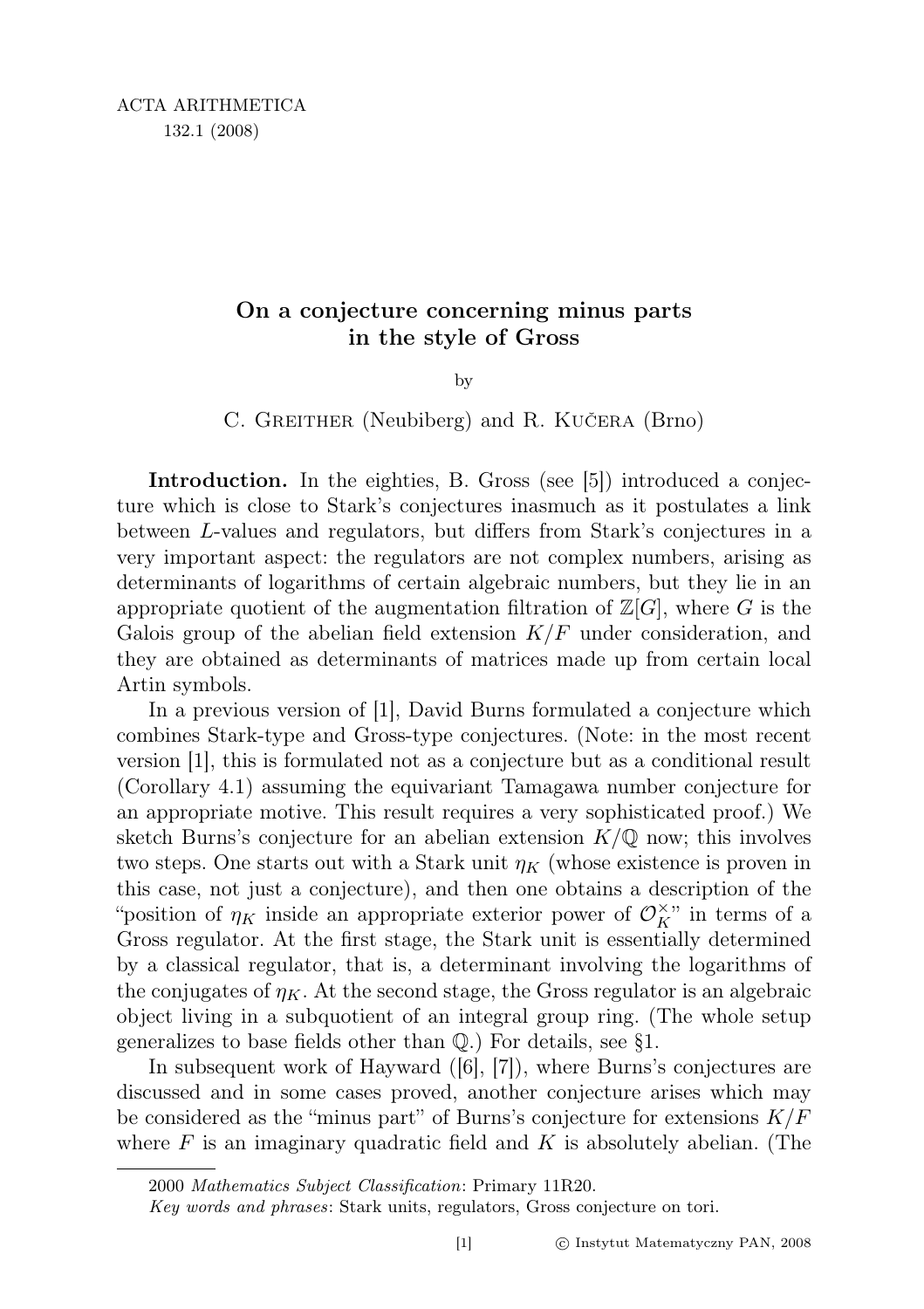methods in Hayward's proofs are much more accessible than those of [1].) We will explain this in §1 without striving for maximum generality, so as to keep things a little simpler. This "Minus Conjecture" equates, up to explicit constant factors, the leading term of a Stickelberger element and a regulator constructed from S-units in the minus part. We hasten to mention two things: firstly, our Minus Conjecture is in fact a special case of what is called "the conjecture of Gross on tori", on which not much seems to be known, and secondly we are indebted to Henri Darmon for his suggestion that we might look at leading terms of Stickelberger elements in the minus part. Let us also remark that Darmon deals with an interesting analogous situation in [3] where  $F$  is a *real* quadratic field.

The Minus Conjecture (MC) is intimately linked to the conjecture of Burns (B) for  $K^+/\mathbb{Q}$  and  $K/F$  respectively: if we assume the validity of (B) for  $K^+/\mathbb{Q}$ , then the Minus Conjecture can be shown to imply the validity of (B) for  $K/F$  (this is a result of Hayward, aptly called "base change for Conjecture (B)"), and the converse implication, which entails a kind of division argument, works under some hypotheses (Theorem 2.5). We will review Hayward's argument in detail in §2, in order to make clear just when the division argument is possible. The idea is, very crudely speaking, that (B) for  $K^+/\mathbb{Q}$  is the "plus part of (B) for  $K/F$ ", and the Minus Conjecture (MC) is "the minus part of  $(B)$  for  $K/F$ ", and the problem is to neatly separate the plus and minus parts.

We repeat that the division argument does not always work. The problem is simply "division of zero by zero". Our main objective in the second part of this paper (§§5–8) is thus to find a direct proof of the Minus Conjecture, which appears to be deeper than (B). Hayward proved the above-mentioned instances of (B) by a nice argument involving Euler systems and a matrix-tree theorem. As things stand, this is not always sufficient for (MC), although it does lead the way to our proof of the weaker conjecture (VOC) on the order of vanishing (see below and §4). In our direct proof of (MC), we are only able to handle  $s = 1$  and  $s = 2$ , but still have to use (along with a lot of calculation) the Gross–Koblitz formula in §7. The situation in [3] is somewhat similar: the order of vanishing (Theorem 4.2, loc.cit.) is easier to obtain than the results on the leading coefficient.

Actually, we impose some more hypotheses in order to simplify things: We assume  $K/F$  elementary *l*-abelian with *l* a fixed odd prime; we suppose that  $K = K^+F$ , and  $K^+$  is ramified at the primes  $p_1, \ldots, p_s$  that are distinct from l, and we also suppose that all  $p_i$  split in F. Let  $w_F$ , f and  $h_F$  denote the number of roots of unity, the conductor and the class number of  $F$ , respectively. We make the blanket assumption that  $l \nmid w_F$ . Then we can prove (MC) for  $s = 1$  and  $l \nmid f$  (see §3), and for cyclic K,  $s = 2$  and  $l \nmid f h_F$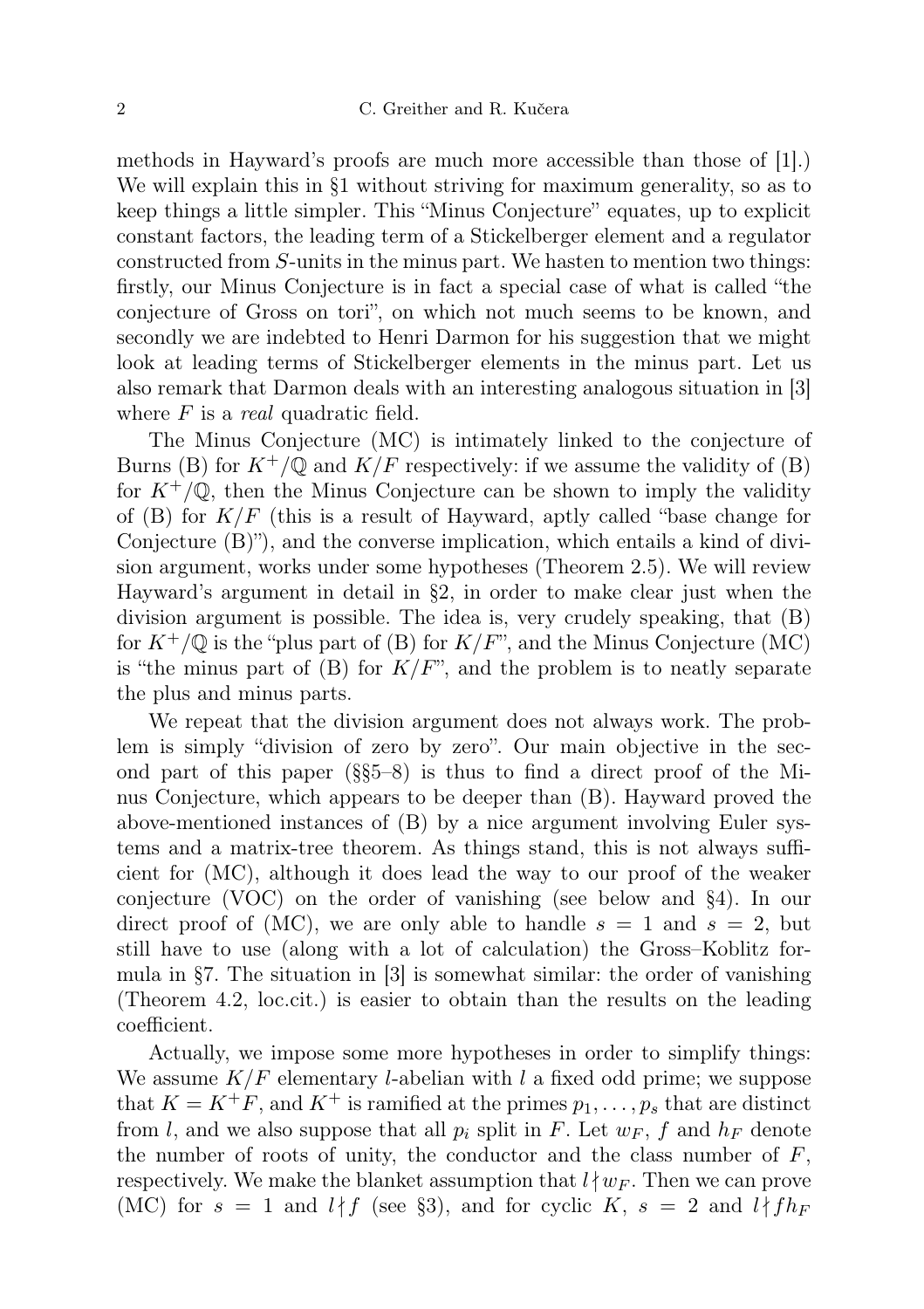(Theorem 8.9). We also have a positive result for  $s = 2$  and noncyclic K (Theorem 8.8), but this requires that one of  $p_1, p_2$  is an *l*th power modulo the other prime, and again  $l \nmid f h_F$ .

The Vanishing Order Conjecture (VOC), which is a weakened form of  $(MC)$ , says that the Stickelberger element associated to K is contained in the power  $I_G^s$ , where  $I_G$  is the augmentation ideal of  $\mathbb{Z}_l[G]$  and s is the number of ramified primes in  $K^+/\mathbb{Q}$ . We prove this under some assumptions in §4 for all s. This shows that the invariant predicted to vanish by  $(MC)$ lives in the filtration quotient  $I_G^s/I_G^{s+1}$ .

It should be said that the case  $s = 1$  of (MC) can already be deduced from our Theorem 2.5 together with [7]. The latter is an unpublished Ph.D. thesis, and we decided to present our own approach anyway, since we also feel that it might be of independent arithmetic interest. Hayward's argument makes essential use of elliptic units. While this is quite natural in the setting of [7], one may argue that in our case even the top field K is abelian over  $\mathbb{Q}$ , so one should try to stick to the cyclotomic framework all the way, and we show that this is possible.

In a forthcoming paper [4] we will explain how to prove (MC) for an arbitrary s under the assumption that  $l \geq 3(s+1)$  and  $l \nmid w_F h_F$ .

Notation will be introduced in §1 and further along as needed. We only mention here that  $X/l$  means  $X/lX$  or  $X/X<sup>l</sup>$  depending on whether the abelian group  $X$  is written additively or multiplicatively.

Acknowledgements. The second author was supported within the project MSM0021622409 of the Ministry of Education of the Czech Republic. The first author acknowledges support from the DFG.

1. The setup, and statement of the conjectures. We fix an odd prime  $l$  for the entire paper. First we state Burns's conjecture  $(B)$  on abelian Galois extensions  $K/k$  in a situation which is appropriate for our setting, always assuming that  $l \nmid w_k$ . We only look at the case where the parameter r (see [6]) has value 1. This suggests taking  $k = \mathbb{Q}$  and K real, or taking k to be an imaginary quadratic field, since these are the obvious examples of abelian extensions where exactly one infinite place is totally split. To keep things simple we also assume  $G = \text{Gal}(K/k)$  is *l*-elementary. Let S be a nonempty finite set of finite places of k including all places that ramify in  $K$ , and let s denote the cardinality of S. Stark's conjecture in its strong form for rank one is known to be true for  $k$  the rationals or imaginary quadratic, and we will write  $\eta_{K/k,S}$  for the Stark unit. For more details see [6] or [11]. Note that  $\eta_{K/k,S}$  depends on the choice of the set S, and also in a harmless way on the choice of a place at infinity for K. Note moreover that in general  $\eta_{K/k,S}$ only belongs to  $U_S(K)^{1/w_K}$ , so certainly belongs to  $\mathbb{Z}_l \otimes_{\mathbb{Z}} U_S(K)$ . We always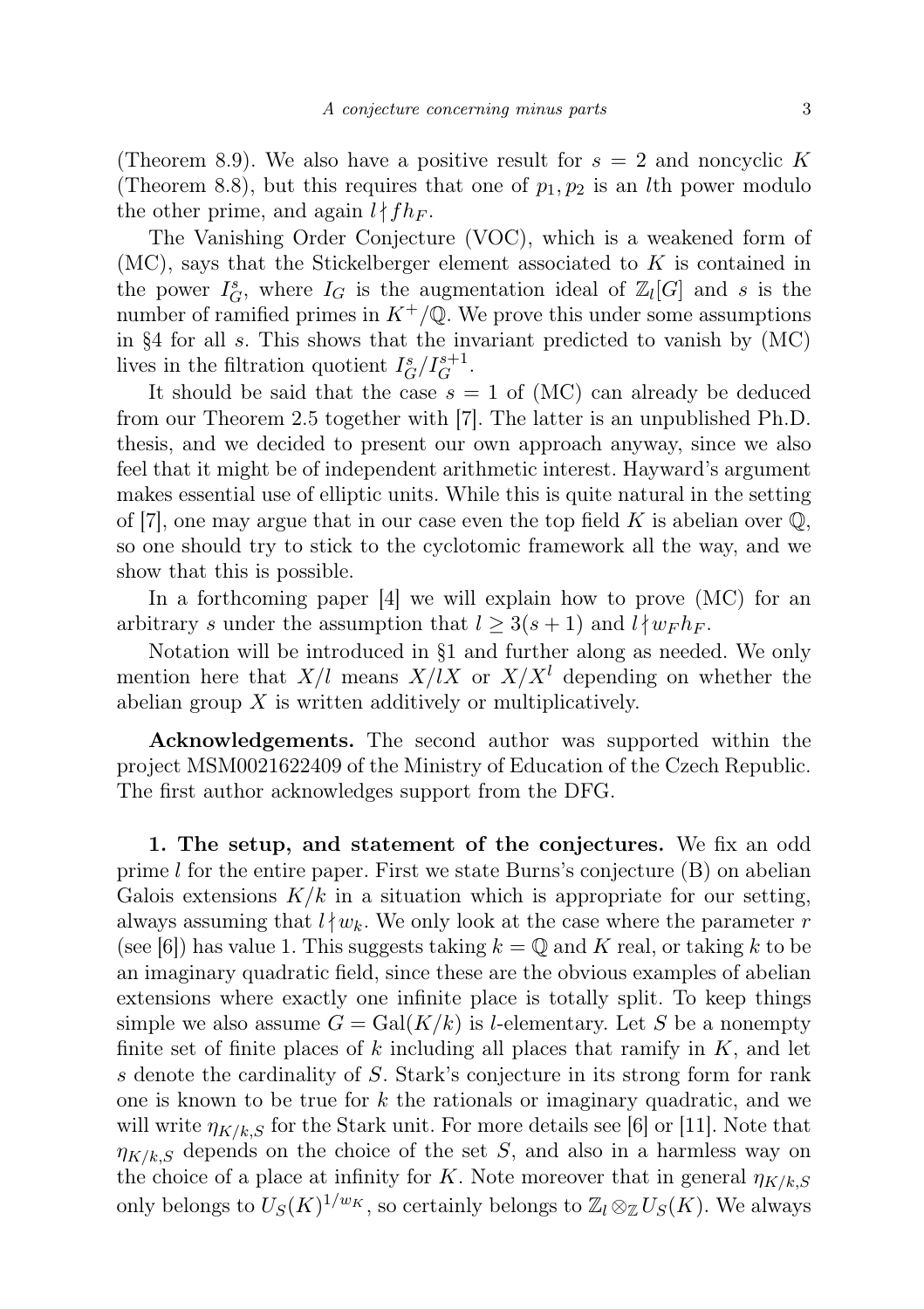suppose K given as a subfield of  $\mathbb{C}$ , and then there is the obvious choice of the infinite place.

In the statement of the conjecture we follow [6], except that we consistently eliminate the auxiliary set  $T$  which is used there to make certain unit groups torsion-free. The price for this is a denominator  $w_k$ , and we pay it gladly since all our conjectures amount to equalities that take place in groups of exponent  $l$ , and the absence of  $T$  does help.

There is a linear map

$$
\operatorname{Reg}_{K/k,S}: \bigwedge_{\mathbb{Z}}^{s-1} U_S(k) \to I_G^{s-1}/I_G^s,
$$
  

$$
u_1 \wedge \cdots \wedge u_{s-1} \mapsto \det(r_v(u_i) - 1)_{1 \le i \le s-1, v \in S^*}.
$$

Here  $r_v$  is the *local* reciprocity map  $x \mapsto (x, K_w/k_v) \in G_v \subseteq G$  (note that the choice of the place w in K above v does not matter), and  $S^*$  denotes S with any one place deleted. This regulator map is well-defined up to sign; we will specify the sign shortly, before stating the central conjecture.

We note at once that  $r_v$  is trivial on roots of unity in k, since  $w_k$  is assumed to be coprime to  $|G|$ .

To obtain a regulator from the regulator map, one has (in contrast with Stark's conjecture) to introduce an extra parameter running over a Hom group. For any G-module X and any  $\varphi \in \text{Hom}_{\mathbb{Z}[G]}(X,\mathbb{Z}[G])$ , let  $\varphi^1 \in$  $\text{Hom}_{\mathbb{Z}}(X^G,\mathbb{Z})$  be defined by the property that  $\varphi(u) = \varphi^1(u) \cdot \sum_{\sigma \in G} \sigma$  for all  $u \in X^G$ . Then  $\varphi^1$  canonically induces a linear map  $\bigwedge^s_{\mathbb{Z}} X^G \to \bigwedge^{s-1}_{\mathbb{Z}} X^G$ which will again be written  $\varphi^1$ , to wit

$$
\varphi^1(x_1 \wedge \cdots \wedge x_s) = \sum_{i=1}^s (-1)^{i+1} \varphi^1(x_i) \cdot (x_1 \wedge \cdots \wedge x_{i-1} \wedge x_{i+1} \wedge \cdots \wedge x_s).
$$

We now pick any Z-basis  $u_1, \ldots, u_s$  of  $U_S(k)/U_S(k)_{\text{tor}}$  and we define

$$
\operatorname{Reg}_{K/k,S}^{\varphi} = \operatorname{Reg}_{K/k,S}(\varphi^1(u_1 \wedge \dots \wedge u_s)) \in I_G^{s-1}/I_G^s
$$

for all  $\varphi \in \text{Hom}_{\mathbb{Z}[G]}(U_S(K), \mathbb{Z}[G])$ . Note that this is well-defined (independent of the choice of the basis) up to sign.

We have to fix the sign of the regulator before we state Burns's conjecture. For this we use ad hoc terminology. Let us fix an ordering  $v_1, \ldots, v_s$  of the set S. (In contrast to Hayward's work, the infinite place is not counted as a member of S.) An independent system  $u_1, \ldots, u_s$  of S-units is called *adapted* to the given ordering of S (or just adapted, in context) if  $u_i$  is a unit outside  $v_i$  and has positive value at  $v_i$ . A basis  $u_1, \ldots, u_s$  of  $U_S(k)/U_S(k)_{\text{tor}}$  is called well-oriented if the transition matrix from this basis to any adapted system has positive determinant. (In many cases, e.g. if  $h_F = 1$ , we will even be able to pick a basis which is itself adapted.) Unless otherwise stated, we always make two assumptions: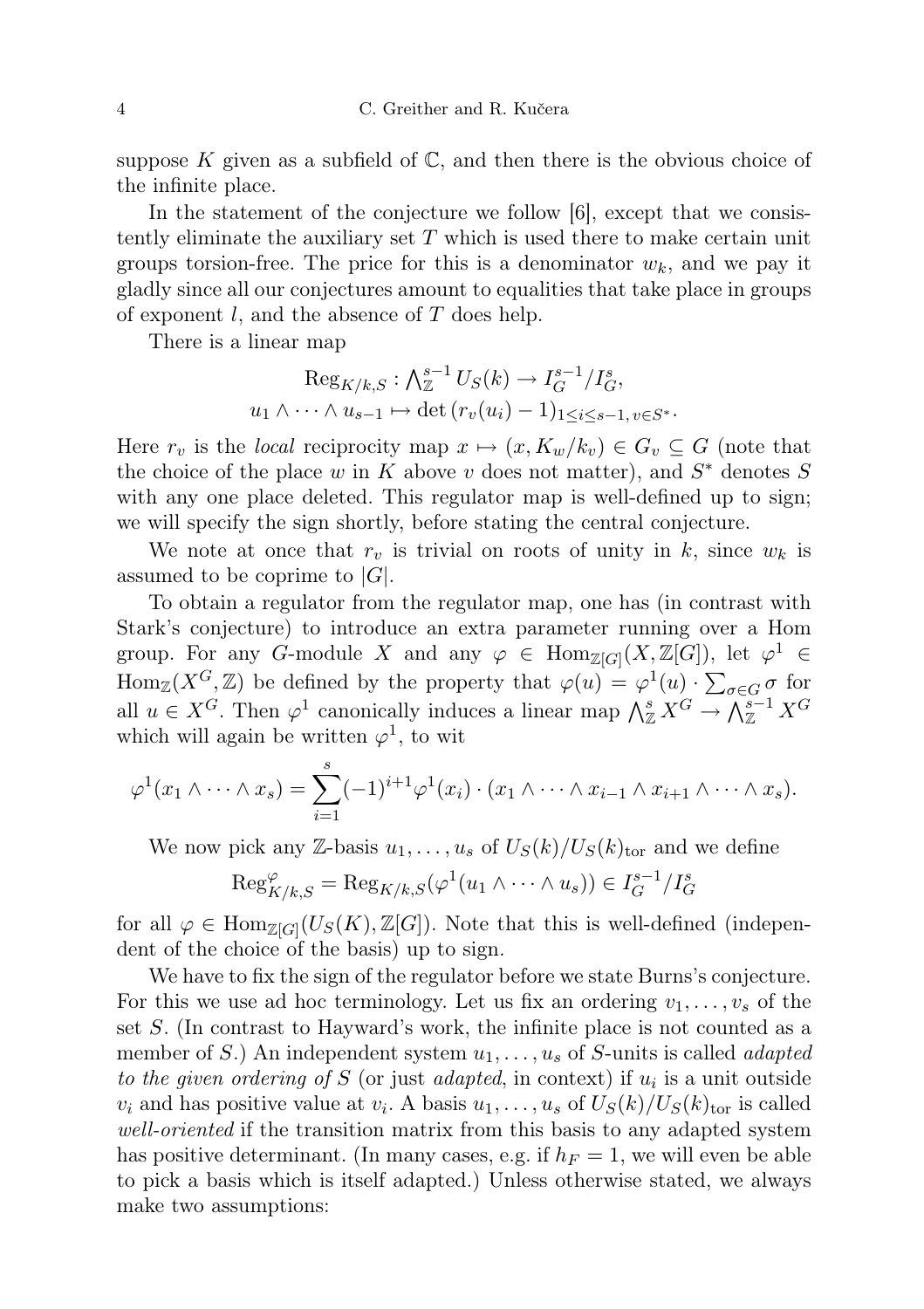(1) S and the basis  $u_1, \ldots, u_s$  are ordered so that the basis is welloriented.

(2) In the calculation of the regulator, the *last* place in  $S$  is omitted.

We may now state:

CONJECTURE (B). For all  $\varphi \in \text{Hom}_{\mathbb{Z}[G]}(U_S(K), \mathbb{Z}[G])$  one has

$$
\varphi(\eta_{K/k,S}) \equiv (-1)^{s+1} \frac{h_{k,S}}{w_k} \operatorname{Reg}_{K/k,S}^{\varphi} \pmod{I_G^s}.
$$

The letter  $\varphi$  here stands for the extension of  $\varphi$  in  $\mathrm{Hom}_{\mathbb{Z}_l[G]}(\mathbb{Z}_l \otimes U_S(K), \mathbb{Z}_l[G])$ .

The prediction about the sign comes from [1] and is also explained in [7]. Our way of stating things is different from [7] (and a bit more explicit), so we have to show compatibility. [7] uses the sign  $\xi = (-1)^{|T|+1}$  sign(R) where R is a certain real-valued regulator. Since we work with empty  $T$ , we just have to show that the sign of R is exactly  $(-1)^s$  under our assumptions.

The real-valued regulator  $R$  used by Hayward is constructed as follows: one takes an ordered basis  $u_1, \ldots, u_s$  as above but a slightly different set of places  $v_0 := \infty, v_1, \ldots, v_{s-1}$  (unfortunately Hayward's indexing is different, starting at 1), and one considers the determinant

$$
R = \det \left( -\log |u_i|_{v_{j-1}} \right)_{1 \le i,j \le s}.
$$

If one extends R by an  $(s + 1)$ th column by letting j run up to  $j = s + 1$ , then the resulting matrix has zero row sums. By the usual argument we have

$$
R = (-1)^s \det(-\log |u_i|_{v_j})_{1 \le i,j \le s}.
$$

Now if  $u_1, \ldots, u_s$  is an adapted system, the matrix inside the last det is diagonal, with positive entries  $a_i \log N(v_i)$  (where  $a_i$  denotes the valuation of  $u_i$  at  $v_i$ ). Thus the determinant is positive, and the same holds if  $u_1, \ldots, u_s$ is well-oriented. This shows  $sign(R) = (-1)^s$  and  $\xi = (-1)^{s+1}$  as claimed.

In order to show that our version conforms with Hayward's formulation on p. 104 of [6], we also have to remark the following: Hayward's formula is invariant under enlarging T, as long as  $U_{S,T}(k)$  is assumed torsion-free to begin with. We put in an extra denominator  $w_{k,T}$  on the right in his formula, and we claim that then the formula is invariant under changing  $T$ , without any condition. Indeed, if we replace T by  $T' = T \cup \{v\}$  (v some finite place of k outside  $S \cup T$ ), then  $\eta_{K/k,S,T'} = \eta_{K/k,S,T}^{\alpha}$  with  $\alpha = 1 - N(v) \cdot \text{Frob}_{v}^{-1}$ , so  $\varphi(\eta_{K/k,S,T'}) = \alpha \varphi(\eta_{K/k,S,T})$ , and we only need to know  $\alpha$  modulo  $I_G$ , so we just get the factor  $1 - N(v)$ . A standard argument using formula (3) in [6] then shows that  $h_{k,S,T} \operatorname{Reg}_{K/k,S,T}^{\varphi}/w_{k,T}$  is multiplied by the factor  $\mathrm{N}(v) - 1$ when T is replaced by T'. Setting  $T = \emptyset$  gives our version, since of course  $h_{k,S,\emptyset} = h_{k,S}$  and  $w_{k,\emptyset} = w_k$ .

This shows at once that our version implies Hayward's. But the converse is equally true. For this we point out that one can always take  $T = \{v\}$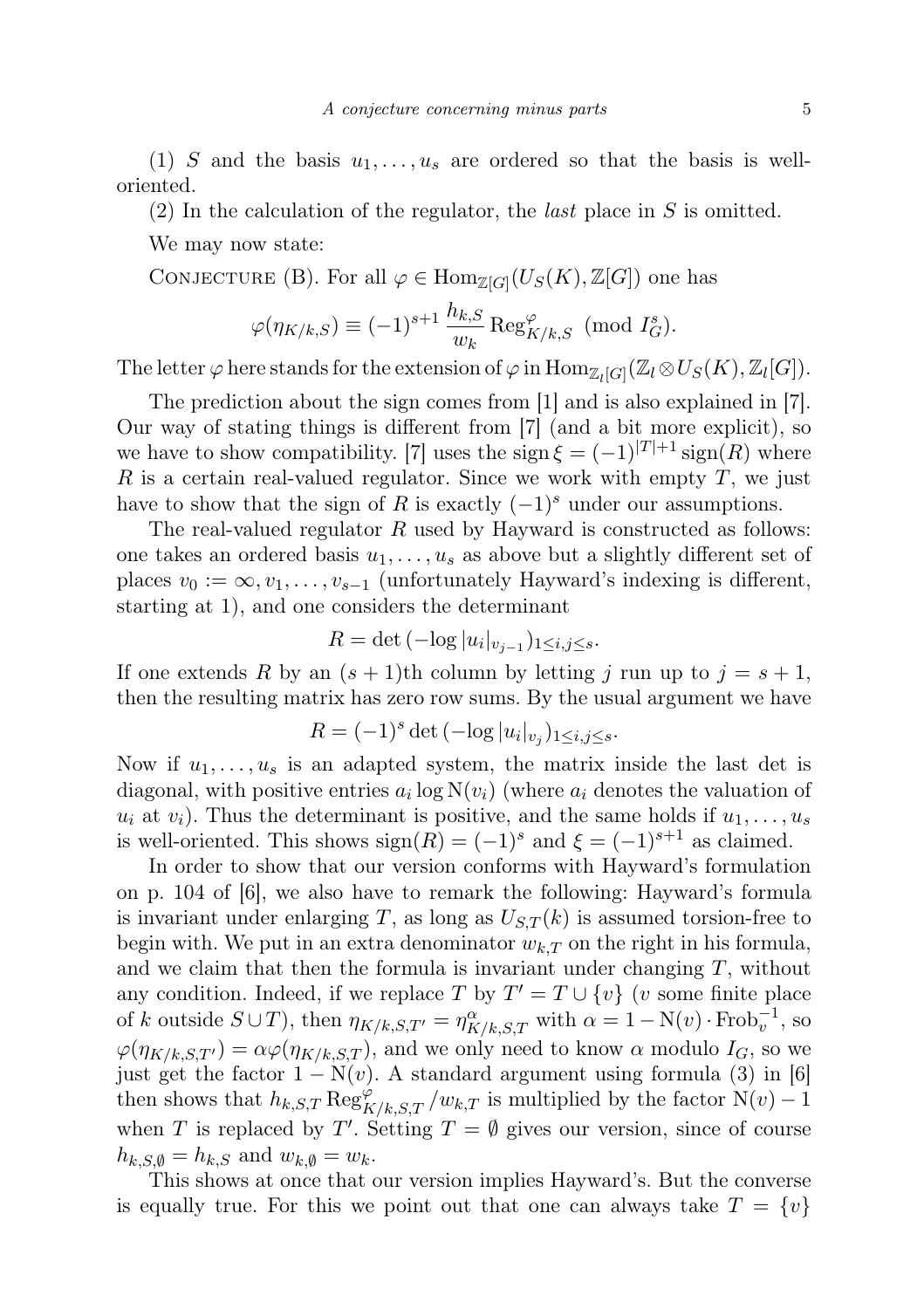in Hayward's situation so that l does not divide  $N(v) - 1$  (here we have to use the assumption that  $w_k$  is coprime to l). This ensures that the above argument works both ways. Note in this context that the term  $(-1)^{|T|}$  in Hayward's sign definition is due to the fact that the sign changes whenever an element is put into or taken out of  $T$ , as can be seen by the preceding argument.

We will be concerned with Conjecture (B) in two concrete cases which we now describe. Let F be an imaginary quadratic field of conductor  $f$ . Let  $h_F$  denote the class number of F and  $w_F$  the number of roots of unity in F. We recall that we assume  $l \nmid w_F$ , and we stress that this hypothesis will be in force throughout the paper. We always assume that  $K$  is absolutely abelian, contains F, and  $K^+$  is elementary l-abelian over Q. Then  $K =$  $FK^+$  and  $G = \text{Gal}(K/F)$  may be identified with  $\text{Gal}(K^+/\mathbb{Q})$ . Let  $\tau$  always stand for complex conjugation. Then both  $Gal(K/K^+)$  and  $Gal(F/\mathbb{Q})$  can be identified with  $\{1, \tau\}$ . Let m be the conductor of  $K^+$ . We also assume that there is no wild ramification in  $K^+/\mathbb{Q}$ . Then m has the form  $m = p_1 \cdots p_s$ where the  $p_i$  are all congruent to 1 mod l. Finally, we assume all  $p_i$  are split in  $F$ .

THEOREM 1.1. Under all these assumptions, Conjecture (B) is true for  $K^+/\mathbb{Q}$  with  $S = \{p_1, \ldots, p_s\}$  (the minimal possible choice of S).

*Proof.* This is due to Hayward. In the published work [6], this result can be found up to sign (see Theorem 5.10 and Remark 5.11 there). The sharp version including the sign is only proved in Hayward's thesis (top of page 98). We have to explain the role of the auxiliary integer b by which both sides of the conjecture are multiplied in  $|6|$ . It has to satisfy two conditions: b must be a multiple of  $w_k$ , and there must be a section s of the natural epimorphism  $R \to \mathrm{Cl}_k$  such that  $s^b$  is a homomorphism, where R denotes the ray class group of conductor  $p_1 \cdots p_s$  in k. Since  $k = \mathbb{Q}$  here, the class group is trivial, and the second condition is void; so we may take  $b = w<sub>0</sub> = 2$ , which is prime to l, and we may cancel b in Hayward's theorem on both sides.  $\blacksquare$ 

We make a few comments:

- (i) As a basis for  $U_S(\mathbb{Q})$  modulo torsion one can take the set  $\{p_1, \ldots, p_s\}$ . Note this is well-oriented (with the obvious ordering of  $S$ ) and even adapted.
- (ii) The Stark unit appears as  $N_{\mathbb{Q}(\zeta_m)/K^+}(1-\zeta_m)^{1/2}$  where  $\zeta_m \mapsto e^{2\pi i/m}$ fixes the choice of place at infinity.
- (iii) The factor preceding the regulator on the right is simply  $h_{\mathbb{Q},S}/w_{\mathbb{Q}}$  $= 1/2.$

On the upper level we have: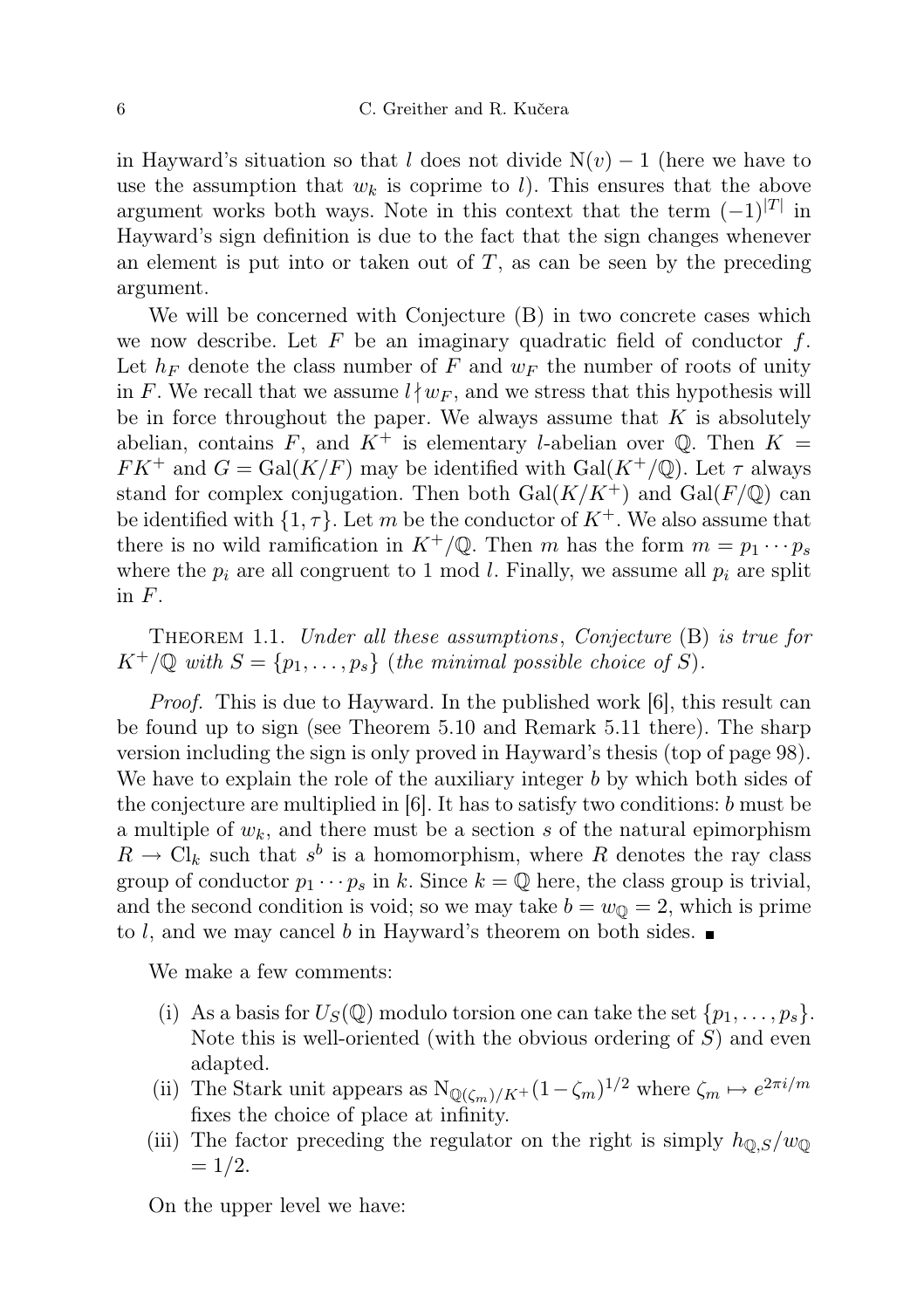THEOREM 1.2. If  $l \nmid h_F$  then Conjecture (B) is true for  $K/F$  with  $S = S_F$ the set of places above any of the  $p_i$ ,  $i = 1, \ldots, s$  (the minimal possible choice of  $S$ ).

Proof. This is again due to Hayward. He actually proves much more, using elliptic units; the big field K only needs to be abelian over  $k$ , not necessarily over  $\mathbb Q$ . The requirements on the integer b have already been explained, but here  $k = F$ , and we have to be more careful. Let b be  $w_F$  multiplied with the greatest factor of  $\prod_{i=1}^{s}(p_i-1)$  that is prime to l. Then b annihilates the non-l-part of the kernel of  $R \to \mathrm{Cl}_F$ , and b is prime to l. Since we assumed  $h_F$ to be prime to l, there is a section  $s: Cl_F \to R$  with image contained in the non-l-part of R. Then  $s^b$  is a homomorphism, so Hayward's theorem (p. 98) in [7]) applies again, and we may cancel b as in the proof of Theorem 1.1.  $\blacksquare$ 

Again, a few comments:

- (iv) Now the set  $S_F$  has cardinality 2s, so we are looking at an equation in  $I_G^{2s-1}$  $G^{2s-1}/I_G^{2s}$ .
- (v) In the particular case that interests us in §3 and §§5–8, we will fix an explicit basis of  $U_s(F)$ .
- (vi) One can express  $\eta_{K/F,S}$  in terms of  $\eta_{K^+/\mathbb{Q},S}$ ; this will be made precise at an appropriate later moment.
- (vii) The denominator is legal since we are assuming  $l \nmid w_F$ .

We now turn to the Minus Conjecture (MC). To state it, we have to introduce certain Stickelberger elements.

The notation  $\sum_{a \bmod x} n$  means that the sum runs over all  $a = 1, \ldots, n-1$ which are coprime to n. Let  $\sigma_a$  denote the automorphism  $\zeta_{fm} \mapsto \zeta_{fm}^a$  for a coprime to fm. We likewise denote by  $\sigma_a$  the restriction of this to  $K =$  $FK^+ \subseteq \mathbb{Q}(\zeta_{fm})$ . We define

$$
\Theta_K = \frac{1}{f m} \sum_{a \bmod^{\times} f m} \left( a - \frac{f m}{2} \right) \sigma_a^{-1} \in \mathbb{Q}[\text{Gal}(K/\mathbb{Q})].
$$

We note that  $\tau \in \mathbb{Q}[\text{Gal}(K/\mathbb{Q})]$  is just  $\sigma_{-1}$ , and comparing coefficients shows that  $\Theta_K$  is a multiple of  $1 - \tau$ , more precisely,

$$
\Theta_K = (1 - \tau)\widetilde{\Theta}_K, \quad \widetilde{\Theta}_K = \frac{1}{fm} \sum_{\substack{a \bmod^{\times} fm \\ \sigma_a|F=1}} \left( a - \frac{fm}{2} \right) \sigma_a^{-1}.
$$

Note that  $\widetilde{\Theta}_K$  is now in  $\mathbb{Q}[\text{Gal}(K/F)].$ 

We also need a regulator built from minus-units. For each  $i \in \{1, \ldots, s\}$ pick a prime ideal  $\mathfrak{p}_i$  above  $p_i$  in F. Let S' be the ordered set  $(\mathfrak{p}_1, \ldots, \mathfrak{p}_s)$ . The abelian group  $(U_S(F)/U_S(F)_{\text{tor}})^{1-\tau}$  is free of rank s. We choose an ordered basis for it,  $(u_1^{1-\tau}, \ldots, u_s^{1-\tau})$  say. We again have a notion of well-orientedness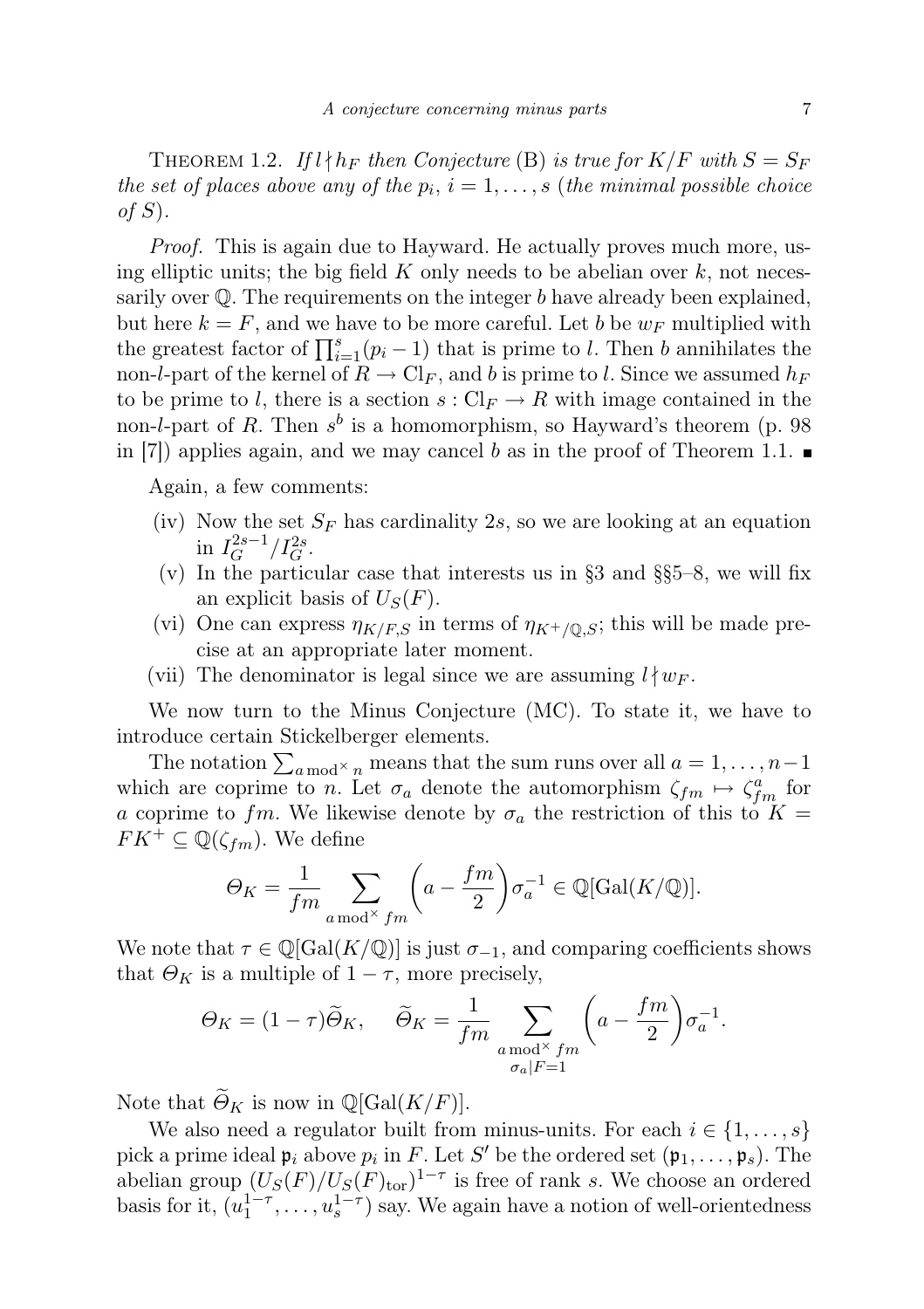as follows. For each i we choose a positive power of  $\mathfrak{p}_i$  which is principal, and a generator  $x_i$  of it. Then the family  $x_1^{1-\tau}, \ldots, x_s^{1-\tau}$  is a Q-basis of  $\mathbb{Q} \otimes (U_{S}(F)/U_{S}(F)_{\text{tor}})^{1-\tau}$  (an analog of the "adapted systems" we used before), and we decree that  $(u_1^{1-\tau},...,u_s^{1-\tau})$  is well-oriented with respect to the ordered set  $S'$  if  $(x_1^{1-\tau}, \ldots, x_s^{1-\tau})$  can be obtained by a Q-linear transformation with positive determinant from the ordered set  $(u_1^{1-\tau}, \ldots, u_s^{1-\tau})$ . All this simplifies a lot when  $h_F = 1$ . Then one takes  $u_i$  to be a generator of  $\mathfrak{p}_i$ .

No parameter  $\varphi$  is needed, and no place has to be omitted in the following definition:

$$
\mathrm{Reg}_{K,S}^- = \det \left( r_w(u_i^{1-\tau}) - 1 \right)_{1 \le i \le s, w \in S'} \in I_G^s / I_G^{s+1}.
$$

This is indeed well-defined. In order to state the Minus Conjecture, we repeat our assumptions for convenience:  $K = K^+F$ ,  $l \mid w_F$ ,  $K^+/\mathbb{Q}$  is l-elementary with Galois group G, exactly s rational primes ramify (tamely) in  $K^+$ , and all these primes are split in F.

CONJECTURE (MC). Let  $(u_i^{1-\tau})_i$  be an ordered basis of the minus units as above which is well-oriented with respect to  $S'$ . Then

$$
\widetilde{\Theta}_K \equiv -\frac{h_{F,S}}{w_F} \operatorname{Reg}_{K,S}^- \pmod{I_G^{s+1}}.
$$

We will call this the "Minus Conjecture" in the following.

We point out that in the notation of [6] (p. 118),  $\widetilde{\Theta}_K = -\frac{1}{2}\Theta(0,\omega)$ (note the minus sign, which comes from the usual formula linking an Lvalue at 0 to a generalized Bernoulli number), so (MC) reads as  $\Theta(0,\omega) \equiv$  $(2h_{F,S}/w_F)\operatorname{Reg}_{K,S}^-$ , and the constant  $2h_{F,S}/w_F$  should be interpreted as  $(h_{FS}/w_F)/(h_{\odot}/w_{\odot})$ , which agrees with the general idea that (MC) is "the quotient of (B) for  $K/F$  by (B) for  $K^+/\mathbb{Q}$ ." There is one intentional discrepancy with [6]:

REMARK. In our minus regulator we take a basis of  $(U_S(F)/U_S(F)_{\text{tor}})^{1-\tau}$ whereas Hayward takes a basis of the group  $(U_S(F)/U_S(F)_{tor})^{\text{-}}$ , which may be slightly larger. This makes our regulator larger by the index of the smaller group inside the latter; and so we get rid of the index factor which is needed in the statements of Proposition 7.2 and Conjecture 7.4 in [6].

The following important consequence of the Minus Conjecture is much easier to state, and also easier to prove (see Theorem 4.4).

CONJECTURE (VOC). The element  $\widetilde{\Theta}_K$  always lies in the sth power of the augmentation ideal  $I_G$ .

2. Base change for (B) and the division argument for (MC). In simple terms, we are going to show: If (MC) holds, then Theorem 1.2 is a direct consequence of Theorem 1.1 (it would be slightly misleading to say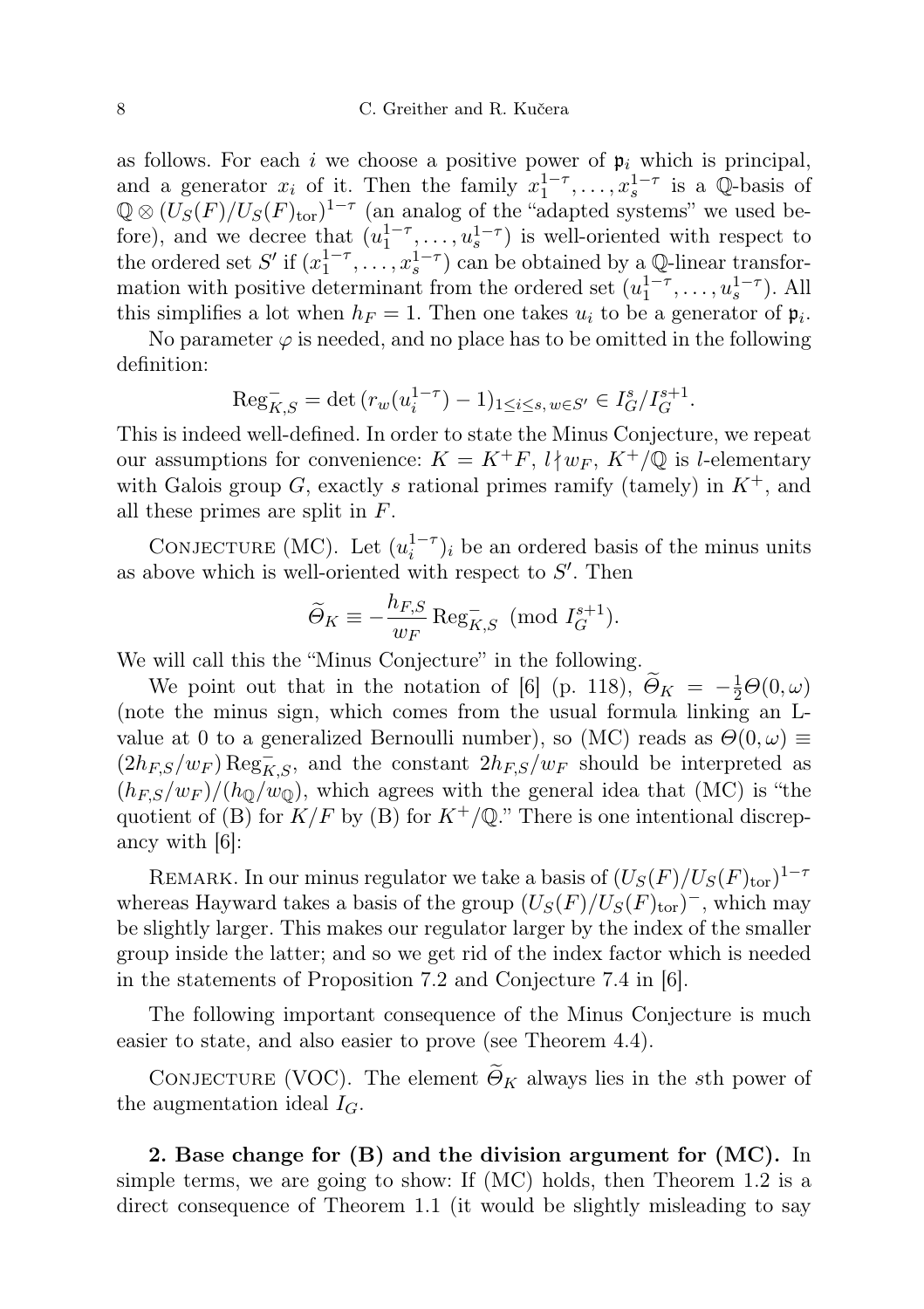that the one implies the other, since both statements are true); and under specific conditions this argument can be reversed, leading to a proof of (MC). The former part of this is due to Hayward. We explain the argument in detail for the reader's convenience before discussing the converse implication.

We keep all assumptions and notations from the previous section.

PROPOSITION 2.1 (Hayward). We have a base change property for Conjecture (B), that is: Theorem 1.2 can be deduced from Theorem 1.1 and the validity of (MC).

*Proof.* The main idea is that both sides in the statement of  $(B)$  for  $K/F$ can be conveniently written as the product of two factors.

In [6] Hayward defines a twisted Stickelberger element  $\Theta_{K/K^+/\mathbb{Q},S}(0,\omega)$ . One can check that it equals  $-2\tilde{\Theta}_K$ . By the formula (13) of [6] it satisfies the product formula

$$
\Theta'_{K/F,S}(0) = \Theta_{K/K^+/{\mathbb Q},S}(0,\omega) \cdot \Theta'_{K^+/{\mathbb Q},S}(0),
$$

where the equivariant L-functions  $\Theta_{K/F,S}(z)$  and  $\Theta_{K^+/\mathbb{Q},S}(z)$  are defined for instance in [11, Chapter IV, §1]. Note that the idempotent  $e_{\omega\chi}$  two lines below formula (13) of [6] should read  $e_{\chi}$ .

LEMMA 2.2. The Stark units satisfy  $\eta_{K/F,S} = \eta_{K^+/\mathbb{Q},S}^{-\Theta_K}$ .

Proof. This was proved by Hayward under Hypothesis 7.1 of [6]. An argument is necessary here as we are not assuming that hypothesis.

Let  $\infty_1$  be an infinite place of  $K^+$ ; we identify it with the place of K above it. Let v be a place of  $K^+$  above  $p_1$ , and w be a place of K above v. We denote by  $\overline{w}$  the  $K/K^+$  conjugate of w which may or may not be equal to w.

Similarly to [6] we deduce the following two formulas:

$$
\lambda_K(\eta_{K^+/\mathbb{Q}}^{-\Theta_K}) = -\Theta'_{K^+/\mathbb{Q},S}(0)\widetilde{\Theta}_K \cdot (2\infty_1 - w - \overline{w})
$$
  
=  $\Theta'_{K/F,S}(0) \cdot (\infty_1 - w/2 - \overline{w}/2),$   

$$
\lambda_K(\eta_{K/F}) = \Theta'_{K/F,S}(0) \cdot (\infty_1 - w).
$$

We want to conclude that the arguments of  $\lambda_K$  in two preceding formulas are equal but we cannot do so directly since  $\lambda_K$  is not injective in general.

Let  $e_K \in \mathbb{C}[G]$  be the idempotent which is the sum of all  $e_\chi$  such that  $\chi$ is nontrivial on all decomposition groups of primes in S. We claim that

$$
e_K(\infty_1 - w/2 - \overline{w}/2) = e_K(\infty_1 - w).
$$

If  $w = \overline{w}$ , this is trivial. If not, suppose  $e_{\chi}$  is one of the idempotents whose sum is  $e_K$ . Then  $\chi$  must be nontrivial on the decomposition group of w and of  $\overline{w}$ . But then  $e_K w = e_K \overline{w} = 0$ .

Since  $\lambda_K$  is injective in the  $e_K$ -part, we have proved the  $e_K$ -part of the lemma. We will be done if we establish that both sides of the equality are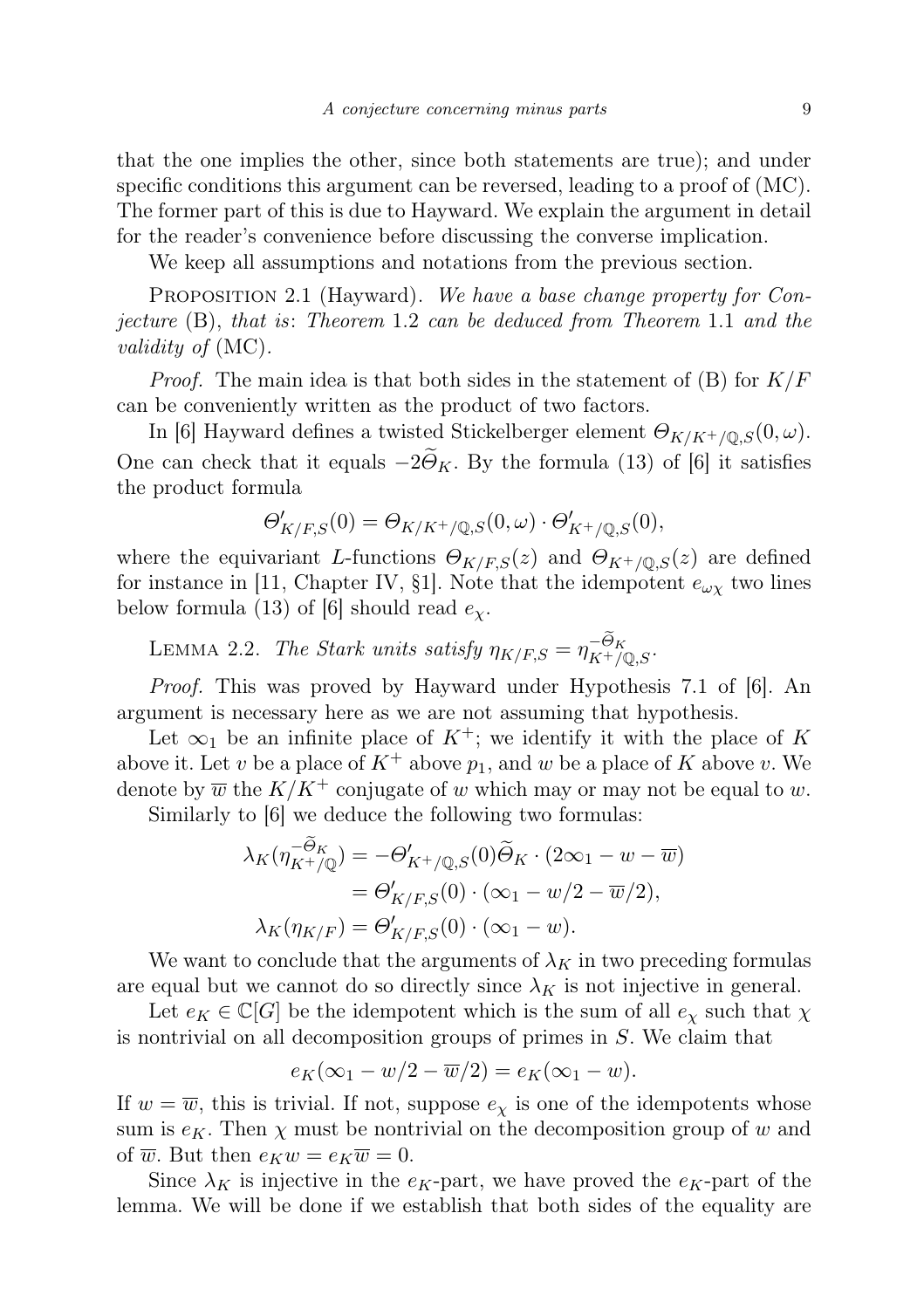already in the  $e_K$ -part. The support of an element x of a  $\mathbb{C}[G]$ -module is by definition the set of all  $\chi \in \widehat{G}$  with  $e_{\chi}x \neq 0$ . We know the following:  $\eta_{K/F}$  has the same support as  $\Theta'_{K/F,S}(0)$  and  $\eta_{K^{+}/\mathbb{Q}}$  has the same support as  $\Theta'_{K^+/{\mathbb Q},S}(0)$ . Then using the product formula stated before Lemma 2.2 we deduce that both sides of the equality in Lemma 2.2 have the same support, in particular they are both in the  $e_K$ -part.

From the preceding lemma it follows that  $\varphi(\eta_{K/F,S}) = -\widetilde{\Theta}_K \varphi(\eta_{K^+/\mathbb{Q},S})$ for all  $\varphi \in \text{Hom}_{\mathbb{Z}[G]}(U_S(K), \mathbb{Z}[G]).$ 

We fix an ordering of the primes  $p_1, \ldots, p_s$ ; for each i we fix a prime  $\mathfrak{p}_i$ above  $p_i$  in F and we choose the ordering  $(\mathfrak{p}_1, \ldots, \mathfrak{p}_s, \mathfrak{p}_1^{\tau}, \ldots, \mathfrak{p}_s^{\tau})$  on S.

LEMMA 2.3. Recall  $S' = {\mathfrak{p}_1, \ldots, \mathfrak{p}_s}$ . If  $\mathbf{u}' = (u_1, \ldots, u_s)$  is an ordered basis of  $U_{S'}(F)/U_{S'}(F)_{\text{tor}}$ , then  $\mathbf{u} = (u_1, \ldots, u_s, p_1, \ldots, p_n)$  is an ordered basis of  $U_S(F)/U_S(F)_{\text{tor}}$ , and **u** is well-oriented with respect to S iff **u'** is well-oriented with respect to  $S'$ .

*Proof.* We begin by noting that  $U_S(F)/U_S(F)_{tor}$  is the direct sum of  $U_{S'}(F)/U_{S'}(F)_{\text{tor}}$  and  $U_{S}(\mathbb{Q})/U_{S}(\mathbb{Q})_{\text{tor}} = \langle p_1,\ldots,p_s\rangle$ . Pick  $x_i \in F$  so that  $x_i$  generates a positive power of  $\mathfrak{p}_i$ . Then  $\mathbf{x} = (x_1, \ldots, x_s, x_1^{\tau}, \ldots, x_s^{\tau})$  is an adapted system with respect to  $S$ , and one checks that the transition from it to  $(x_1, \ldots, x_s, p_1, \ldots, p_s)$  has positive determinant. So the transition from **u** to **x** has positive determinant iff the transition from  $\mathbf{u}'$  to  $(x_1, \ldots, x_n)$  does.

We continue the proof of Proposition 2.1, assuming that  $S, S', u_1, \ldots, u_s$ have been chosen so that **u** is well-oriented. We write  $u_{s+i}$  for  $p_i$  (i =  $1, \ldots, s$ ). We will prove below the following formula (in which the first and third equalities hold by definition):

$$
\operatorname{Reg}_{K/F,S}^{\varphi} = \operatorname{Reg}_{K/F,S}(\varphi^1(u_1 \wedge \cdots \wedge u_{2s}))
$$
  
=  $\frac{1}{2}(-1)^s \operatorname{Reg}_{K,S}^{-} \cdot \operatorname{Reg}_{K^{+}/\mathbb{Q},S}(\varphi^1(u_{s+1} \wedge \cdots \wedge u_{2s}))$   
=  $\frac{1}{2}(-1)^s \operatorname{Reg}_{K,S}^{-} \operatorname{Reg}_{K^{+}/\mathbb{Q},S}^{\varphi} \cdot$ 

Let us assume this for a moment. For the ensuing calculation, which takes place in the group  $I_G^{2s-1}$  $I_G^{2s-1}/I_G^{2s}$ , we note that there is a canonical map  $I_G^s/I_G^{s+1} \times$  $I_G^{s-1}$  $I_G^{s-1}/I_G^s \to I_G^{2s-1}$  $\frac{f^{2s-1}}{G}/I_G^{2s}$  induced by multiplication. We have

$$
\varphi(\eta_{K/F,S}) = -\Theta_K \cdot \varphi(\eta_{K^+/\mathbb{Q},S})
$$
  
= 
$$
\left(+\frac{h_{F,S}}{w_F} \text{Reg}_{K,S}^{-}\right) \left((-1)^{s+1} \frac{1}{2} \text{Reg}_{K^+/\mathbb{Q},S}^{\varphi}\right)
$$
  
(use (B) for  $K^+/\mathbb{Q}$ , and (MC))  
= 
$$
(-1)^{s+1} \frac{h_{F,S}}{2w_F} \text{Reg}_{K,S}^{-} \text{Reg}_{K^+/\mathbb{Q},S}^{\varphi}.
$$

This is  $(B)$  for  $K/F$ .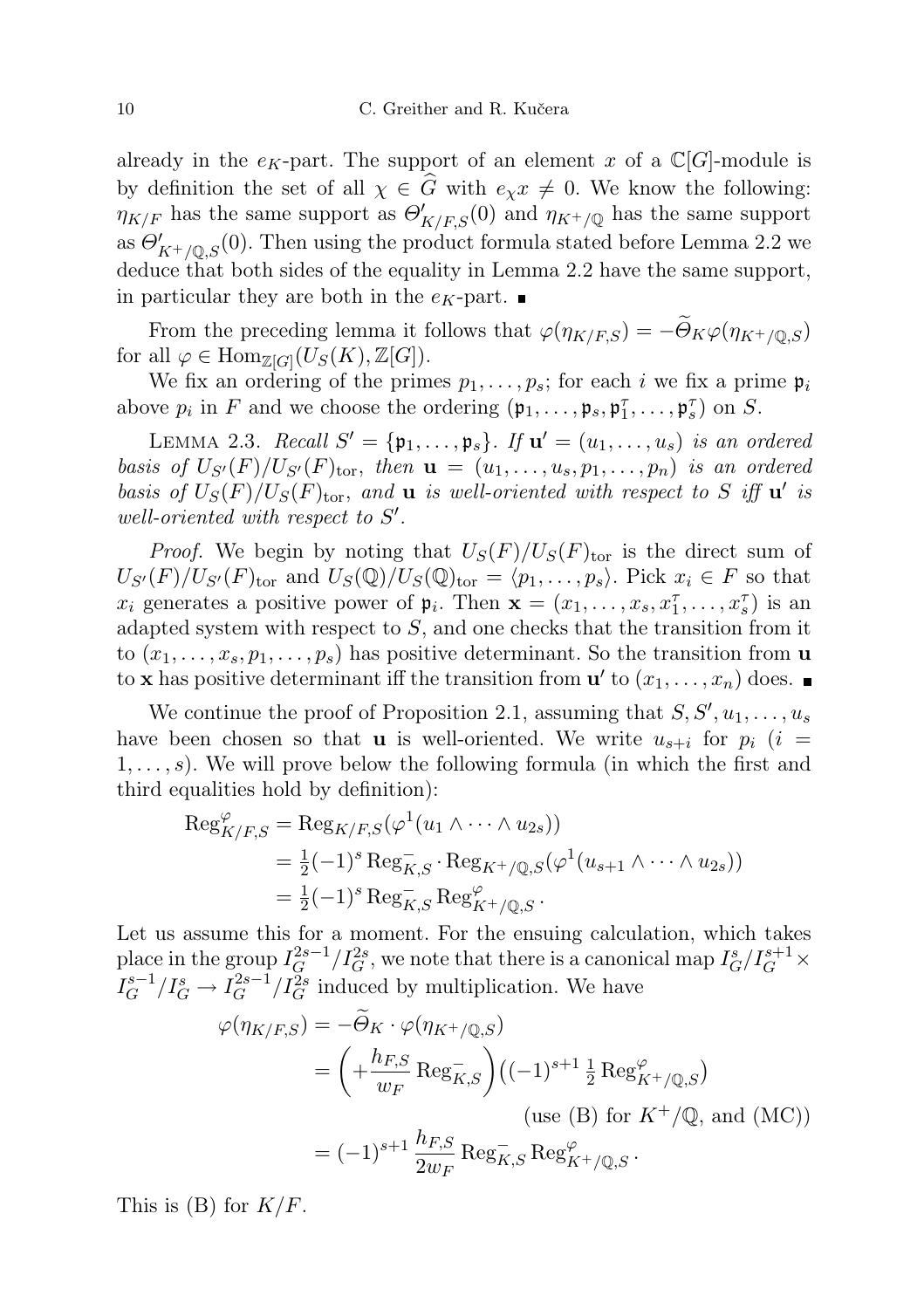To complete the proof, we need another proposition as announced. We follow Hayward's reasoning.

PROPOSITION 2.4. With all the previously introduced hypotheses,

$$
\begin{aligned} (*) & \operatorname{Reg}_{K/F,S}(\varphi^1(u_1 \wedge \cdots \wedge u_{2s})) \\ &= \frac{1}{2} \left(-1\right)^s \operatorname{Reg}_{K,S}^- \cdot \operatorname{Reg}_{K^+/\mathbb{Q},S}(\varphi^1(u_{s+1} \wedge \cdots \wedge u_{2s})). \end{aligned}
$$

*Proof.* We have a matrix with row sums in  $I_G^2$ , whose rows are indexed by  $i = 1, \ldots, 2s$  and the columns are indexed as indicated:

|           | $\mathfrak{p}_1$ | $\cdots$ | $\mathfrak{p}_s$ | $\mathfrak{p}_1^{\tau}$ | $\cdots$                                                                                           | $\mathfrak{p}_s^{\tau}$ |
|-----------|------------------|----------|------------------|-------------------------|----------------------------------------------------------------------------------------------------|-------------------------|
| $u_1$     |                  |          |                  |                         |                                                                                                    |                         |
|           |                  |          |                  |                         | $\ldots$ $r_{\mathfrak{p}_j}(u_i) - 1 \ldots$ $\ldots$ $r_{\mathfrak{p}_j^{\tau}}(u_i) - 1 \ldots$ |                         |
| $u_s$     |                  |          |                  |                         |                                                                                                    |                         |
| $u_{s+1}$ |                  |          |                  |                         |                                                                                                    |                         |
|           |                  |          |                  |                         | $\ldots r_{\mathfrak{p}_j}(u_i) - 1 \ldots \mid \ldots r_{\mathfrak{p}_j^{\tau}}(u_i) - 1 \ldots$  |                         |
| $u_{2s}$  |                  |          |                  |                         |                                                                                                    |                         |

We may use that  $r_{\mathfrak{p}_{j}^{\tau}}(u_i) - 1 = r_{\mathfrak{p}_{j}}(u_i^{\tau}) - 1$  and  $u_i^{\tau} = u_i$  if  $i > s$ . For any i, s < i ≤ 2s, we have  $2\sum_{j=1}^s (r_{\mathfrak{p}_j}(u_i)-1) \in I_G^2$ . But  $I_G/I_G^2 \simeq G$  has no element of order 2 and so  $\sum_{j=1}^{s} (r_{\mathfrak{p}_j}(u_i) - 1) \in I_G^2$ . We remove the last column from the matrix and call the resulting matrix  $A$ :

|           | $\mathfrak{p}_1$                                                                                                            | $\mathbf{1}$ , and $\mathbf{1}$ | $\mathfrak{p}_{s-1}$ | $\mathfrak{p}_s$                                                                                                            | $\mathfrak{p}_1^{\tau}$ | $\sim 100$ km s $^{-1}$ | $\mathfrak{p}_{s-1}^{\tau}$ |
|-----------|-----------------------------------------------------------------------------------------------------------------------------|---------------------------------|----------------------|-----------------------------------------------------------------------------------------------------------------------------|-------------------------|-------------------------|-----------------------------|
| $u_1$     |                                                                                                                             |                                 |                      |                                                                                                                             |                         |                         |                             |
|           | $\ldots r_{\mathfrak{p}_j}(u_i) - 1 \ldots \mid r_{\mathfrak{p}_j}(u_s) - 1 \mid \ldots r_{\mathfrak{p}_j}(u_i) - 1 \ldots$ |                                 |                      |                                                                                                                             |                         |                         |                             |
| $u_s$     |                                                                                                                             |                                 |                      |                                                                                                                             |                         |                         |                             |
| $u_{s+1}$ |                                                                                                                             |                                 |                      |                                                                                                                             |                         |                         |                             |
|           |                                                                                                                             |                                 |                      | $\ldots r_{\mathfrak{p}_j}(u_i) - 1 \ldots \mid r_{\mathfrak{p}_j}(u_s) - 1 \mid \ldots r_{\mathfrak{p}_j}(u_i) - 1 \ldots$ |                         |                         |                             |
| $u_{2s}$  |                                                                                                                             |                                 |                      |                                                                                                                             |                         |                         |                             |

The left hand side of (\*) is then  $\sum_{i=1}^{2s}(-1)^{i+1}\varphi(u_i)\det(A_i)$ , where  $A_i$  means A without the ith row. Before we can compute further, we perform some column operations on A: We add all the first  $s-1$  columns to the sth one and then for each  $i = 1, \ldots, s - 1$  we subtract the  $(i + s)$ th column from the *i*th one. All computations are done modulo  $I_G^2$ , and the outcome is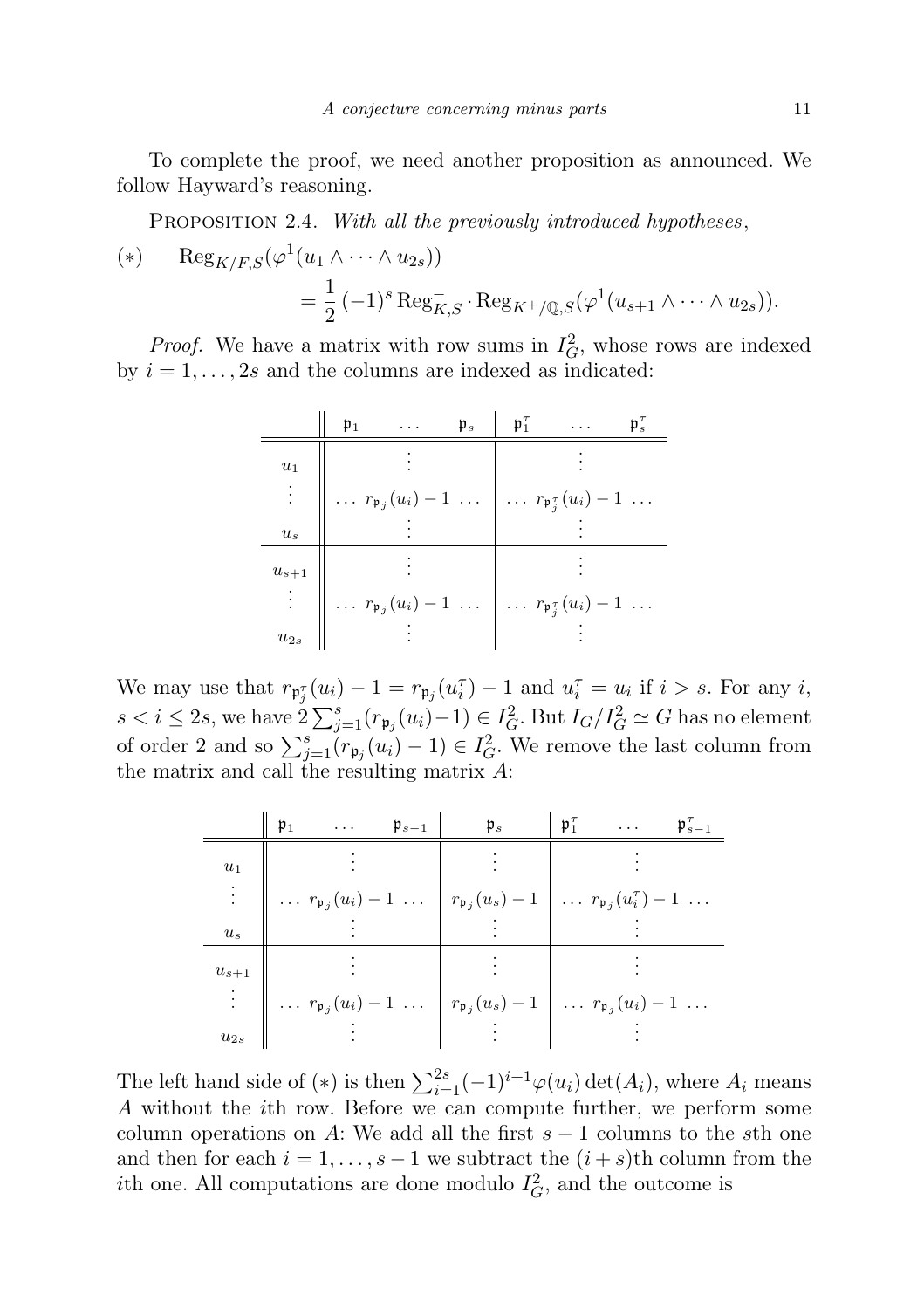12 C. Greither and R. Kučera

|                | $\mathfrak{p}_1$                                                                                                                                                                          |  | $\ldots$ $\mathfrak{p}_{s-1}$ | $\mathfrak{p}_s$ |  | $\mathfrak{p}_1^{\tau}$                     | $\mathfrak{p}_{s-1}^{\tau}$ |
|----------------|-------------------------------------------------------------------------------------------------------------------------------------------------------------------------------------------|--|-------------------------------|------------------|--|---------------------------------------------|-----------------------------|
| $u_1$          |                                                                                                                                                                                           |  |                               |                  |  |                                             |                             |
|                | $\Big\  \ldots r_{\mathfrak{p}_j}(u_i) - r_{\mathfrak{p}_j}(u_i^{\tau}) \ldots \Big  \sum_{j=1}^{r} (r_{\mathfrak{p}_j}(u_i) - 1) \Big  \ldots r_{\mathfrak{p}_j}(u_i^{\tau}) - 1 \ldots$ |  |                               |                  |  |                                             |                             |
| u <sub>s</sub> |                                                                                                                                                                                           |  |                               |                  |  |                                             |                             |
| $u_{s+1}$      |                                                                                                                                                                                           |  |                               |                  |  |                                             |                             |
|                | .                                                                                                                                                                                         |  | $\cdots$                      |                  |  | $\ldots$ $r_{\mathfrak{p}_j}(u_i)-1 \ldots$ |                             |
| $u_{2s}$       |                                                                                                                                                                                           |  |                               |                  |  |                                             |                             |

We need to compute the determinant of this matrix if one row is removed. If the removed row is in the upper half of the matrix, then this  $(2s-1)\times(2s-1)$ matrix contains an  $s \times s$  zero submatrix and so its determinant is zero. But if we remove one row in the lower half of the matrix, say row number  $s+k$ , then the remaining  $(2s-1)\times(2s-1)$  matrix contains an  $(s-1)\times s$  zero submatrix and its determinant is the product of the determinant  $D$  of the upper left s × s submatrix and the determinant  $D_k$  of the lower right  $(s-1) \times (s-1)$ submatrix. Let us compute  $D$ . We multiply the sth column by 2 and then we subtract the first  $s - 1$  columns from the sth one. Then the *i*th entry of the sth column is

$$
2\sum_{j=1}^{s} (r_{\mathfrak{p}_j}(u_i) - 1) - \sum_{j=1}^{s-1} (r_{\mathfrak{p}_j}(u_i) - r_{\mathfrak{p}_j}(u_i^{\tau}))
$$
  
=  $r_{\mathfrak{p}_s}(u_i) - r_{\mathfrak{p}_s}(u_i^{\tau}) + \sum_{j=1}^{s} ((r_{\mathfrak{p}_j}(u_i) - 1) + (r_{\mathfrak{p}_j^{\tau}}(u_i) - 1))$   
 $\equiv r_{\mathfrak{p}_s}(u_i) - r_{\mathfrak{p}_s}(u_i^{\tau})$ 

modulo  $I_G^2$ . Therefore D is congruent to  $\frac{1}{2} \det (r_{\mathfrak{p}_j}(u_i^{1-\tau}) - 1)_{1 \le i,j \le s}$  $\frac{1}{2} \text{Reg}_{K,S}^{-}$ . Since  $p_j$  splits in  $F/\mathbb{Q}$ , we have  $F_{\mathfrak{p}_j} = \mathbb{Q}_{p_j}$  and similarly the completions of  $K^+$  and of K coincide, so  $r_{\mathfrak{p}_j}(u_i) = r_{p_j}(u_i)$  and we obtain

$$
D_k = \operatorname{Reg}_{K^+/\mathbb{Q},S}(u_{s+1} \wedge \cdots \wedge u_{s+k-1} \wedge u_{s+k+1} \wedge \cdots \wedge u_{2s}).
$$

From the definition of  $\varphi^1$  we finally obtain

$$
\operatorname{Reg}_{K/F,S}(\varphi^1(u_1 \wedge \cdots \wedge u_{2s}))
$$
  
=  $(-1)^s \cdot \frac{1}{2} \operatorname{Reg}_{K,S}^{-} \cdot \operatorname{Reg}_{K^{+}/\mathbb{Q},S}(\varphi^1(u_{s+1} \wedge \cdots \wedge u_{2s})).$ 

The factor  $(-1)^s$  comes from the alternating signs in the sum that defines  $\varphi$ <sup>1</sup> applied to an s – 1-fold wedge, and to an 2s – 1-fold wedge: summand number  $s + k$  on the left corresponds to the kth summand on the right.

This argument can be exploited further. Let us return to the part of the argument immediately preceding Proposition 2.4. We let  $c(\varphi) = \operatorname{Reg}_{K^+/\mathbb{Q},S}^{\varphi}$ .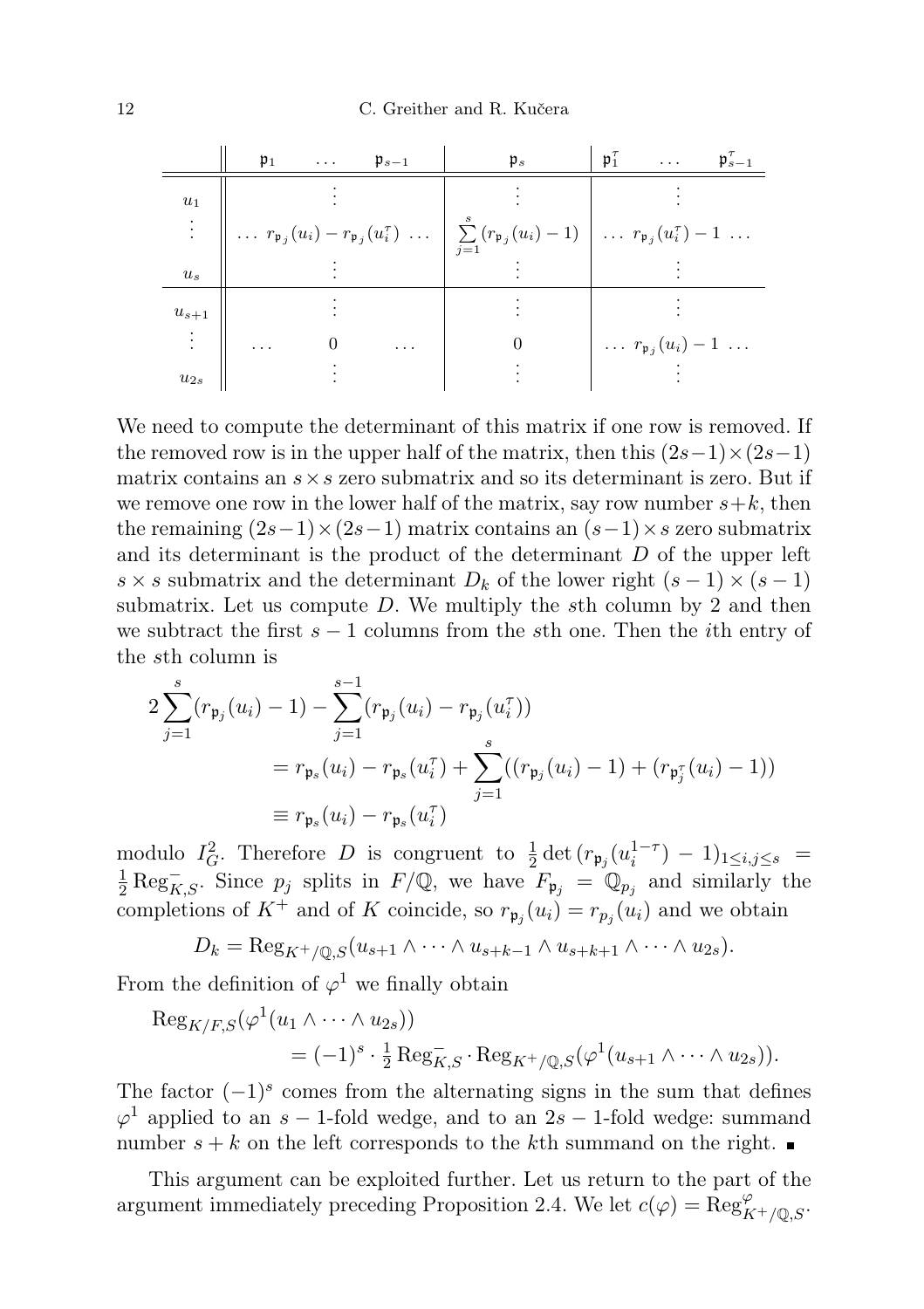If we assume that we can find at least one  $\varphi$  such that the multiplication map

$$
\_\cdot c(\varphi):I_G^s/I_G^{s+1}\to I_G^{2s-1}/I_G^{2s}
$$

is injective, then the same calculation works backwards. More precisely, we have  $\widetilde{\Theta}_K \cdot \varphi(\eta_{K^+/\mathbb{Q},S}) = \widetilde{\Theta}_K \cdot ((-1)^{s+1} \frac{1}{2} c(\varphi))$  because of  $(\mathsf{B})$  for  $K^+/\mathbb{Q};$ and we have  $-\widetilde{\Theta}_K \cdot \varphi(\eta_{K^+/\mathbb{Q},S}) = \varphi(\eta_{K/F,S}) = (-1)^{2s+1} \frac{h_{F,S}}{w_F} \operatorname{Reg}_{K/F,S}^{\varphi}$ by virtue of (B) for  $K/F$ , and the last term can again be factored as  $(-1)^{s+1} \frac{h_{F,S}}{2w_F} \text{Reg}_{K,S}^- c(\varphi)$ . Thus under our assumption that multiplication by  $c(\varphi)$  is injective, we may simplify by  $c(\varphi)$ ; the result is (MC).

It remains to see just when such a  $\varphi$  can be found.

Let us assume that  $K^+/\mathbb{Q}$  is cyclic (hence cyclic of order l). Let  $\sigma$  be a fixed generator of G. The genus field of  $K^+$  is the compositum  $K_1 \cdots K_s$ with  $K_i$  the abelian field of conductor  $p_i$  and degree l. We also fix a generator  $\sigma_i$  of  $G_i = \text{Gal}(K_i/\mathbb{Q})$  for each i, by the prescription that the extension of  $\sigma_i$ by identity on the other  $K_j$  restricts to  $\sigma$  on K. We define an  $s \times s$  matrix  $A = (a_{ij})$  by the properties that it has zero row sums and for  $i \neq j$ ,  $a_{ij}$ is an integer such that  $\sigma_i^{a_{ij}}$  $j_j^{u_{ij}}$  equals the Frobenius of  $p_i$  in  $K_j$ . Then up to sign Reg<sub>K+/Q,S</sub> $(p_1 \wedge \cdots \wedge p_{i-1} \wedge p_{i+1} \wedge \cdots \wedge p_s)$  equals  $A_i(\sigma-1)^{s-1}$  modulo  $(\sigma-1)^s$  where  $A_i$  is the  $(i, i)$ -minor of A; see [6, Proposition 5.6]. (Hayward does specify the sign, but we do not need it.) Note that  $A$  and  $A_i$  are only uniquely determined modulo  $l$ . We now claim:

THEOREM 2.5. If  $K^+/\mathbb{Q}$  is cyclic, l does not divide  $h_F$ , and at least one of the minors  $A_1, \ldots, A_s$  is not zero modulo l, then the validity of (B) for  $K^+/\mathbb{Q}$  and for  $K/F$  taken together imply the Minus Conjecture (MC) for K. Therefore (MC) holds in this situation as a consequence of Theorems 1.1 and 1.2.

*Proof.* Assume that  $A_i$  is not zero modulo l. Either by the theory of Gorenstein rings or by using the isomorphism

$$
\mathrm{Hom}_{\mathbb{Z}[G]}(X,\mathbb{Z}[G]) \ni \varphi \mapsto \varphi^1 \in \mathrm{Hom}_{\mathbb{Z}}(X,\mathbb{Z}),
$$

where  $\varphi^1(x)$  is the coefficient of the identity element in  $\varphi(x)$ , one shows that there exists  $\varphi \in \text{Hom}_{\mathbb{Z}[G]}(X,\mathbb{Z}[G])$  with  $\varphi^1(p_{i'})=1$  if  $i'=i$  and 0 else. (For the existence of such a  $\varphi$  one has to use the fact that the quotient of  $U_S(F)/U_S(F)_{\text{tor}}$  modulo the subgroup spanned by  $p_1, \ldots, p_s$  has no torsion. Note also that the present definition of  $\varphi^1$  extends the previous definition.) Then  $\text{Reg}_{K^+/\mathbb{Q},S}^{\varphi}$  is up to sign just  $\text{Reg}_{K^+/\mathbb{Q},S}(p_1 \wedge \cdots \wedge p_{i-1} \wedge p_{i+1} \wedge \cdots \wedge p_s)$ . Because of our assumption, this has the form "l-unit times  $({\sigma}-1)^{s-1}$ ". Since for all  $t > 0$ ,  $I^t/I^{t+1}$  is cyclic of order l, generated by  $(\sigma - 1)^t$ , we conclude that multiplication with  $c(\varphi)$  is injective (as explained above) for this choice of  $\varphi$ . ■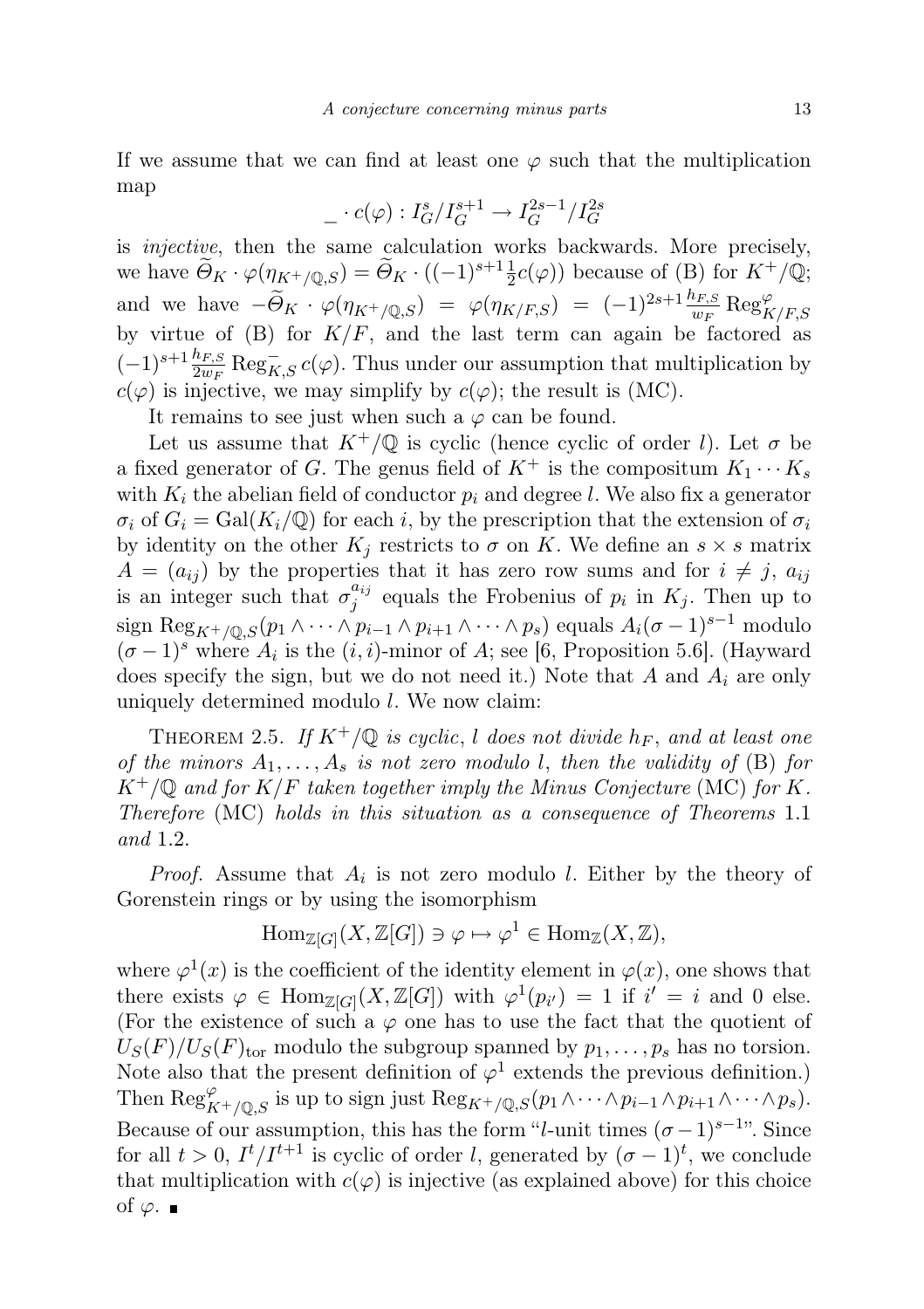An aside remark: From a heuristic viewpoint, i.e., if we regard A as a random matrix with zero row sums, it is highly probable that at least one  $A_i$  is nonzero. More precisely, there are  $l^{n(n-1)}$  matrices in  $(\mathbb{Z}/l)^{n,n}$  with vanishing row sums, and one can show that exactly

$$
l^{n(n-1)}(1-l^{-2})(1-l^{-3})\cdots(1-l^{-n})
$$

among them have the maximal possible rank  $n-1$ . By comparison, there are  $l^{n^2}$  matrices in  $(\mathbb{Z}/l)^{n,n}$ , and exactly  $l^{n^2}(1-l^{-1})(1-l^{-2})(1-l^{-3})\cdots(1-l^{-n})$ among them are nonsingular; this is a visibly lower proportion.

We ran extensive tests to check on this estimate, only a small part of which will be mentioned here. We let  $A$  be the Frobenius matrix attached to a cyclic degree l field  $K^+$  with s ramified primes  $p_1, \ldots, p_s$ , all congruent to 1 modulo the prime l, and we calculated the rank of A for all such fields with given s and l, under the restriction that all  $p_i < 1000$ . For  $s = 3$  and  $l = 3$ , the observed and estimated ratios of fields with A of maximal rank s−1 were 0.858024 and 0.855967 respectively (a difference of about 0.2 percent). There were about 330000 fields. For  $s = 5$  and  $l = 19$ , the observed and estimated ratios were 0.997086 and 0.997076, that is, very close indeed. There were about 2.2 million fields. For the case  $s = 3$ ,  $l = 19$ , the range of fields was extended further to  $p_i < 10000$ , with the result that the observed ratio was still closer to the estimate than it was for  $p_i < 1000$ .

If  $s = 2$  the condition on minors simplifies a lot, so Theorem 2.5 reads as

COROLLARY 2.6. Let  $K^+/\mathbb{Q}$  be cyclic, and assume  $s = 2$  and  $l \nmid h_F$ . If at least one of  $p_1, p_2$  is not an lth power residue modulo the other one, then the Minus Conjecture (MC) holds for K.

The hypothesis of Corollary 2.6 is satisfied for instance if  $l = 3$ ,  $p_1 = 13$ ,  $p_2 = 37$ . It is not satisfied for instance if  $l = 3$ ,  $p_1 = 13$ ,  $p_2 = 229$ . It is routine to show that there are (for every l) infinitely many pairs  $p_1, p_2$  for which the hypothesis is not satisfied, and one even may fix one of the  $p_i$ .

The main aim of this paper is to give a proof of the Minus Conjecture in the case not covered by the previous corollary, so (in our opinion) in the really hard case. Consider the following

ASSUMPTION A.  $s = 2$  and  $p_2$  is an *l*th power modulo  $p_1$ .

Our main result will be that the Minus Conjecture is true under Assumption A. As things stand, we can only do it if  $l \nmid h_F$ . We repeat our other hypotheses: l is an odd prime which does not divide the conductor f of  $F$ ;  $K = FK^+,$  and  $K^+/\mathbb{Q}$  is l-elementary abelian, tamely ramified exactly at  $p_1$  and  $p_2$  which both split in F. By Corollary 2.6, the Minus Conjecture is then true for  $s = 2$  without any restriction on  $p_1$  and  $p_2$ , at least in the cyclic case.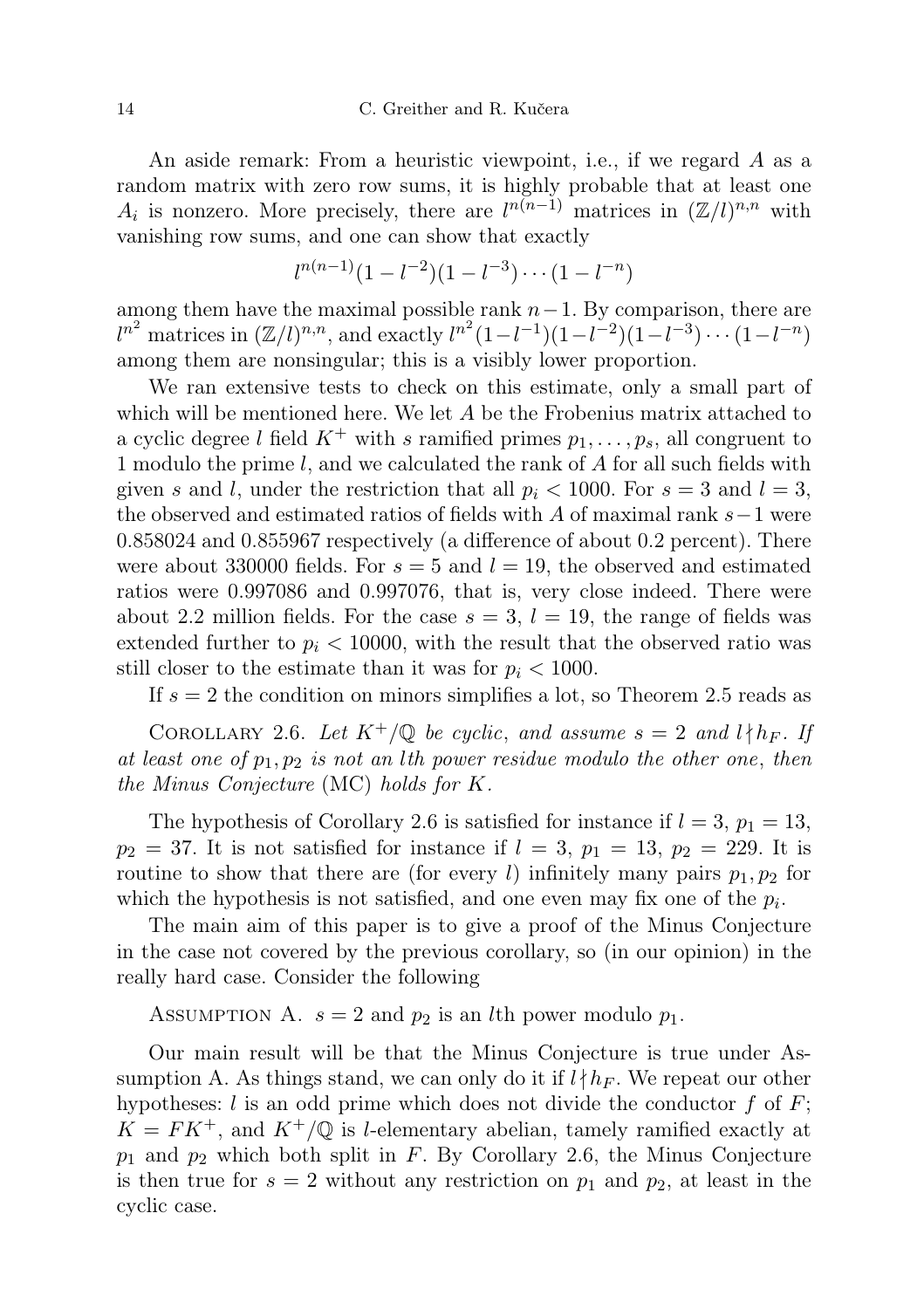We first deal with the case  $s = 1$ . Actually, this already follows from Theorem 2.5, since the condition on the matrix minors is trivially true for  $s = 1$ : the determinant of an empty matrix is 1. But the proof of Theorem 2.5 heavily relies on Hayward's as yet unpublished thesis, because the sign in the conjecture is crucial. So we give a complete argument here, also as a preparation for dealing with  $s = 2$ . We think that there is some explicit arithmetic meaning behind this; see Theorem 3.4 below. We mention right here that this theorem has the following nontrivial congruence as a special case  $f = 4$ :

$$
\left(\frac{p-1}{4}\right)!^{-8} \equiv \prod_{\substack{a \bmod^{\times} 4p \\ a \equiv 1 \pmod{4}}} a^{2a} \pmod{p}
$$

for all primes  $p \equiv 1 \pmod{4}$ . It is actually possible here to divide the exponents by 2 and to remove the sign ambiguity. V. Trnková (work in progress) proved that the sign is a minus for all  $p$ . The authors do not know whether this could be done in Theorem 3.4.

**3.** The case  $s = 1$  of the Minus Conjecture. We start with an imaginary quadratic field F of conductor f, class number  $h_F$  and unit-root number  $w_F$ . We let S be the singleton set  $\{p\}$ , with  $p \equiv 1$  modulo l and p split in F, as usual. We assume  $l \nmid f$ , which implies  $l \nmid w_F$ . Using the canonical isomorphism

$$
\iota: I_G/I_G^2 \to G, \quad \overline{\sigma-1} \mapsto \sigma, \quad \sigma \in G,
$$

we can rewrite the Minus Conjecture with  $s = 1$  as the following statement:

$$
\iota(-w_F\widetilde{\Theta}_K)=r_{\mathfrak{p}}(u^{1-\tau})^{h_{F,S}}\in G.
$$

We recall the notations: **p** is a chosen prime of F over p, and  $u^{1-\tau}$  is a suitably chosen generator of  $(U_S(F)/U_S(F)_{\text{tor}})^{1-\tau}$ . We need to be more precise however. The order of  $[\mathfrak{p}]$  in  $\text{Cl}_F = \text{Cl}_F^-$  is  $h_F/h_{F,S}$ ; let u be a generator of  $\mathfrak{p}^{h_F/h_{F,S}}$ . Then  $u, p$  are a Z-basis of  $U_S(F)/U_S(F)_{\text{tor}}$ , and the basis  $u^{1-\tau}$ satisfies the sign rule explained in the statement of the conjecture in §1. Inserting this in the above formula we obtain the following version:

(1) 
$$
\iota(-w_F \widetilde{\Theta}_K) = r_{\mathfrak{p}}(\psi^{1-\tau}) \in G,
$$

where  $\psi$  is a generator of  $\mathfrak{p}^{h_F}$ .

Let t be the order of p modulo f and  $q = p^t$ . We consider a standard Gauss sum  $g_0 = g(\omega^{-(q-1)/f}, \eta) \in \mathbb{Q}(\zeta_f, \zeta_p)$ , where  $\omega$  is the Teichmüller character associated to a prime  $\mathfrak P$  over  $\mathfrak p$  in  $\mathbb Q(\zeta_{q-1})$ , and  $\eta$  the standard additive character. Let D be the decomposition field for p in  $\mathbb{Q}(\zeta_f)/\mathbb{Q}$ , so  $F \subseteq D \subseteq \mathbb{Q}(\zeta_f)$  and  $Gal(\mathbb{Q}(\zeta_f)/D) = \langle \sigma_p \rangle$ . Let g be obtained from  $g_0^f$  $v_0^J$  (which lies in D—see [12, Lemmas 6.4 and 6.5]) by taking the norm from D to F.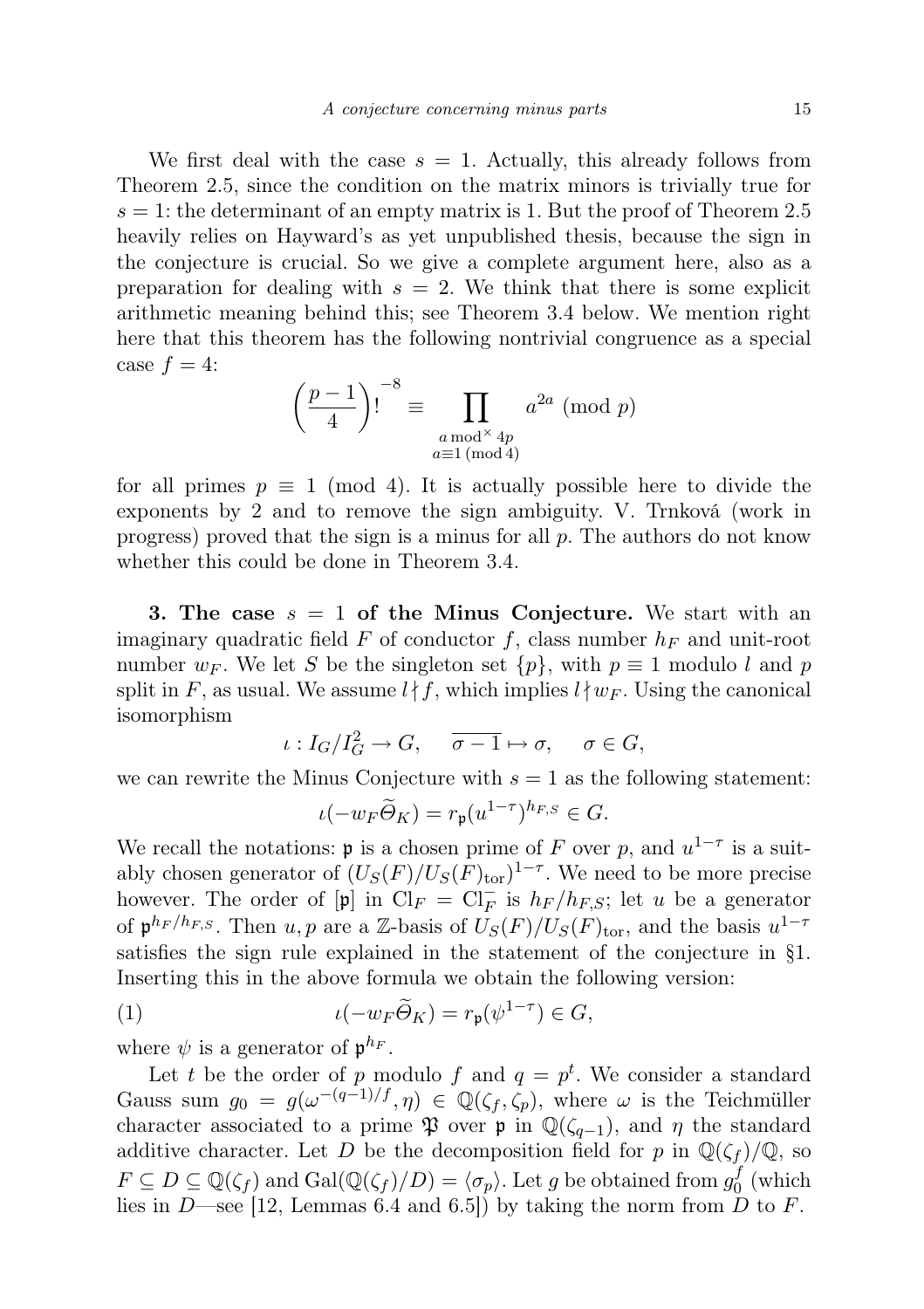LEMMA 3.1. There is an explicit p-power  $p^n$  such that

$$
g^2 p^n \mathcal{O}_F = \mathfrak{p}^{-2(1-\tau)f h_F/w_F},
$$

and consequently  $g^2$  equals  $\psi^{-2(1-\tau)f/w_F}$  up to a power of p and a root-ofunity factor in F.

*Proof.* The primes above p split in  $D/F$  and are inert in  $\mathbb{Q}(\zeta_f)/D$ . From this one finds that  $g\mathcal{O}_F = \mathfrak{p}^\beta$ , where  $\beta$  is the image of the Stickelberger element without denominator  $f\Theta_f = \sum_{a \bmod' f} a\sigma_a^{-1}$  in  $\mathbb{Z}[\tau]$ . We exponentiate with  $1 - \tau$ . Since  $g^{1+\tau}$  is a p-power, this changes g to  $g^2$  times a p-power (always modulo roots of unity). On the right hand side we get  $\mathfrak{p}^{(1-\tau)\beta}$ , and  $(1-\tau)\beta = (1-\tau)\chi(\beta)$  with  $\chi$  the quadratic character of F; finally  $\chi(\beta) = fB_{1,\chi} = -2f h_F/w_F$  by [12, Theorem 4.17]. This gives the first formula in the lemma, and the second statement is a direct consequence.

The next step is now (and this will reappear later) to consider the  $p$ -adic leading term  $T(g)$  of g. This is defined as follows: identify  $F_{\mathfrak{p}}^{\times}$  with  $\mathbb{Q}_p^{\times}$ , write  $g = p^z h$  with  $z \in \mathbb{Z}$  and  $h \in \mathbb{Z}_p^{\times}$ , and let  $T(g)$  be the image of h in  $(\mathbb{Z}/p\mathbb{Z})^{\times}$ . For  $0 \le a < q-1 = p^{\hat{t}}-1$  we write out a p-adically as  $a = a_0 + a_1 p + \cdots + a_{t-1} p^{t-1}$  with digits  $a_i$  in the interval  $[0, p-1]$ , and we put

$$
a!! = a_0!a_1! \cdots a_{t-1}!
$$
 and  $s(a) = a_0 + a_1 + \cdots + a_{t-1}.$ 

From [12, Remark on p. 97], we obtain the following congruence for any  $a \bmod^{\times} f$ :

$$
g_0^{\sigma_a}(\zeta_p - 1)^{-s(a(q-1)/f)} \equiv (a(q-1)/f)!!^{-1} \pmod{\mathfrak{P}'},
$$

where  $\mathfrak{P}'$  is the prime of  $\mathbb{Q}(\zeta_{q-1}, \zeta_p)$  above  $\mathfrak{P}$ . As  $fs(a(q-1)/f) \equiv a(q-1) \equiv$ 0 (mod  $p-1$ ) and  $(\zeta_p-1)^{p-1}(-p)^{-1} \equiv 1 \pmod{\mathfrak{P}}'$ , we obtain by means of a well-known computation of p-adic digits

$$
g_0^{f\sigma_a}(-p)^{-fs(a(q-1)/f)/(p-1)} \equiv \prod_{i=0}^{t-1} \left( p \left\langle \frac{\langle ap^i/f \rangle(q-1)}{p} \right\rangle \right)^{-f} \pmod{\mathfrak{P}'},
$$

where angular brackets mean the fractional part of a rational number.

Let  $\chi$  be the nontrivial Dirichlet character attached to F. Recalling that  $\chi(p) = 1$  by hypothesis, we see that if  $\sigma_a$  runs over Gal( $D/F$ ) then  $f\langle ap^i/f \rangle$ runs over all  $c \mod^{\times} f$ ,  $\chi(c) = 1$ , and so

$$
T(g) = \pm \prod_{\substack{c \bmod^{\times} f \\ \chi(c) = 1}} (p\langle c(q-1)/(pf) \rangle)^{1-f}.
$$

From this formula and Lemma 3.1 we obtain (writing  $\sigma(a)$  instead of  $\sigma_a$ ):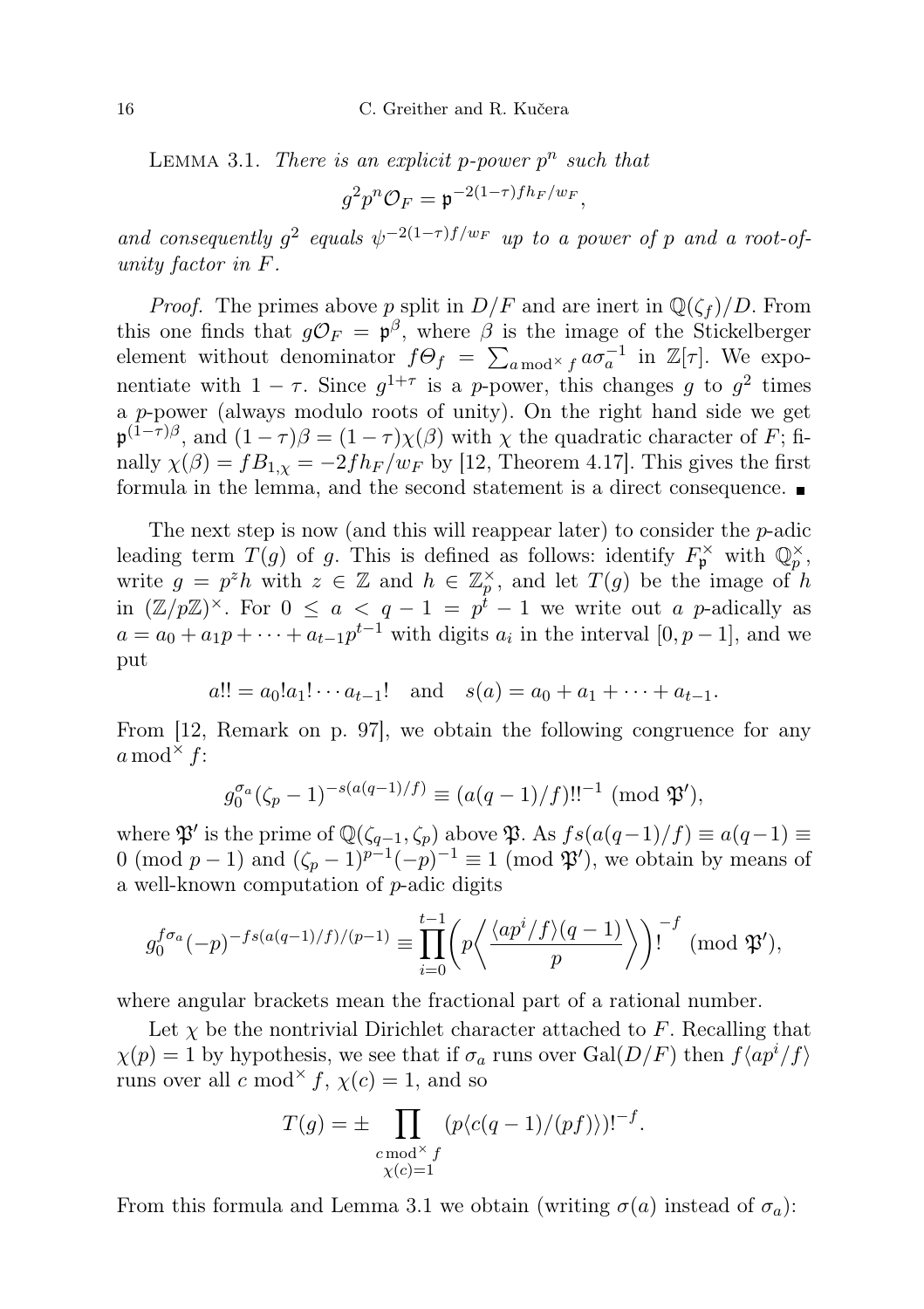Lemma 3.2.

$$
r_{\mathfrak{p}}(\psi^{(1-\tau)}) = \sigma \Big(\prod_{\substack{c \bmod^\times f \\ \chi(c) = 1}} (p\langle c(q-1)/(pf) \rangle)! \Big)^{-w_F}.
$$

(A comment on signs: Both Lemma 3.1 and the preceding formula for  $T(g)$  have a minus sign in their exponent; these cancel on putting things together; however a new exponent −1 arises, since the local Artin map sends *a* to  $\sigma_a^{-1}$ .)

The next step is to calculate with the element  $\widetilde{\Theta}_K$ . Recall K is the compositum of F and the degree l field of conductor p, and  $(1-\tau)\Theta_K$  equals  $\Theta_K$ as defined in §1; by the way,  $\Theta_K$  just differs from the "standard" Stickelberger element attached to  $K$  by a multiple of the norm element.

Lemma 3.3.

$$
\iota(-f\widetilde{\Theta}_K) = \prod_{\substack{a \bmod^\times p\\ \chi(a)=1}} \sigma_a^a \in G.
$$

*Proof.* As  $\chi(p) = 1$ , the Frobenius of p on F is trivial and so  $\widetilde{\Theta}_K$  belongs to  $I_G$ . This gives

$$
2pf\widetilde{\Theta}_K = \sum_{\substack{a \bmod^{\times} pf \\ \chi(a)=1}} (2a - pf)\sigma_a^{-1} = \sum_{\substack{a \bmod^{\times} pf \\ \chi(a)=1}} (2a - pf)(\sigma_a^{-1} - 1)
$$

and the lemma follows using the fact that  $\prod_a \sigma_a = 1 \in G$ .

Our task is to show formula (1), which is, by means of Lemmas 3.2 and 3.3, equivalent to

$$
\sigma \bigg( \prod_{\substack{c \bmod^{\times} f \\ \chi(c)=1}} \bigg(p \bigg\langle \frac{c(q-1)}{pf} \bigg\rangle \bigg)!\bigg)^{-f} = \prod_{\substack{a \bmod^{\times} pf \\ \chi(a)=1}} \sigma_a^a \in G,
$$

and this in turn is equivalent to

$$
\prod_{\substack{c \bmod^{\times} f \\ \chi(c)=1}} \left( p \left\langle \frac{c(q-1)}{pf} \right\rangle \right)!^{-f} \equiv_l \prod_{\substack{a \bmod^{\times} pf \\ \chi(a)=1}} a^a \in (\mathbb{Z}/p\mathbb{Z})^{\times},
$$

where  $\equiv_l$  means equality up to a factor which is an *l*th power. In fact, we will prove the above formula up to 4-torsion in the multiplicative group  $(\mathbb{Z}/p\mathbb{Z})^{\times}$ . We will prove the following congruence modulo  $p$  (where one can even show that the sign is always "+" if  $f$  is even):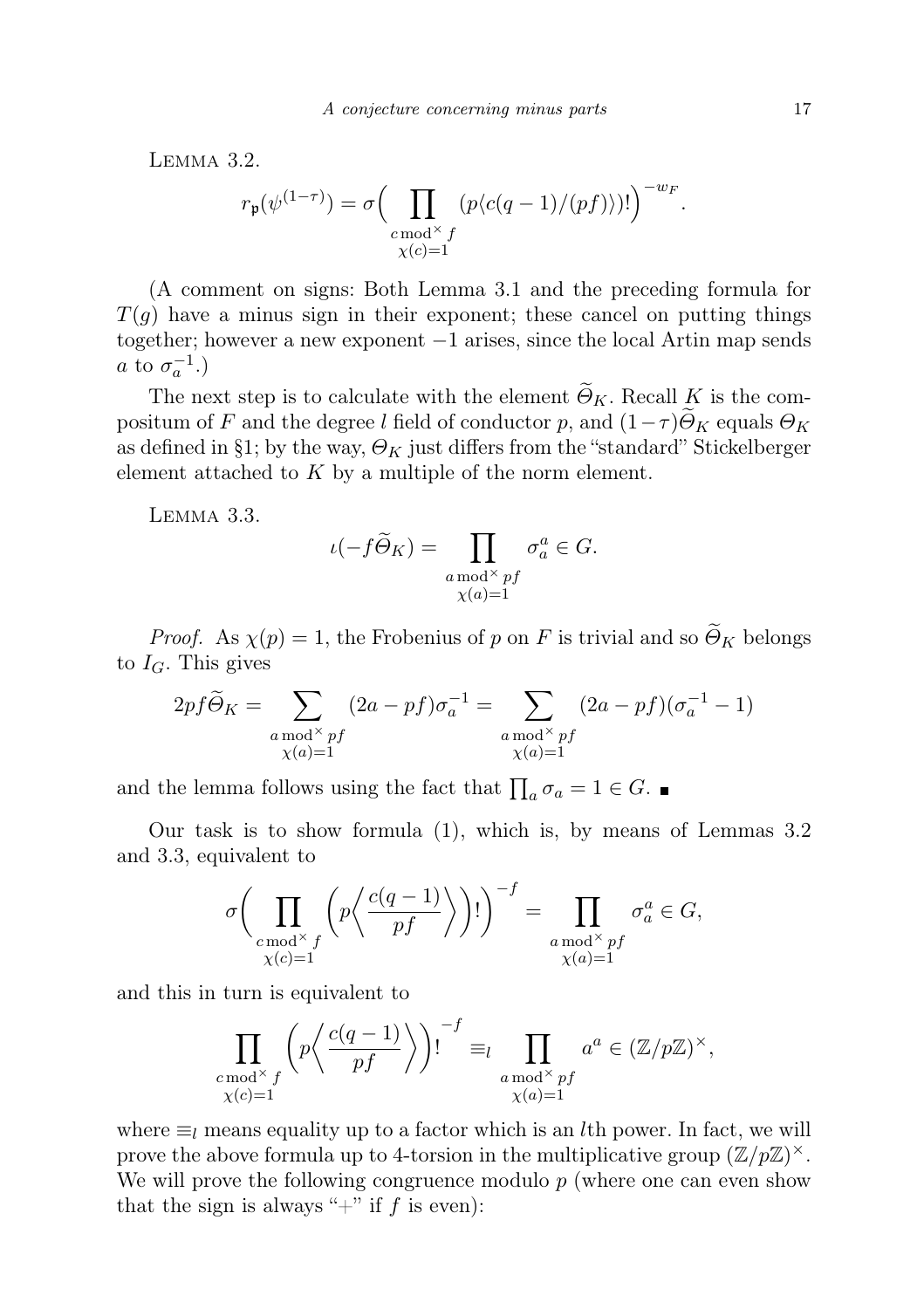THEOREM 3.4.

$$
\prod_{\substack{c \bmod^{\times} f \\ \chi(c)=1}} \left( p \left\langle \frac{c(q-1)}{pf} \right\rangle \right)!^{-2f} \equiv \pm \prod_{\substack{a \bmod^{\times} pf \\ \chi(a)=1}} a^{2a} \pmod{p}.
$$

We shall see that Theorem 3.4 can be obtained as a consequence of the still sharper results that follow, namely Theorems 3.5 and 3.8. The integers  $v(c)$  are defined later on.

THEOREM 3.5. For all  $0 < c < f$  with  $\chi(c) = 1$  we have

$$
\left(p\left\langle \frac{c(q-1)}{pf} \right\rangle\right)!^{-2f} \equiv \pm f^{-fv(c)} \prod_{\substack{a \bmod^{\times} pf \\ a \equiv c \pmod{f}}} a^{2a} \pmod{p}.
$$

*Proof.* Let  $x_c$  denote the product on the right hand side. Let  $y_c$  denote a similar product with p being replaced by  $q = p^t$ , namely

$$
y_c = \prod_{\substack{a \bmod^{\times} qf \\ a \equiv c \pmod{f}}} a^{2a}.
$$

LEMMA 3.6.  $x_c \equiv y_c \pmod{p}$ .

*Proof.* We fix  $a \in \{1, ..., fp\}$  coprime to fp. We can write down the set of all  $\alpha \in \{1, \ldots, fq\}$  coprime to  $fq$  that map to a modulo  $fp$ : this is simply the set  $I = \{a + ipf \mid i = 0, \ldots, p^{t-1} - 1\}$ . From this we find

$$
\prod_{\substack{\alpha \bmod^{\times} \\ \alpha \mapsto a}} \alpha^{2\alpha} \equiv a^{2s} \pmod{p},
$$

where s is the sum of all elements in I; it equals  $p^{t-1}a + \frac{1}{2}$  $\frac{1}{2}p^{t-1}(p^{t-1}-1)pf.$ In particular 2s is congruent to 2a modulo  $p-1$ ; hence  $a^{2s} \equiv a^{2a} \pmod{p}$ . Since this argument works for all choices of a, the lemma follows.  $\blacksquare$ 

We continue with the proof of Theorem 3.5.

The next step is to calculate  $y_c$  by a certain trick (symmetry). We define

$$
I_c = \{a = 1, \ldots, fq - 1 \mid (a, fq) = 1; a \equiv c \pmod{f}\}.
$$

Then the set  $I_c$  carries an involution  $\varepsilon$ , which induces identity modulo f and multiplication by  $-1$  modulo q. In more explicit terms, using the least nonnegative residue  $j(c) = \left\langle \frac{2c}{f} \right\rangle$  $\frac{2c}{f}$   $\rangle \cdot f$  of 2c modulo f:

$$
\varepsilon(a) = \begin{cases}\n-a+j(c)q, & a < j(c)q, \\
-a+j(c)q+fq, & a > j(c)q.\n\end{cases}
$$

It is easily checked that  $\prod_{a \in I_c} a$  maps to  $-1$  modulo p (Wilson's theorem). We put  $I_c' = \{a \in I_c \mid a > j(c)q\}$  (the set corresponding to the second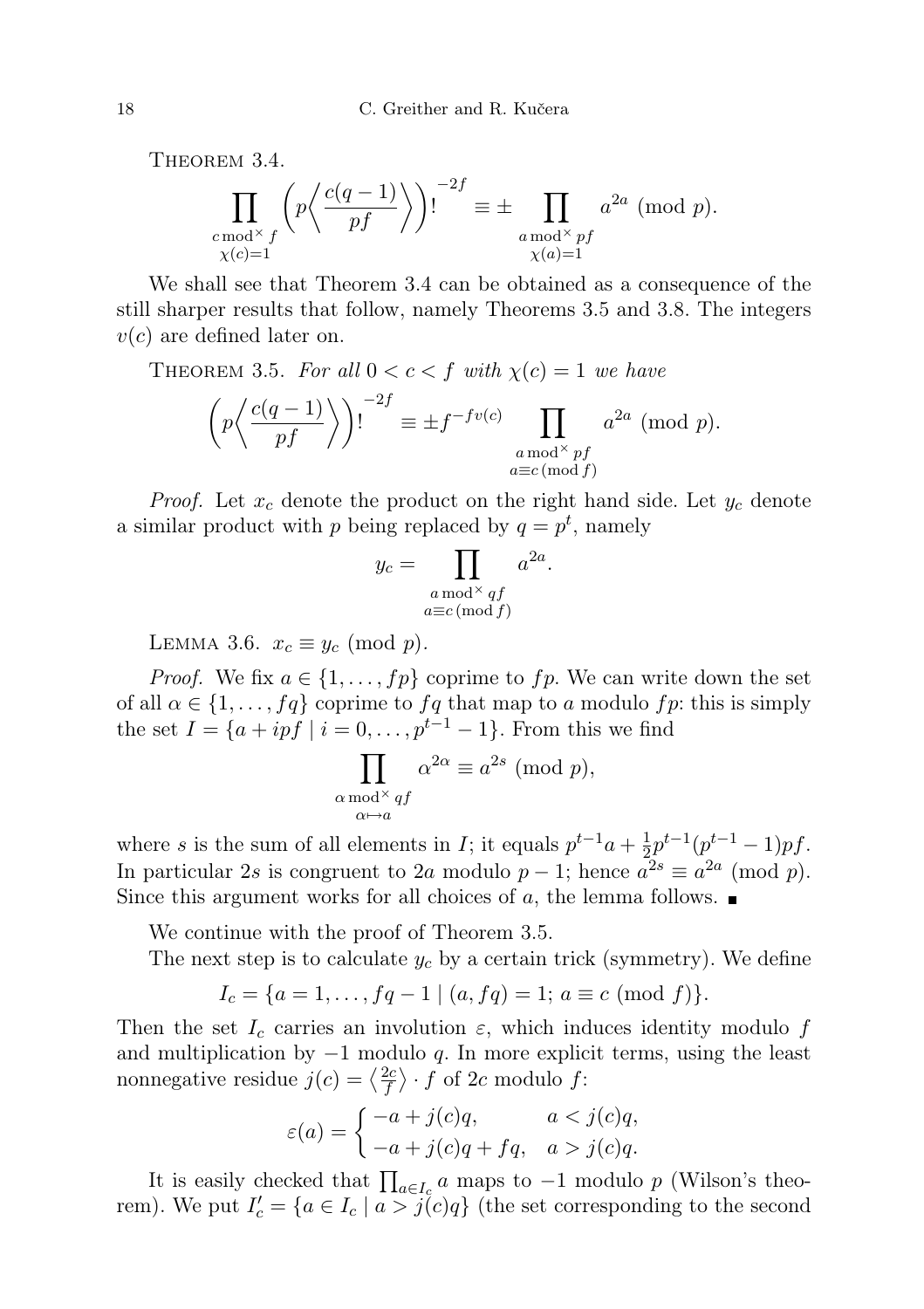case in the above description of  $\varepsilon$ ) and we calculate mod p:

$$
y_c \equiv \prod_{a \in I_c} a^a \varepsilon(a)^{\varepsilon(a)} \equiv \pm \prod_{a \in I_c} a^{a + \varepsilon(a)}
$$

$$
\equiv \pm \prod_{a \in I'_c} a^{fq} \cdot \prod_{a \in I_c} a^{j(c)q} \equiv \pm z_c^f,
$$

where we have put  $z_c = \prod_{a \in I'_c} a$ , and used again  $\prod_{a \in I_c} a \equiv -1 \pmod{p}$ .

We need a better description of  $I_c'$ . Taking the residue modulo q gives the natural map  $\nu: I_c \to \{i = 1, \ldots, q-1 \mid (p, i) = 1\}$ , which is bijective.

Lemma 3.7.

(a) If  $c < f/2$ , then  $\nu(I'_c) = \{d = 1, \ldots, q - 1 \mid (p, d) = 1; c/f < \langle d/f \rangle \leq 1 - c/f\}.$ (b) If  $c > f/2$ , then

$$
\nu(I_c') = \{d = 1,\ldots,q-1 \mid (p,d) = 1; \langle d/f \rangle \leq \widehat{c}/f \text{ or } 1-\widehat{c}/f < \langle d/f \rangle\},\
$$

where  $\hat{c} = f - c$ . Note that the condition on d is exactly the negation of the condition in (a), with c replaced by  $\hat{c}$ .

*Proof.* Let d in  $\{1, \ldots, q-1\}$  be prime to p. The preimage  $\nu^{-1}(d) \in I_c$ has the form  $d + iq$ ,  $0 \le i < f$ . We can find i by noting that  $q \equiv 1 \pmod{f}$ , so  $d + i \equiv c \pmod{f}$ , that is, i is the least nonnegative residue of  $c - d$ modulo f. Moreover  $\nu^{-1}(d) \in I'_c$  iff  $i \geq j(c)$ .

We now first treat case (a), that is,  $c < f/2$ . Then  $j(c) = 2c$ , and  $i \geq j(c)$ happens iff  $c-d$  is congruent to  $2c, 2c+1, \ldots, f-1$  modulo f, which translates to  $d \equiv c + 1, c + 2, \ldots, f - c \pmod{f}$ .

In case (b) we have  $c > f/2$ , and  $j(c) = 2c - f$ . Then  $i \geq j(c)$  iff  $c - d$  is congruent to  $2c - f$ ,  $2c - f + 1$ , ...,  $f - 1$  modulo f; this happens iff  $d \equiv c+1, c+2, \ldots, f-1, 0, 1, \ldots, f-c \pmod{f}$ . The latter condition translates to: either  $d \equiv 0, \ldots, \widehat{c} \pmod{f}$  or  $d \equiv f - \widehat{c} + 1, \ldots, f - 1 \pmod{f}$ . This proves the lemma.

We turn to the final part of the proof of Theorem 3.5 now, which consists in an explicit calculation of  $z_c$ .

We first assume  $c < f/2$  and put  $u(c) = |I'_c|$ . The last lemma gives

$$
z_c \equiv \prod_{i=c+1}^{f-c} \prod_{\substack{d \bmod^{\times} q \\ d \equiv i \pmod{f}}} d = f^{u(c)} \prod_{i=c+1}^{f-c} \prod_{\substack{d \bmod^{\times} q \\ d \equiv i \pmod{f}}} \frac{d}{f} \pmod{p}.
$$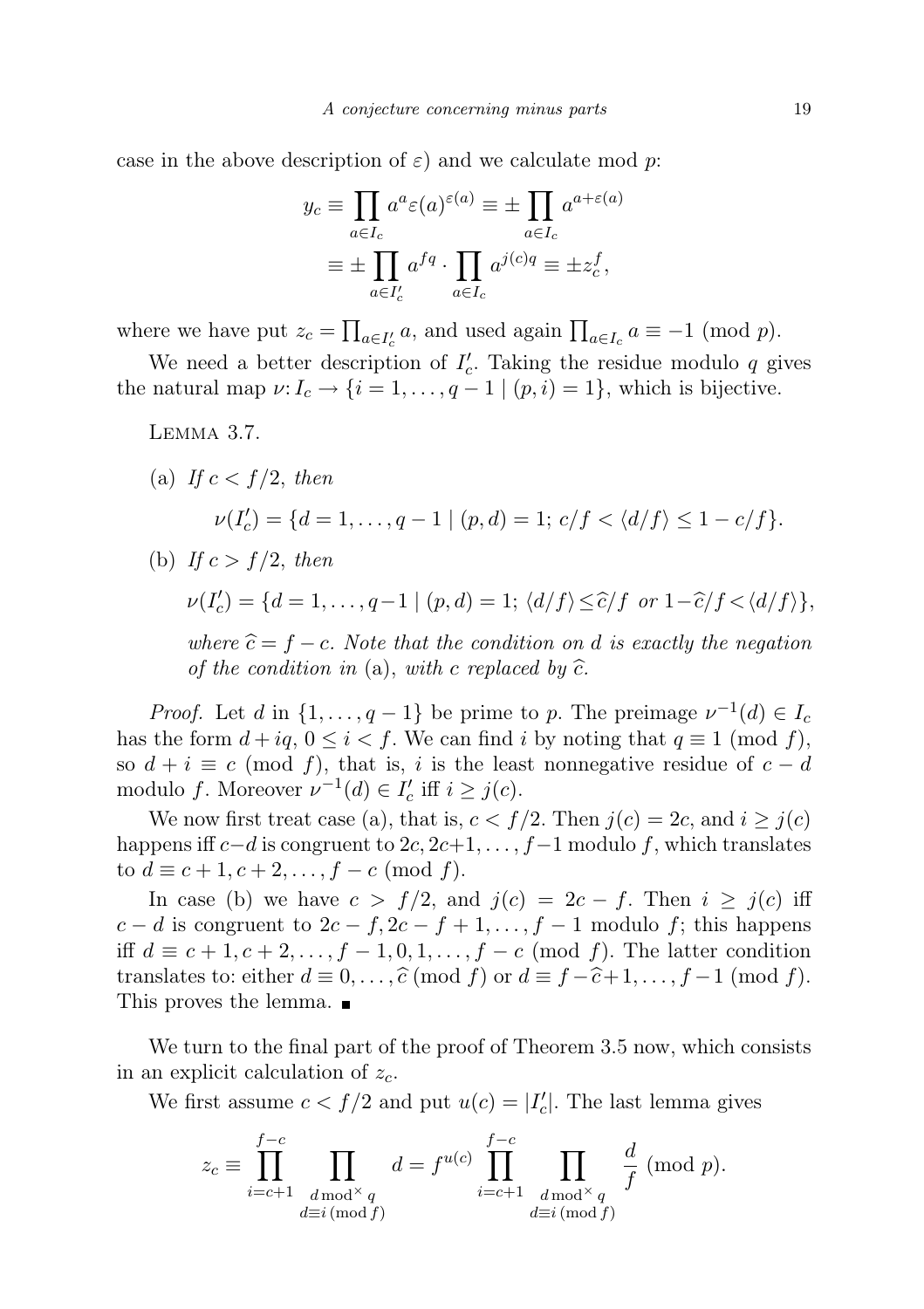The inner product can be simplified using the  $p$ -adic Gamma function:

$$
\prod_{\substack{d \bmod^{\times} q \\ d \equiv i \pmod{f}}} \frac{d}{f} = \prod_{j=1}^{(q-1)/f} -\frac{\Gamma_p((i+jf)/f)}{\Gamma_p((i-f+jf)/f)} = \pm \frac{\Gamma_p((i+q-1)/f)}{\Gamma_p(i/f)}
$$

$$
\equiv \pm \frac{\Gamma_p((i-1)/f)}{\Gamma_p(i/f)} \pmod{p}
$$

as  $\Gamma_p$  preserves congruences modulo p. Therefore

$$
z_c \equiv \pm f^{u(c)} \prod_{i=c+1}^{f-c} \frac{\Gamma_p((i-1)/f)}{\Gamma_p(i/f)} = \pm f^{u(c)} \frac{\Gamma_p(c/f)}{\Gamma_p((f-c)/f)} \pmod{p}.
$$

Lemma 3.7 gives

$$
z_c \cdot z_{f-c} \equiv \prod_{d \bmod{\times} q} d \equiv -1 \pmod{p}
$$

and so

$$
z_{f-c} \equiv -z_c^{-1} \equiv \pm f^{-u(c)} \frac{\Gamma_p((f-c)/f)}{\Gamma_p(c/f)} \pmod{p}.
$$

Therefore we no longer have to distinguish whether  $c < f/2$  or not. Setting  $v(c) = u(c)$  for  $c < f/2$  and  $v(c) = -u(f - c)$  for  $c > f/2$ , in both cases we have

$$
z_c \equiv \pm f^{v(c)} \frac{\Gamma_p(c/f)}{\Gamma_p((f-c)/f)} \pmod{p}.
$$

In the next step we use the functional equation:

$$
z_c \equiv \pm f^{v(c)} \Gamma_p (1 - c/f)^{-2} \equiv \pm f^{v(c)} \Gamma_p (1 + c(q - 1)/f)^{-2}
$$
  
\n
$$
\equiv \pm f^{v(c)} \Gamma_p (1 + p\langle c(q - 1)/(pf) \rangle)^{-2}
$$
  
\n
$$
= \pm f^{v(c)} (p\langle c(q - 1)/(pf) \rangle)^{-2} \pmod{p}.
$$

It follows that

$$
y_c \equiv \pm z_c^f \equiv \pm f^{f v(c)} (p \langle c(q-1)/(pf) \rangle)!^{-2f} \pmod{p}
$$

and Theorem 3.5 follows.

It remains to prove the following result which shows that all the f-powers which we picked up in Theorem 3.5 to prove Theorem 3.4 do not matter in the end.

Let us define an integer  $V$  by

$$
V = f \sum_{\substack{c \bmod^{\times} f \\ \chi(c) = 1}} v(c).
$$

We then have the following result: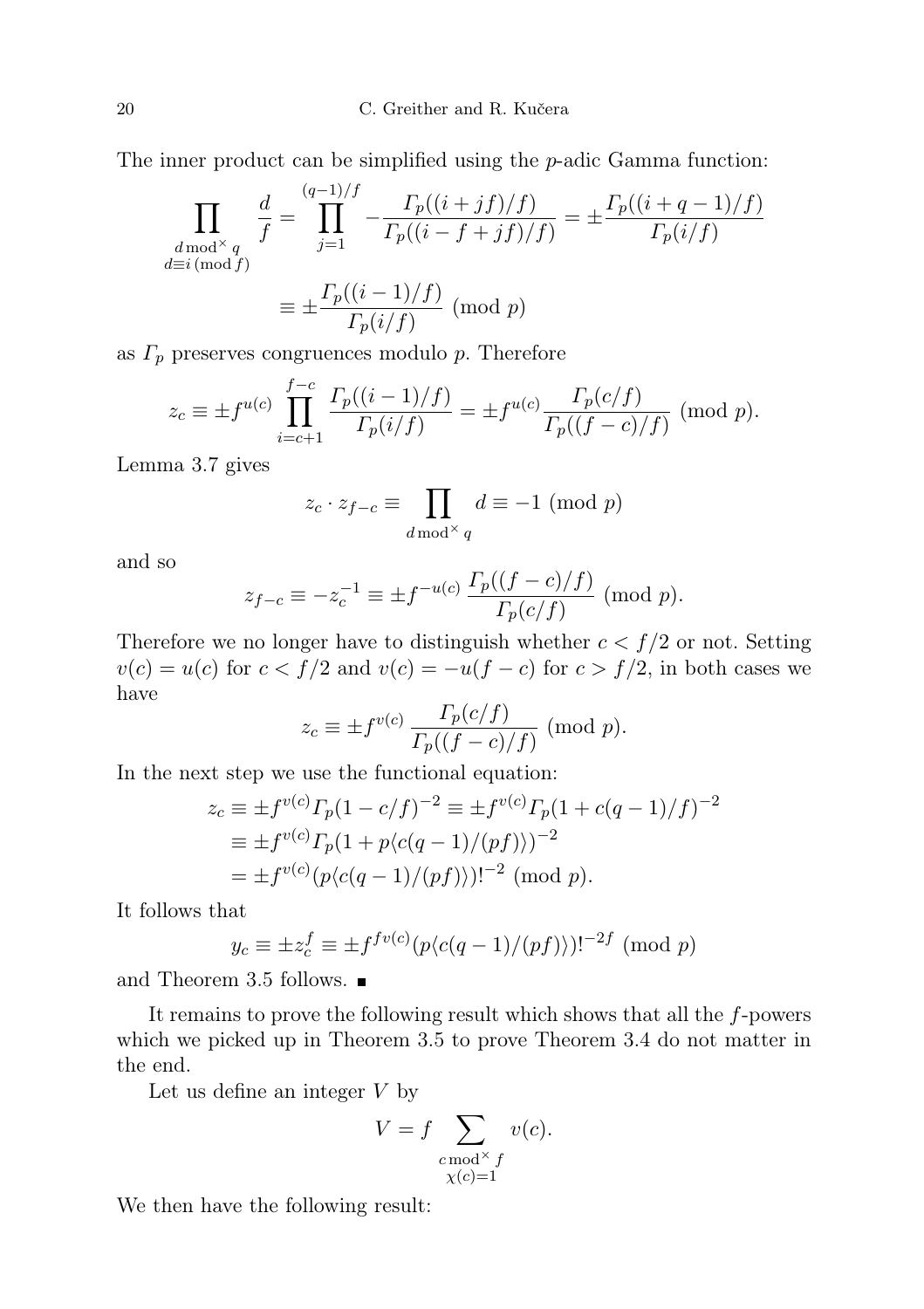THEOREM 3.8. There is an equality

$$
V = (p-1)p^{t-1} \frac{2fh_F}{w_F};
$$

in particular V is divisible by  $p-1$ , and so  $f^V \equiv 1 \pmod{p}$ .

Proof. We first remark that we did not find a simple argument showing just  $(p-1)|V$ ; apparently we have to calculate the exact value and use  $w_F$  | 2f.

We recall, slightly adapting our notation:

$$
v(c) = \epsilon_c \left| \{ d \bmod^{\times} q \mid \widehat{c}/f < \langle d/f \rangle \le 1 - \widehat{c}/f \} \right|,
$$

where  $\epsilon_c$  is +1 or -1, and  $\hat{c}$  is either c or  $f - c$ , both according to whether  $c < f/2$  or  $c > f/2$ .

Via the involution  $c \mapsto f - c$ , the residues  $c > f/2$  with  $\chi(c) = 1$ correspond bijectively to the residues  $c < f/2$  with  $\chi(c) = -1$ , because of  $\chi(-1) = -1$ . Hence we can rewrite the sum as follows:

$$
V = f \sum_{\substack{c \bmod^{\times} f \\ c < f/2}} \left( \chi(c) \sum_{\substack{d \bmod^{\times} q \\ c/f < \langle d/f \rangle \le 1 - c/f}} 1 \right) = f \sum_{d \bmod^{\times} q} \sum_{\substack{c \bmod^{\times} f \\ c < f/2 \\ c/f < \langle d/f \rangle \le 1 - c/f}} \chi(c).
$$

We define  $\beta(r) = \sum_{c=1}^{r-1} \chi(c)$  for any positive integer r. Then  $\beta(r)$  depends only on the residue of r modulo f because  $\sum_{c=1}^{f} \chi(c) = 0$ .

We shall show that the inner sum over  $c$  in the last displayed formula equals  $\beta(d)$ . Let  $d'/f = \langle d/f \rangle$ . If  $d' < f/2$  then the inner sum in question is simply  $\beta(d')$ . For the complementary case  $d' > f/2$ , the condition  $c < d' \leq$  $f - c$  is tantamount to  $c \leq f - d'$ . By the change of variables  $c \mapsto f - c$  we obtain

$$
\sum_{c=1}^{f-d'} \chi(c) = \sum_{c=d'}^{f-1} \chi(f-c) = -\sum_{c=d'}^{f-1} \chi(c) = -(\beta(f) - \beta(d')) = \beta(d').
$$

So we end up with  $\beta(d') = \beta(d)$  in both cases. Therefore

$$
V = f \sum_{d \bmod^{\times} q} \beta(d) = f(V' - V''),
$$

where

$$
V' = \sum_{d=1}^{q} \beta(d) \quad \text{and} \quad V'' = \sum_{d=1}^{q/p} \beta(pd).
$$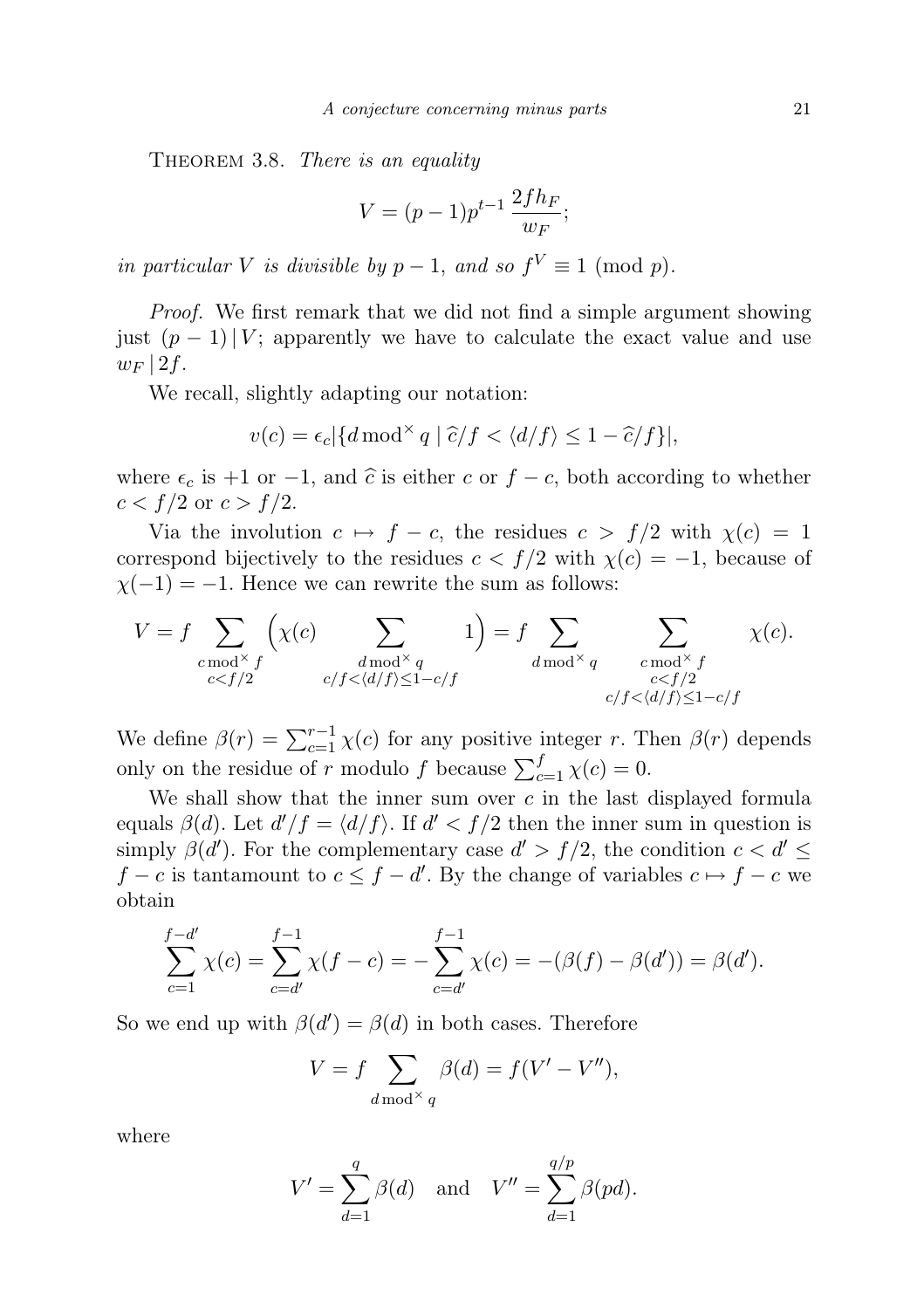The analytic class number formula gives

$$
\sum_{d=1}^{f} \beta(d) = \sum_{d=1}^{f} \sum_{c=1}^{d-1} \chi(c) = \sum_{c=1}^{f-1} \sum_{d=c+1}^{f} \chi(c) = \sum_{c \bmod^{X} f} (f-c)\chi(c)
$$

$$
= -\sum_{c \bmod^{X} f} c\chi(c) = \frac{2fh_F}{w_F}.
$$

From this we get (recalling that  $q = p^t \equiv 1 \pmod{f}$ )

$$
V' = \frac{q-1}{f} \sum_{d=1}^{f} \beta(d) = (q-1) \frac{2h_F}{w_F}.
$$

This takes care of  $V'$ . We shall concentrate on  $V''$  now:

$$
V'' = \sum_{d=1}^{q/p} \beta(pd) = \sum_{d=1}^{q/p} \beta(f \langle pd/f \rangle) = \sum_{d=1}^{q/p} \sum_{c=1}^{f \langle pd/f \rangle - 1} \chi(c) = \sum_{c=1}^{f-1} r_c \chi(c),
$$

where  $r_c$  means the number of  $d \in \{1, \ldots, p^{t-1}\}\$  satisfying  $c < f\langle pd/f \rangle$ . So  $r_c$  is the number of pairs  $(d, e)$  with  $1 \leq d \leq p^{t-1}$  and  $1 \leq e \leq f - c - 1$ such that  $pd \equiv f - e \pmod{f}$ , i.e.  $d \equiv -ep^{t-1} \pmod{f}$ , which means  $f | ep^{t-1} + d$ . But  $ep^{t-1} + d$  runs through  $p^{t-1} + 1, p^{t-1} + 2, \ldots, (f - c)p^{t-1}$ without repetitions. So

$$
r_c = \left[\frac{(f-c)p^{t-1}}{f}\right] - \left[\frac{p^{t-1}}{f}\right] = p^{t-1} - \left[\frac{p^{t-1}}{f}\right] + \left[-\frac{cp^{t-1}}{f}\right]
$$

$$
= p^{t-1} - \left[\frac{p^{t-1}}{f}\right] - 1 - \left[\frac{cp^{t-1}}{f}\right],
$$

where we have used  $f \nmid cp^{t-1}$ . Thus, considering  $\chi$  also as a ring homomorphism  $\mathbb{Q}[\text{Gal}(\mathbb{Q}(\zeta_f)/\mathbb{Q})] \to \mathbb{Q}$ , we have

$$
V'' = -\sum_{c=1}^{f-1} \left[ \frac{cp^{t-1}}{f} \right] \chi(c) = -\chi \left( \sum_{c \bmod^{\times} f} \left[ \frac{cp^{t-1}}{f} \right] \sigma_c^{-1} \right)
$$
  
=  $-\chi \left( (p^{t-1} - \sigma_{p^{t-1}}) \sum_{c \bmod^{\times} f} \frac{c}{f} \sigma_c^{-1} \right) = (p^{t-1} - 1) \frac{2h_F}{w_F},$ 

because  $\chi(p) = 1$ . This gives  $V' - V'' = (q - p^{t-1})2h_F/w_F$  and Theorem 3.8 follows.  $\blacksquare$ 

We now see at once that Theorem 3.4 follows from Theorems 3.5 and 3.8. Since Theorem 3.4 implies formula (1), which in turn is equivalent to the Minus Conjecture, we have proved:

THEOREM 3.9. The Minus Conjecture is true in case  $s = 1$  and  $l \nmid f$ . (The notation and the setup are explained at the beginning of this section.)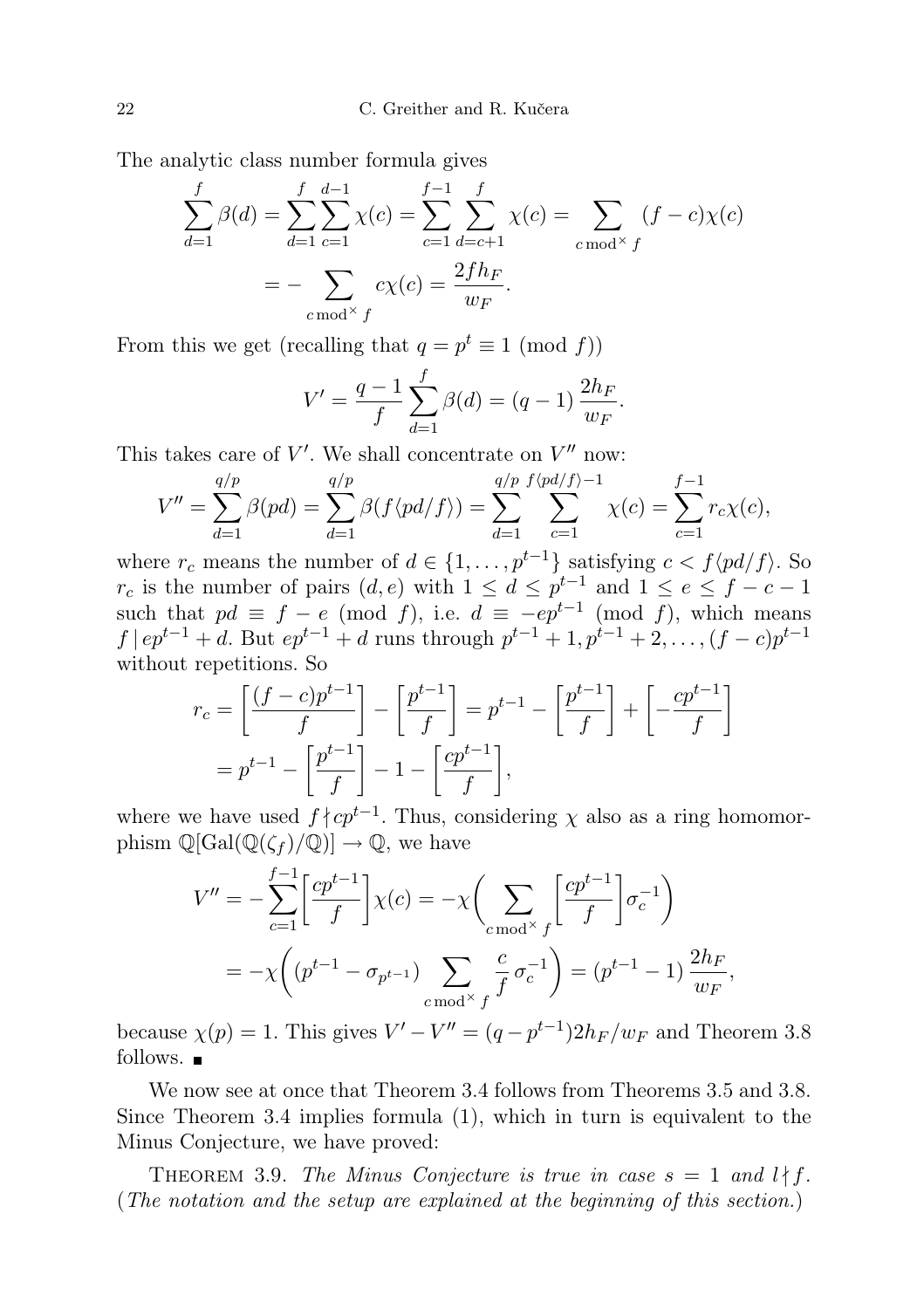4. Transformation of  $\widetilde{\Theta}_K$  and the Vanishing Order Conjecture. In this section we allow all imaginary fields  $F$  (the conductor is written  $f$ ) and all values  $s \geq 1$ , as in §§1–2. We repeat that  $l \nmid w_F$  and we also suppose until further notice that  $K^+$  equals its own genus field  $K_1 \cdots K_s$  (recall  $K_i$ is the degree l conductor  $p_i$  field). Recall that all primes  $p_1, \ldots, p_s$  split in F.

Before starting the proof of the Minus Conjecture it is necessary to process the quantity  $\Theta_K$ . As a byproduct we will deduce that it is always in  $I_G^s$ (so conjecture (VOC) holds). The expression we are going to get for  $\Theta_K$  looks complicated, but for  $s = 2$  it will fit quite well into the Minus Conjecture since on the regulator side the same structure will appear.

Some notation is required. For all  $T \subseteq \{1, \ldots, s\}$  let  $K_T$  denote the compositum of all  $K_i$  with  $i \in T$ ; here  $K_{\emptyset} = \mathbb{Q}$ . Let  $G_T = \text{Gal}(K_T/\mathbb{Q})$ , which is always tacitly identified with the product of the  $G_{\{i\}} = G_i$  for  $i \in T$ . Note that  $K_{\{1,\ldots,s\}} = K^+$ . We also need matrices of Frobenius symbols, related to the matrix A of §2 but with entries in  $I_G$ . To begin with, let  $\alpha_{ij}$  be the Frobenius of  $p_i$  in  $K_j$   $(i \neq j)$ . For  $V \subsetneq U \subseteq \{1, \ldots, s\}$  define a matrix  $\widetilde{M}_V^U = (\widetilde{m}_{ij}^U)_{i,j \in U - V}$  over  $I_{G_U}$  as follows: for  $i \neq j$ , we set  $\widetilde{m}_{ij}^U = \alpha_{ij}^{-1} - 1$ . For  $i = j$  we set

$$
\widetilde{m}_{ii}^U = \prod_{j \in U, j \neq i} \alpha_{ij} - 1.
$$

It is easy to see that the row sums of each matrix  $\widetilde{M}_{\emptyset}^U$  are zero modulo  $I_G^2$ . Finally, let  $\widetilde{A}_{V}^{U} = \det \widetilde{M}_{V}^{U}$ . For  $V = U$  this has to be interpreted as 1 (the determinant of the empty matrix).

For each  $T \subseteq \{1, \ldots, s\}$  we set  $m_T = \prod_{i \in T} p_i$  (this is the conductor of  $K_T$ ), and we have a Stickelberger element  $\Theta_T$  attached to  $FK_T$  the same way as  $\Theta_K$  was attached to K:

$$
\Theta_T = (1 - \tau)\tilde{\Theta}_T, \quad \tilde{\Theta}_T = \sum_{\lambda \in G_T} a^T(\lambda) \lambda^{-1},
$$

with

$$
a^T(\lambda) = \sum_{\substack{t \bmod^{\times} f m_T \\ \sigma_t | F = 1 \\ \sigma_t | K_T = \lambda}} \left( \frac{t}{f m_T} - \frac{1}{2} \right).
$$

Next we associate to every  $T \neq \emptyset$  a term  $\widetilde{R}_T$  which will later give a contribution towards the leading term of  $\widetilde{\Theta}_K$ .

DEFINITION. The map 
$$
\widetilde{g}_T : G_T \to I_G^{|T|}
$$
 is given by  
\n
$$
\widetilde{g}_T \Big( \prod_{i \in T} \gamma_i \Big) = \prod_{i \in T} (\gamma_i - 1) \quad \text{(where } \gamma_i \in G_i \text{ for all } i \in T).
$$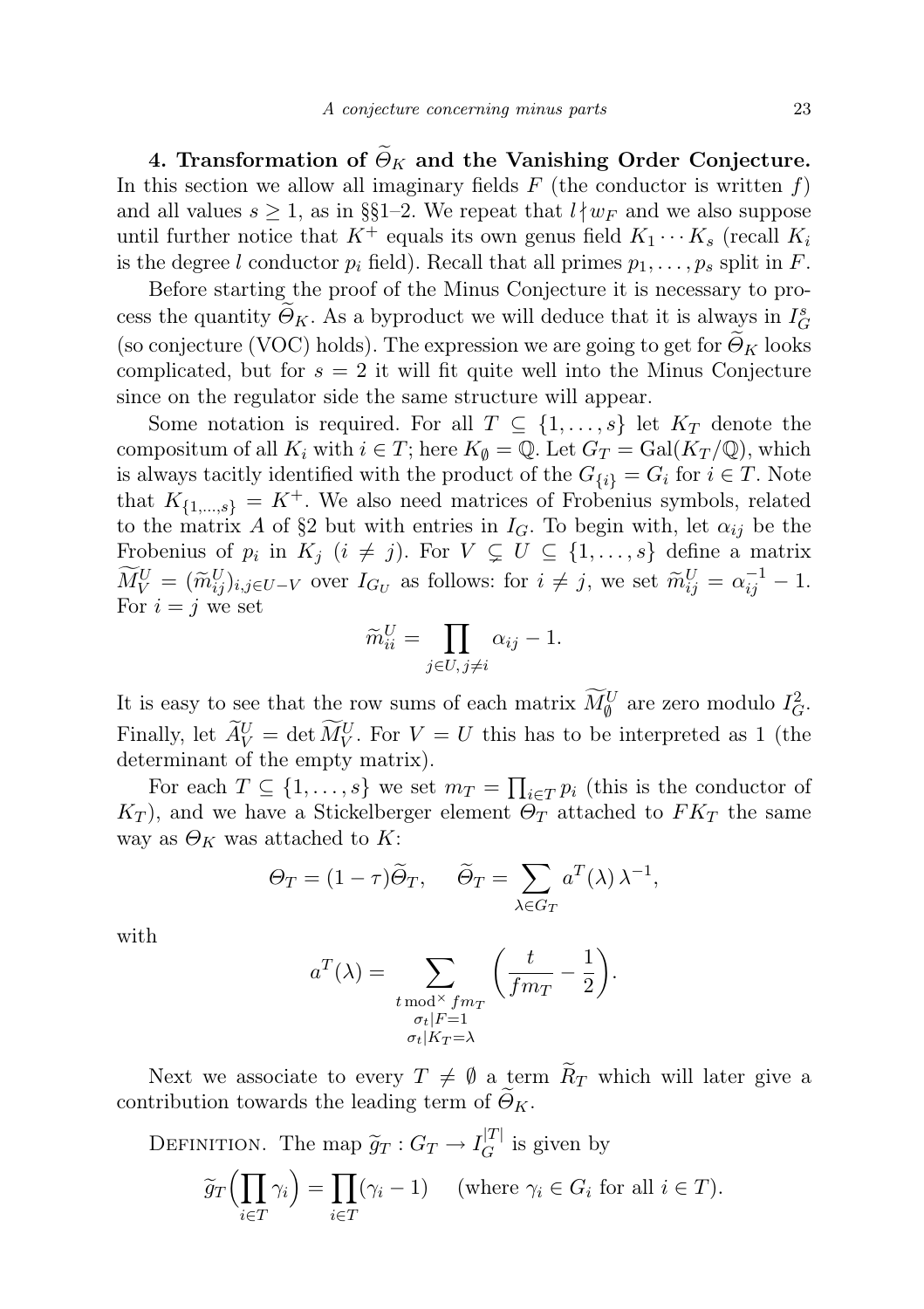Now, for  $\emptyset \neq T \subseteq \{1, \ldots, s\}$ , let

$$
\widetilde{R}_T = \sum_{\lambda \in G_T} a^T(\lambda) \widetilde{g}_T(\lambda^{-1}).
$$

If life were simple,  $R_{\{1,\ldots,s\}}$  would be equal to  $\Theta_K$ . This is not the case. We will see that  $R_{\{1,\ldots,s\}}$  is only the "principal term" in a representation of  $\Theta_K$ as a sum with many terms.

PROPOSITION 4.1. For any nonempty subset  $U$  of  $\{1, \ldots, s\}$  we have

$$
\widetilde{\Theta}_U \equiv \sum_{\emptyset \neq T \subseteq U} \widetilde{A}_T^U \widetilde{R}_T \pmod{I_{G_U}^{|U|+1}}.
$$

Proof. We have to begin with a lemma.

LEMMA 4.2. For any sets  $V \subseteq U \subseteq \{1, \ldots, s\}$  and any  $\lambda \in G_{U-V}$  we have

$$
\sum_{\mu \in G_V} a^U(\lambda \mu) = \sum_{J \subseteq V} (-1)^{|J|} a^{U-V} \left( \lambda \prod_{u \in J} \text{Frob}_{U-V}(p_u)^{-1} \right),
$$

where  $Frob_T(q)$  means Frobenius of q in  $Gal(K_T/\mathbb{Q}) = G_T$ .

*Proof.* It is easy to see that our  $\Theta_U$  is equal to  $e^{-\theta'} f_{m_U}(-1)$  in the notation of Sinnott (see [10]). Using well-known norm relations (see Lemma 12 in [9] for example) we obtain

$$
\begin{split} \text{res}_{FK_U/FK_{U-V}} \Theta_U &= \Theta_{U-V} \prod_{u \in V} (1 - \text{Frob}_{U-V}(p_u)^{-1}) \\ &= (1 - \tau) \sum_{\lambda \in G_{U-V}} a^{U-V}(\lambda) \lambda^{-1} \sum_{J \subseteq V} \prod_{u \in J} (-\text{Frob}_{U-V}(p_u)^{-1}) \\ &= (1 - \tau) \sum_{\lambda \in G_{U-V}} \lambda^{-1} \sum_{J \subseteq V} (-1)^{|J|} a^{U-V} \left( \lambda \prod_{u \in J} \text{Frob}_{U-V}(p_u)^{-1} \right). \end{split}
$$

On the other hand, from the fact that we can decompose  $G_U$  into a direct product  $G_U = G_V \times G_{U-V}$ , we obtain

$$
\operatorname{res}_{FK_U/FK_{U-V}} \Theta_U = (1 - \tau) \sum_{\lambda \in G_{U-V}} \sum_{\mu \in G_V} a^U(\lambda \mu) \lambda^{-1}.
$$

Comparing coefficients gives the lemma.

Continuing with the proof of Proposition 4.1, we note that l does not divide the number of roots of unity in  $FK_{\{1,\ldots,s\}}$  (since  $l \mid w_F$ ). Proposition 2.1 in [10] implies that  $a^T(\lambda)$  is *l*-integral for any  $T \subseteq \{1, \ldots, s\}$ , and so  $\widetilde{R}_T \in I_{G_T}^{|T|}$  $\frac{d}{dr}$ . We shall use induction with respect to |U|.

If  $|U| = 1$  then from the definition and the fact that the coefficients  $a^U(\lambda)$ sum to zero (see Lemma 4.2 for  $V = U$ ) we find at once that  $\widetilde{\Theta}_U = \widetilde{R}_U$ .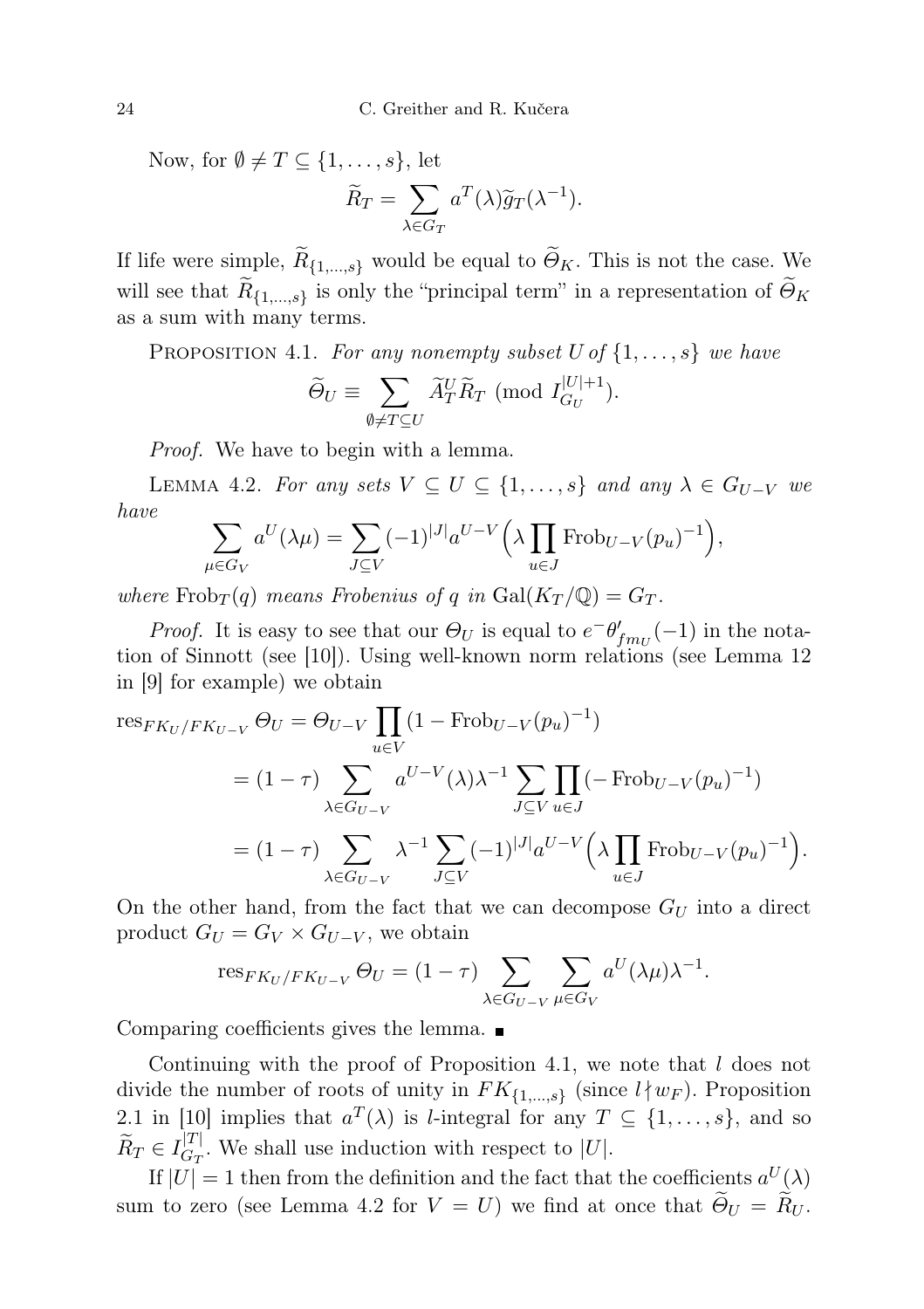Since we have set  $\widetilde{A}_{U}^{U} = 1$ , the assertion of Proposition 4.1 holds true in this case.

Let us suppose  $|U| > 1$  and that the assertion has been proved for all smaller nonempty sets. Using again the fact that for any  $T \subseteq U$  we can decompose  $G_U$  into a direct product  $G_U = G_T \times G_{U-T}$ , the definition of  $\tilde{g}_U$ gives, by multiplying out,

$$
\widetilde{R}_U = \sum_{T \subseteq U} (-1)^{|U-T|} \sum_{\lambda \in G_T} \sum_{\mu \in G_{U-T}} a^U(\lambda \mu) \lambda^{-1}.
$$

Lemma 4.2 implies

$$
\widetilde{R}_U = \sum_{T \subseteq U} (-1)^{|U-T|} \sum_{\lambda \in G_T} \lambda^{-1} \sum_{J \subseteq U-T} (-1)^{|J|} a^T \left(\lambda \prod_{u \in J} \text{Frob}_T(p_u)^{-1}\right)
$$
\n
$$
= \sum_{T \subseteq U} \sum_{\lambda \in G_T} \lambda^{-1} \sum_{J \subseteq U-T} (-1)^{|U-T-J|} \left(\prod_{u \in J} \text{Frob}_T(p_u)^{-1}\right) a^T(\lambda)
$$
\n
$$
= \sum_{T \subseteq U} \sum_{J \subseteq U-T} (-1)^{|U-T-J|} \left(\prod_{u \in J} \text{Frob}_T(p_u)^{-1}\right) \widetilde{\Theta}_T
$$
\n
$$
= \sum_{T \subseteq U} \widetilde{\Theta}_T \prod_{u \in U-T} (\text{Frob}_T(p_u)^{-1} - 1).
$$

Using the induction hypothesis we get (the congruence is modulo  $I_U^{|U|+1}$  $U^{|\nu|+1}$ 

$$
\widetilde{R}_U - \widetilde{\Theta}_U = \sum_{\emptyset \neq J \subseteq U} \widetilde{\Theta}_{U-J} \prod_{u \in J} (\text{Frob}_{U-J}(p_u)^{-1} - 1)
$$
\n
$$
\equiv \sum_{\emptyset \neq J \subseteq U} \left( \prod_{u \in J} (\text{Frob}_{U-J}(p_u)^{-1} - 1) \right) \sum_{\emptyset \neq T \subseteq U-J} \widetilde{A}_T^{U-J} \widetilde{R}_T
$$
\n
$$
= \sum_{\emptyset \neq T \subseteq U} \widetilde{R}_T \sum_{\emptyset \neq J \subseteq U-T} \widetilde{A}_T^{U-J} \prod_{u \in J} (\text{Frob}_{U-J}(p_u)^{-1} - 1).
$$

Since

Frob<sub>U-J</sub>(p<sub>u</sub>)<sup>-1</sup> - 1 = 
$$
\prod_{j \in U-J}
$$
  $\alpha_{uj}^{-1} - 1 \equiv \sum_{j \in U-J}$   $(\alpha_{uj}^{-1} - 1) \pmod{I_{U-J}^2}$ ,

we have

$$
\widetilde{R}_U - \widetilde{\Theta}_U \equiv \sum_{\emptyset \neq T \subsetneq U} \widetilde{R}_T \sum_{\emptyset \neq J \subseteq U-T} \widetilde{A}_T^{U-J} \prod_{u \in J} \sum_{j \in U-J} (\alpha_{uj}^{-1} - 1) \pmod{I_U^{|U|+1}}.
$$

At this point we need to modify the matrix  $\widetilde{M}_T^{U-J}$  slightly, in order to work with a matrix that has all row sums equal to zero. Define a new matrix  $\overline{M}_V^U$  for  $V \subsetneq U \subseteq \{1, \ldots, s\}$ . First,  $\overline{M}_{\emptyset}^U$  has the same entries as  $\widetilde{M}_{\emptyset}^U$  off the diagonal, and we fill the diagonal in such a way that all row sums become zero. Second,  $\overline{M}_V^U$  is obtained from  $\widetilde{M}_{\emptyset}^U$  simply by omitting the rows and columns with indices in V. Then  $\overline{M}_V^U$  and  $\widetilde{M}_V^U$  are congruent modulo  $I_U^2$ .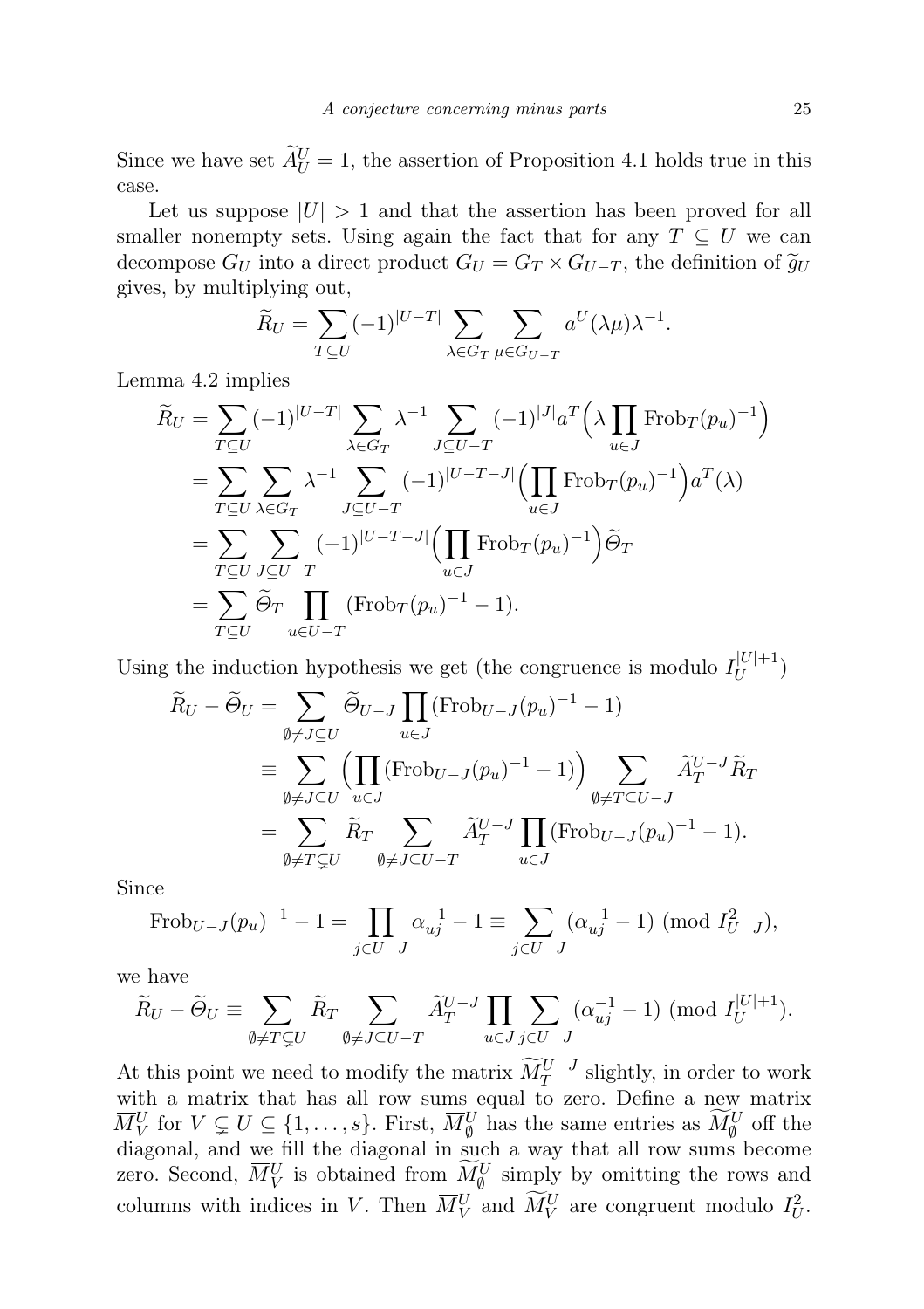We also let  $\overline{A}_V^U = \det \overline{M}_V^U$ . The right hand side in the last formula will stay the same modulo  $I_U^{|U|+1}$  $U$ <sup>[*U*</sup> | if *A* is replaced by *A*. The proposition will thus be proved if we can show that

(2) 
$$
\sum_{J \subseteq U - T} \overline{A}_T^{U-J} \prod_{u \in J} \sum_{j \in U - J} (\alpha_{uj}^{-1} - 1) = 0
$$

for any  $\emptyset \neq T \subsetneq U$ . To show this, we use the following very convenient theorem of Chaiken and Kleitman [2] on matrices and trees.

THEOREM 4.3. Let  $M = (m_{ij})_{i,j \in \{1,...,n\}}$  be a matrix over any commutative ring with zero row sums. For any forest L on  $\{1, \ldots, n\}$  put

$$
M(L) = \prod_{(i \to j) \text{ is an edge in } L} (-m_{ij}).
$$

Then for any  $T \subseteq \{1, \ldots, n\},\$ 

$$
\det (m_{ij})_{i,j \in \{1,\dots,n\}-T} = \sum_L M(L),
$$

where L runs over the set of all forests on  $\{1, \ldots, n\}$  whose set of roots is T.

In our case, we fix  $J \subseteq U - T$  and obtain

$$
\overline{A}_T^{U-J} = \sum_{\substack{L \text{ is a forest on } U-J}} \overline{M}_{\emptyset}^{U-J}(L),
$$

where the sum is taken over all forests on the set of vertices  $U - J$  and the set of roots T. Since  $\overline{M}_{\emptyset}^{U-J}$  and the corresponding submatrix of  $\overline{M}_{\emptyset}^U$  have the same entries off the diagonal, we get

$$
\overline{A}_{T}^{U-J} \prod_{u \in J} \sum_{j \in U-J} (-(\alpha_{uj}^{-1} - 1)) = \sum_{\substack{L \text{ is a forest on } U \\ \sqrt{L} = T \\ J \subseteq \ell(L)}} \overline{M}_{\emptyset}^{U}(L),
$$

where the sum is taken over all forests  $L$  on the set of vertices  $U$  and the set of roots T, whose set of leaves  $\ell(L)$  contains J. So the left hand side of (2) equals

$$
\sum_{J \subseteq U-T} (-1)^{|J|} \sum_{\substack{L \text{ is a forest on } U \\ J \subseteq \ell(L)}} \overline{M}_{\emptyset}^U(L)
$$
\n
$$
= \sum_{\substack{L \text{ is a forest on } U \\ \sqrt{L}=T}} \overline{M}_{\emptyset}^U(L) \sum_{J \subseteq (U-T) \cap \ell(L)} (-1)^{|J|} = 0,
$$

because  $U - T \neq \emptyset$  and hence also  $(U - T) \cap \ell(L) \neq \emptyset$ . Proposition 4.1 is now proved. ■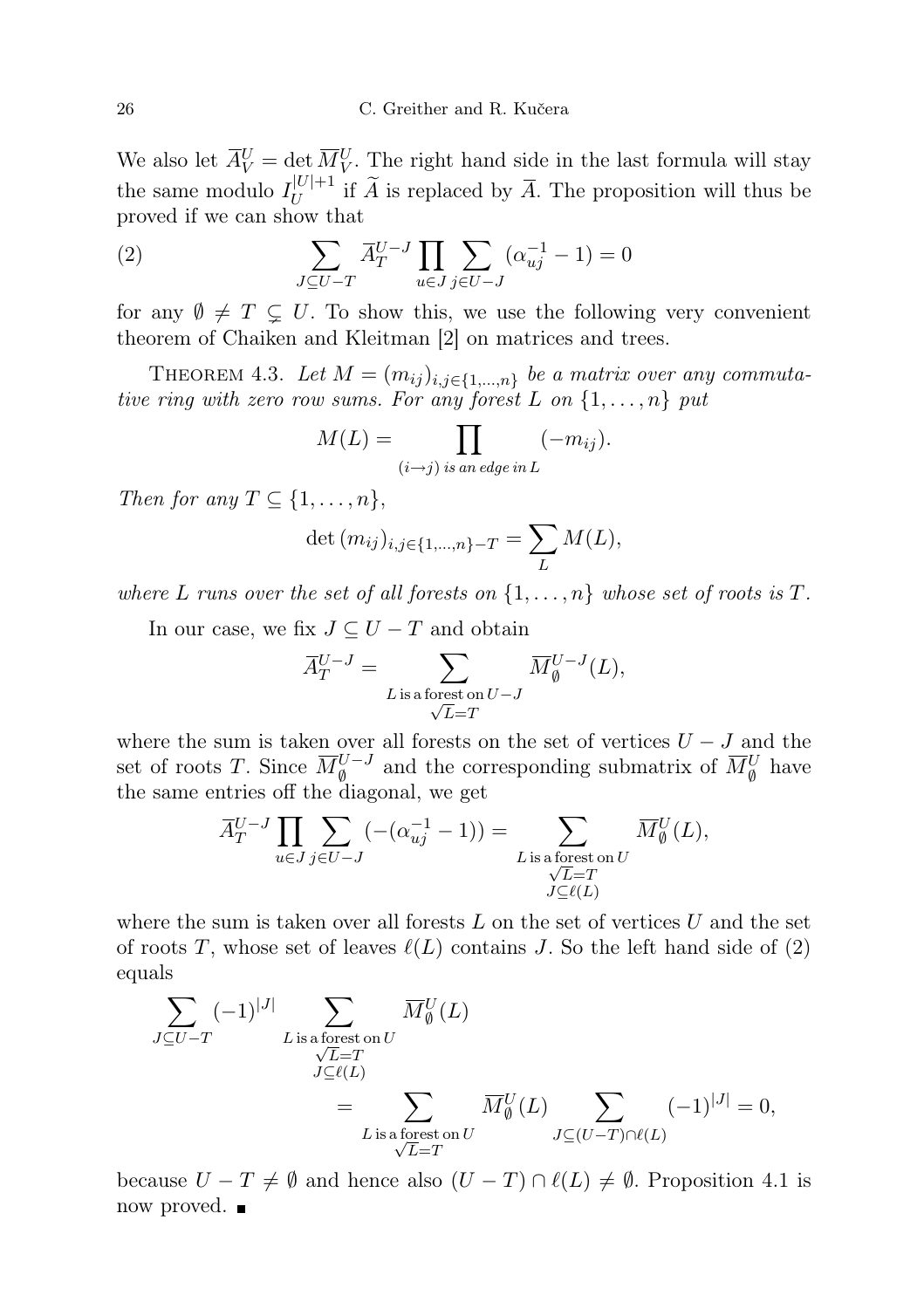Since each term  $\widetilde{A}_T^U$  is the determinant of a matrix of size  $|U| - |T|$  with entries in  $I_U$  and each term  $\widetilde{R}_T$  is clearly in  $I_T^{[T]}$  $T^{\perp}$ , we see at once that  $\Theta_U$  is in  $I_U^{|U|}$  $U^{[0]}$ . On setting  $U = \{1, \ldots, s\}$  we now conclude that (VOC) is true, that is, we have:

THEOREM 4.4. Under the assumptions stated at the beginning of the section, the element  $\widetilde{\Theta}_K = \widetilde{\Theta}_{\{1,\ldots,s\}}$  lies in  $I_G^s$ . In other words, the congruence in (MC) is at least true modulo  $I_G^s$  and just says  $0 \equiv 0$ .

5. Simplification of the Minus Conjecture for  $s = 2$ . Until Theorem 8.9 at the very end of the paper we assume from now on that  $s = 2$ ,  $S = \{p_1, p_2\}$  and that  $K^+$  is its own genus field, that is,  $K^+ = K_1 K_2$ .

In the proof of Proposition 4.1 we showed that  $\widetilde{R}_U = \widetilde{\Theta}_U$  for  $|U| = 1$ , and we write  $\Theta_i$  for  $\Theta_{\{i\}}$ . We will now spell out the assertion of Proposition 4.1 for the case  $s = 2$ . Let  $\alpha_{ij}$  be defined as in §4, i.e.  $\alpha_{ij}$  is the Frobenius of  $p_i$ in  $K_j$  for  $i \neq j$ , and set  $\alpha_{11} = \alpha_{12}^{-1}$ ,  $\alpha_{22} = \alpha_{21}^{-1}$ . Then

$$
\widetilde{M}_{\emptyset}^{1,2} = \left( \begin{array}{cc} \alpha_{11}^{-1} - 1 & \alpha_{12}^{-1} - 1 \\ \alpha_{21}^{-1} - 1 & \alpha_{22}^{-1} - 1 \end{array} \right).
$$

The quantities  $\widetilde{A}_{\{i\}}^{\{1,2\}}$  are obtained by deleting the *i*th row and column from this matrix and taking the determinant  $(i = 1, 2)$ . Therefore Proposition 4.1 amounts to

(3) 
$$
\widetilde{\Theta}_K \equiv \widetilde{R}_{1,2} + (\alpha_{11}^{-1} - 1)\widetilde{R}_2 + (\alpha_{22}^{-1} - 1)\widetilde{R}_1
$$

$$
\equiv \widetilde{R}_{1,2} + (\alpha_{11}^{-1} - 1)\widetilde{\Theta}_2 + (\alpha_{22}^{-1} - 1)\widetilde{\Theta}_1 \text{ (mod } I_G^3).
$$

We now show that the minus-unit regulator has a very similar decomposition. Let  $\mathfrak{p}_1$  and  $\mathfrak{p}_2$  be prime ideals in F above  $p_1$  and  $p_2$ , respectively.

Set

$$
t_1 = \frac{h_F}{h_{F,\{p_1\}}}, \quad t_2 = \frac{h_F}{h_{F,\{p_2\}}}, \quad t_3 = \frac{h_F h_{F,S}}{h_{F,\{p_1\}} h_{F,\{p_2\}}},
$$

$$
t_1' = \frac{h_{F,\{p_1\}}}{h_{F,S}} = \frac{t_2}{t_3}, \quad t_2' = \frac{h_{F,\{p_2\}}}{h_{F,S}} = \frac{t_1}{t_3}.
$$

Then  $t_2$  is the smallest positive integer such that  $\mathfrak{p}_2^{t_2} = (u_2)$  is principal. Similarly  $t_2$  is the smallest positive integer for which there is an integer  $t$  such that  $\mathfrak{p}_1^{t'_2} \mathfrak{p}_2^t = (u_1)$  is principal. Then  $u_1, u_2, p_1, p_2$  is a basis of  $U_S(F)/U_S(F)_{\text{tor}}$ and  $u_1^{1-\tau}, u_2^{1-\tau}$  is a basis of  $(U_S(F)/U_S(F)_{\text{tor}})^{1-\tau}$  and it is well-oriented with respect to  $\mathfrak{p}_1, \mathfrak{p}_2$ .

With this choice we get  $\text{Reg}_{K,S}^- = \det (r_{\mathfrak{p}_j}(u_i^{1-\tau}) - 1)_{i,j=1,2}$ , with  $r_{\mathfrak{p}_j}(x)$ denoting the local Artin symbol  $(x, K_{\mathfrak{p}_j}/F_{\mathfrak{p}_j})$ . Note that (here and else-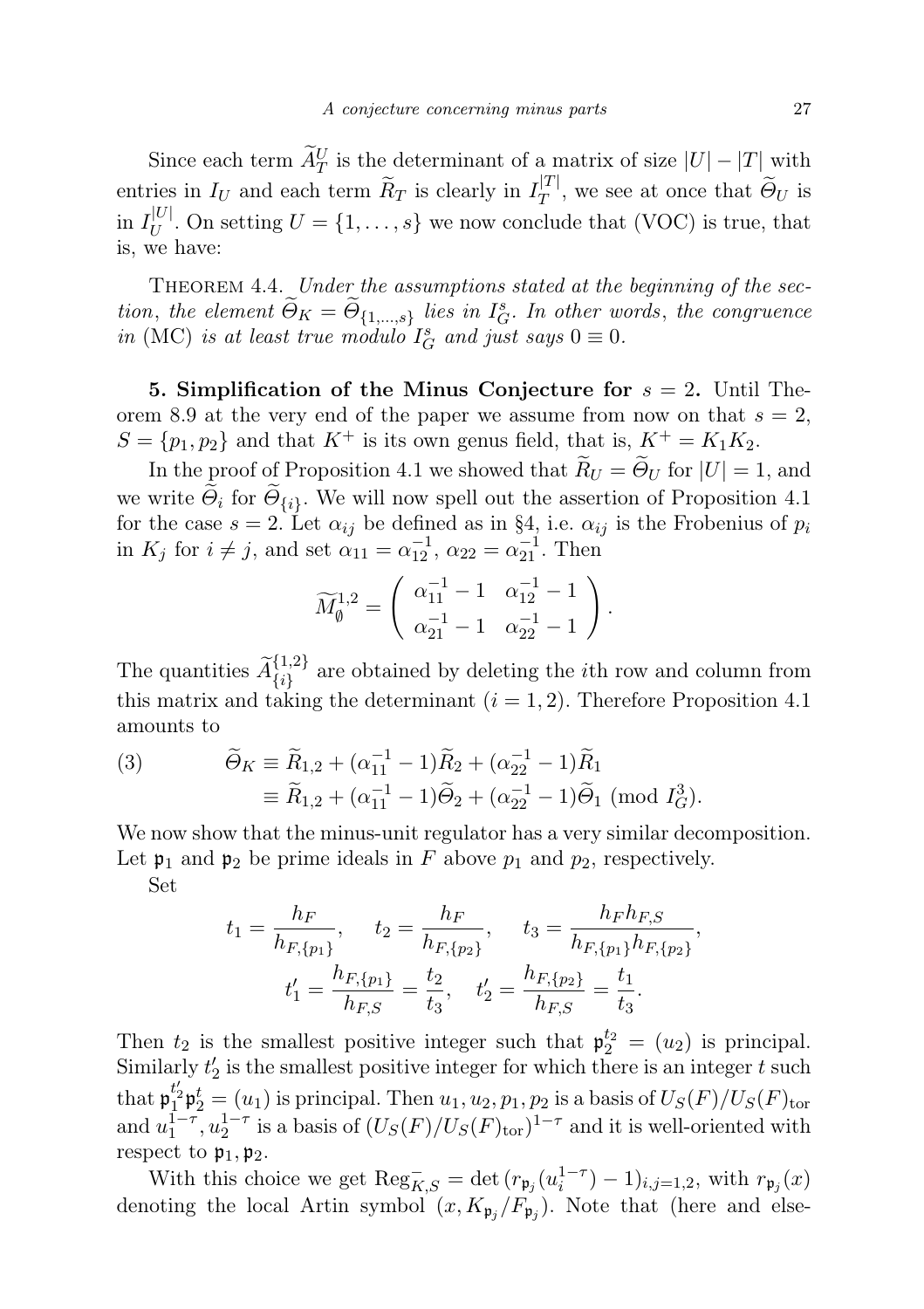where), by a harmless abuse of notation, this symbol stands for  $(x, K_{\mathfrak{P}}/F_{\mathfrak{p}_j})$ with  $\mathfrak P$  being a prime above  $\mathfrak p_j$  in K.

Let  $\beta_{ij} = (u_i^{1-\tau}, (FK_j)_{\mathfrak{p}_j}/F_{\mathfrak{p}_j}) \in G_j \subseteq G$ , for all  $i, j \in \{1, 2\}$  (including  $i = j$ ). Let  $\widetilde{M}^- = (\beta_{ij} - 1)_{i,j=1,2}$ .

PROPOSITION 5.1. The following congruence holds modulo  $I_G^2$ :

$$
(r_{\mathfrak{p}_j}(u_i^{1-\tau})-1)_{i,j=1,2} \equiv \widetilde{M}^- + \begin{pmatrix} t'_2(\alpha_{11}^{-1}-1) & t(\alpha_{22}^{-1}-1) \\ 0 & t_2(\alpha_{22}^{-1}-1) \end{pmatrix}.
$$

Proof. We have

$$
r_{\mathfrak{p}_1}(u_1^{1-\tau}) = (u_1^{1-\tau}, (FK_1)_{\mathfrak{p}_1}/F_{\mathfrak{p}_1})(u_1^{1-\tau}, (FK_2)_{\mathfrak{p}_1}/F_{\mathfrak{p}_1}) = \beta_{11}\alpha_{12}^{t'_2},
$$

because  $(FK_2)_{\mathfrak{p}_1}/F_{\mathfrak{p}_1}$  is unramified and the  $\mathfrak{p}_1$ -valuation of  $u_1^{1-\tau}$  is  $t_2'$ . Similarly

$$
r_{\mathfrak{p}_1}(u_2^{1-\tau}) = (u_2^{1-\tau}, (FK_1)_{\mathfrak{p}_1}/F_{\mathfrak{p}_1})(u_2^{1-\tau}, (FK_2)_{\mathfrak{p}_1}/F_{\mathfrak{p}_1}) = \beta_{21},
$$
  
\n
$$
r_{\mathfrak{p}_2}(u_1^{1-\tau}) = (u_1^{1-\tau}, (FK_1)_{\mathfrak{p}_2}/F_{\mathfrak{p}_2})(u_1^{1-\tau}, (FK_2)_{\mathfrak{p}_2}/F_{\mathfrak{p}_2}) = \alpha_{21}^t \beta_{12},
$$
  
\n
$$
r_{\mathfrak{p}_2}(u_2^{1-\tau}) = (u_2^{1-\tau}, (FK_1)_{\mathfrak{p}_2}/F_{\mathfrak{p}_2})(u_2^{1-\tau}, (FK_2)_{\mathfrak{p}_2}/F_{\mathfrak{p}_2}) = \alpha_{21}^{t_2} \beta_{22}.
$$

The proposition follows using the canonical isomorphism  $I_G/I_G^2 \cong G$ .

On taking determinants in Proposition 5.1 we find:

COROLLARY 5.2. The following congruence holds modulo  $I_G^3$ :

$$
\operatorname{Reg}_{K,S}^{-} \equiv \det(\widetilde{M}^{-}) + t_{2}'(\alpha_{11}^{-1} - 1)(\beta_{22} - 1) + t_{2}(\alpha_{22}^{-1} - 1)(\beta_{11} - 1) + t_{2}t_{2}'(\alpha_{11}^{-1} - 1)(\alpha_{22}^{-1} - 1) - t(\alpha_{22}^{-1} - 1)(\beta_{21} - 1).
$$

It is easy to see that  $u_2^{1-\tau}$  is a basis of  $(U_{p_2}(F)/U_{p_2}(F)_{\text{tor}})^{1-\tau}$  and so the definition of the regulator in case  $s = 1$  gives  $\text{Reg}_{FK_2,S}^- = \beta_{22} - 1$ . Writing the principal ideal  $\mathfrak{p}_1^{t_1}$  in the form  $\mathfrak{p}_1^{t_3t_2} = ((u_1) \cdot \mathfrak{p}_2^{-t})^{t_3}$  shows that  $t_2$  |  $tt_3$  and  $\mathfrak{p}_1^{t_1} = (u_1^{t_3}u_2^{t'}$  $t' = -t t_3/t_2$ . Then  $(u_1^{t_3} u_2^{t_4})$  $\binom{t'}{2}^{1-\tau}$  is a basis of  $(U_{p_1}(F)/U_{p_1}(F)_{\text{tor}})^{1-\tau}$  and

$$
((u_1^{t_3}u_2^{t'})^{1-\tau}, (FK_1)_{\mathfrak{p}_1}/F_{\mathfrak{p}_1}) = (u_1^{1-\tau}, (FK_1)_{\mathfrak{p}_1}/F_{\mathfrak{p}_1})^{t_3} (u_2^{1-\tau}, (FK_1)_{\mathfrak{p}_1}/F_{\mathfrak{p}_1})^{t'} = \beta_{11}^{t_3} \beta_{21}^{t'},
$$

hence

(4) 
$$
\operatorname{Reg}_{FK_1,S}^- \equiv t_3(\beta_{11} - 1) - \frac{tt_3}{t_2} (\beta_{21} - 1) \pmod{I_{G_1}^2}.
$$

Therefore substituting  $t_2(\beta_{11} - 1) \equiv t(\beta_{21} - 1) + (t_2/t_3) \operatorname{Reg}_{FK_1,S}^-$  into the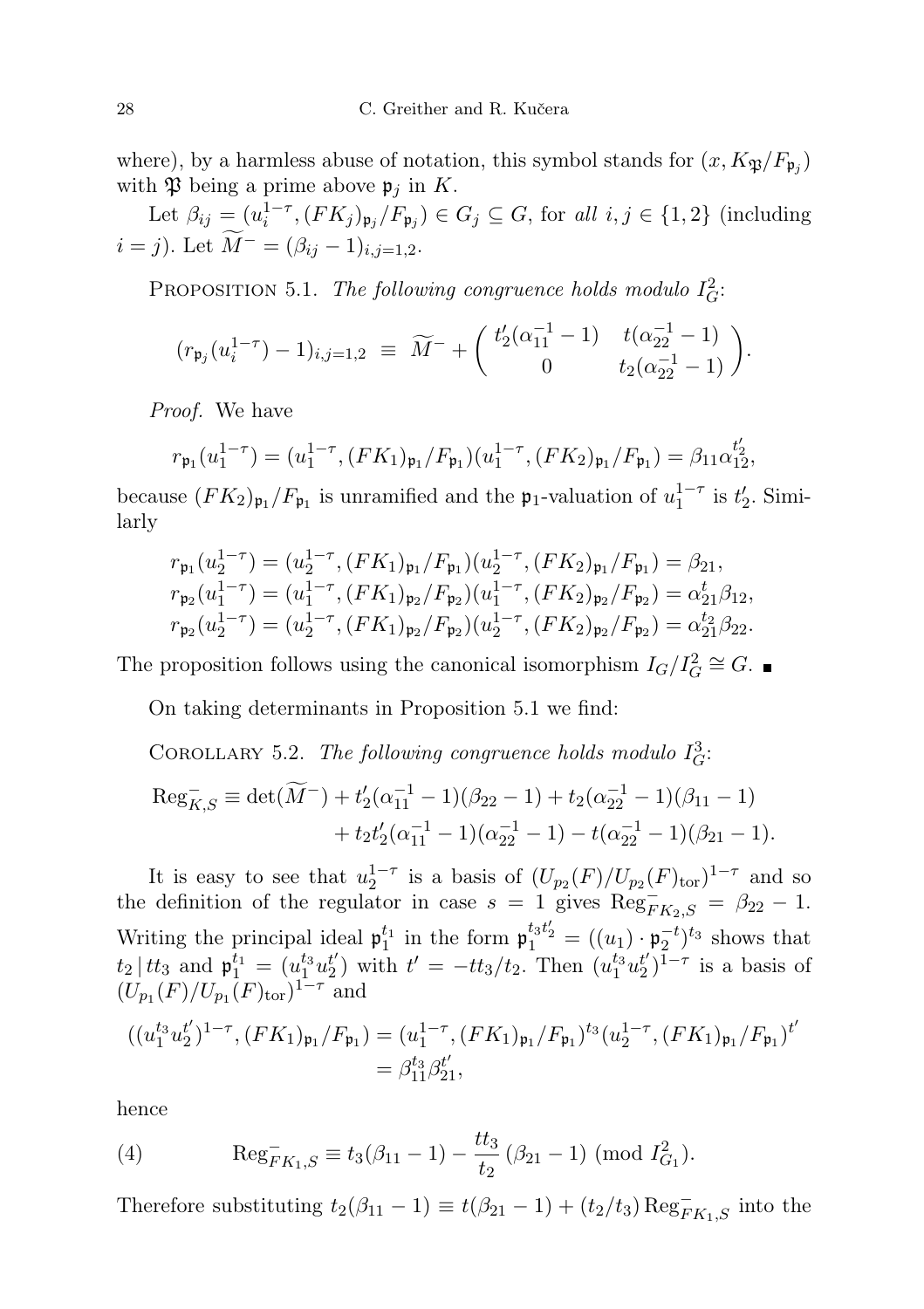congruence of Corollary 5.2 gives

$$
\begin{aligned} \text{Reg}_{K,S}^- &\equiv \det(\widetilde{M}^-) + t_2'(\alpha_{11}^{-1} - 1) \text{Reg}_{FK_2,S}^- \\ &+ (\alpha_{22}^{-1} - 1)(t(\beta_{21} - 1) + t_1' \text{Reg}_{FK_1,S}^-) \\ &+ t_2 t_2'(\alpha_{11}^{-1} - 1)(\alpha_{22}^{-1} - 1) - t(\alpha_{22}^{-1} - 1)(\beta_{21} - 1). \end{aligned}
$$

After rearrangement and simplification this gives

COROLLARY 5.3. Modulo  $I_G^3$  we have

$$
\operatorname{Reg}_{K,S}^{-} \equiv \det(\widetilde{M}^{-}) + \frac{h_{F,\{p_{2}\}}}{h_{F,S}} (\alpha_{11}^{-1} - 1) \operatorname{Reg}_{FK_{2},S}^{-} + \frac{h_{F,\{p_{1}\}}}{h_{F,S}} (\alpha_{22}^{-1} - 1) \operatorname{Reg}_{FK_{1},S}^{-} + \frac{h_{F}}{h_{F,S}} (\alpha_{11}^{-1} - 1) (\alpha_{22}^{-1} - 1).
$$

We now return to formula (3). Since (MC) is proved for  $s = 1$ , we may replace the theta terms by minus regulators as follows:

$$
\widetilde{\Theta}_K \equiv \widetilde{R}_{1,2} - \frac{h_{F,\{p_2\}}}{w_F} (\alpha_{11}^{-1} - 1) \operatorname{Reg}_{FK_2,S}^- \n- \frac{h_{F,\{p_1\}}}{w_F} (\alpha_{22}^{-1} - 1) \operatorname{Reg}_{FK_1,S}^- \pmod{I_G^3}.
$$

On comparing this with Corollary 5.3 we see that  $\widetilde{\Theta}_K \equiv -(h_{F,S}/w_F) \operatorname{Reg}_{K,S}^$ if and only if

$$
\widetilde{R}_{1,2} \equiv -\frac{h_{F,S}}{w_F} \det(\widetilde{M}^{-}) - \frac{h_F}{w_F} \left( \alpha_{11}^{-1} - 1 \right) \left( \alpha_{22}^{-1} - 1 \right) \pmod{I_G^3}.
$$

Under Assumption (A), the automorphism  $\alpha_{21}$  and hence also  $\alpha_{11}$  is the identity. In any case  $l(\alpha_{11}^{-1} - 1)(\alpha_{22}^{-1} - 1) \in I_G^3$ . So we have proved:

COROLLARY 5.4. Under Assumption (A), or if  $l \mid h_F$ , the Minus Conjecture (MC) for  $s = 2$  is equivalent to the following congruence:

$$
\widetilde{R}_{1,2} \equiv -\frac{h_{F,S}}{w_F} \det(\widetilde{M}^-) \pmod{I_G^3}.
$$

Actually both sides of this congruence are in the submodule  $I_{G_1}I_{G_2}$  of  $I_G^2$ . This will further simplify our task. It is easily verified that the canonical map

$$
I_{G_1}/I_{G_1}^2 \otimes_{\mathbb{Z}} I_{G_2}/I_{G_2}^2 \to I_G^2/I_G^3
$$

is well-defined and injective. (Indeed, both  $I_{G_1}/I_{G_1}^2$  and  $I_{G_2}/I_{G_2}^2$  are copies of  $\mathbb{Z}/l\mathbb{Z}$ , so it suffices to see that the map is not zero.) Putting together the canonical isomorphisms  $\iota_j: I_{G_j}/I_{G_j}^2 \to G_j$ , we get a canonical isomorphism

$$
\iota = \iota_{1,2} : I_{G_1}/I_{G_1}^2 \otimes_{\mathbb{Z}} I_{G_2}/I_{G_2}^2 \to G_1 \otimes_{\mathbb{Z}} G_2.
$$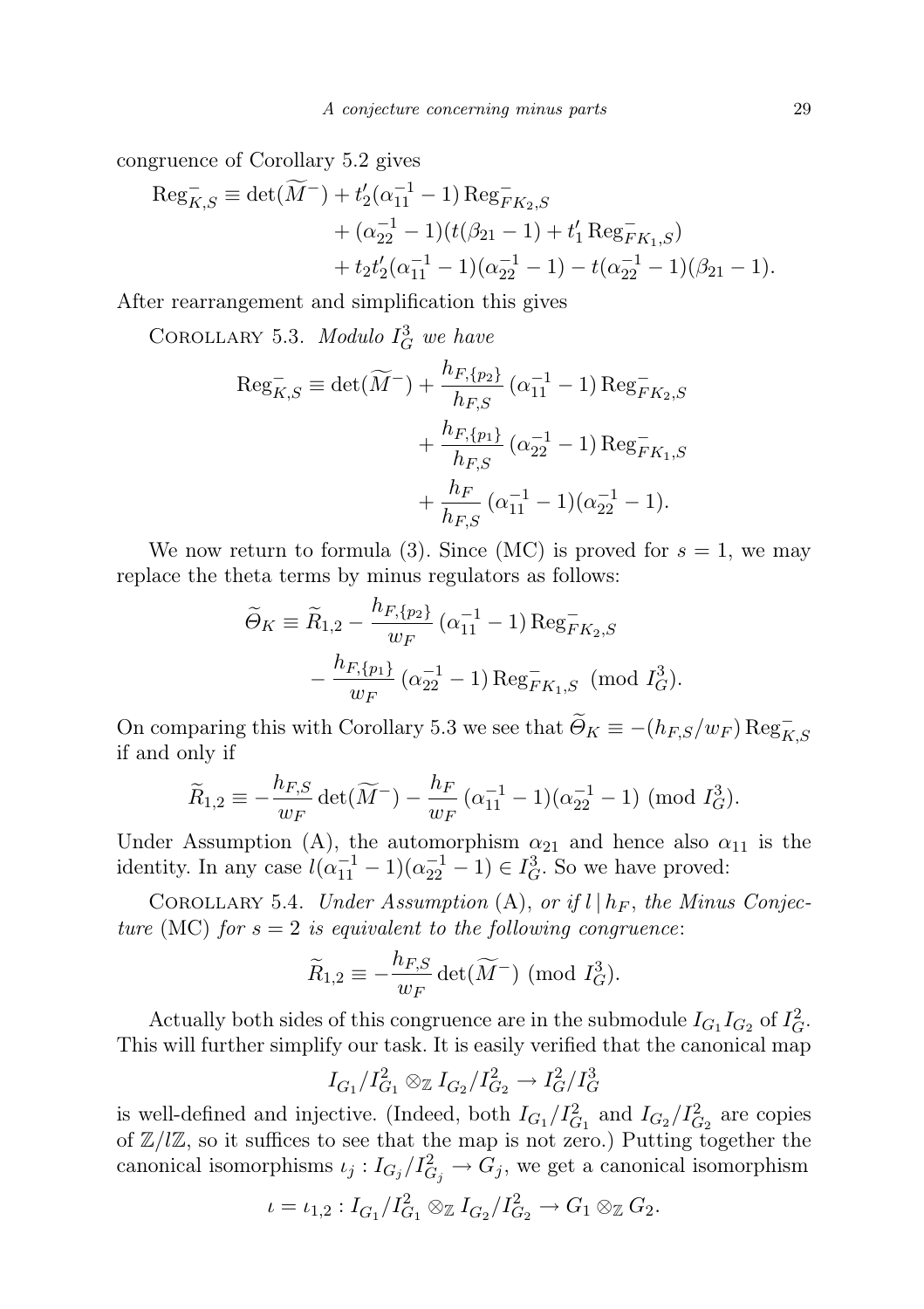It is our intention to consider the formula in Corollary 5.4 above as an equality (to be proven) in  $G_1 \otimes_{\mathbb{Z}} G_2$ . We want to avoid working with chosen generators of  $G_1$  and  $G_2$  as long as possible. In other words, we would like to keep the argument "coordinate-free" as long as feasible. However, a quaint little problem of notation comes up. The groups  $G_i$  are naturally multiplicative groups, but one should rather work with additively written groups when looking at tensor products over Z. On the other hand, additive notation for  $G_i$  would look awful (try it!). For lack of a better idea we introduce, for any multiplicative abelian group  $\Gamma$ , an additive group lg  $\Gamma$ , which is just a copy of Γ. The symbol lg is just formal (reminiscent of a logarithm), and

$$
\lg \Gamma = \{ \lg \gamma \mid \gamma \in \Gamma \}, \quad \lg \gamma + \lg \delta = \lg(\gamma \delta) \quad \forall \gamma, \delta \in \Gamma.
$$

Now we put  $R_{1,2} = \iota_{1,2}(\tilde{R}_{1,2})$ . We note that

$$
\iota_{1,2}\widetilde{g}_{1,2}(\gamma_1\gamma_2)=\lg\gamma_1\otimes\lg\gamma_2
$$

and

$$
\iota_{1,2} \det(\widetilde{M}^{-}) = \lg \beta_{11} \otimes \lg \beta_{22} - \lg \beta_{21} \otimes \lg \beta_{12}.
$$

Thus,

$$
R_{1,2} = \sum_{\gamma_1 \in G_1} \sum_{\gamma_2 \in G_2} a^{1,2}(\gamma_1 \gamma_2) \lg(\gamma_1^{-1}) \otimes \lg(\gamma_2^{-1})
$$
  
= 
$$
\sum_{\gamma_1 \in G_1} \sum_{\gamma_2 \in G_2} a^{1,2}(\gamma_1 \gamma_2) (-\lg \gamma_1) \otimes (-\lg \gamma_2)
$$
  
= 
$$
\sum_{\gamma_1 \in G_1} \sum_{\gamma_2 \in G_2} a^{1,2}(\gamma_1 \gamma_2) \lg \gamma_1 \otimes \lg \gamma_2
$$

and the formula of Corollary 5.4 can be rewritten as follows.

Corollary 5.5. (Assumptions as in Corollary 5.4.) The Minus Conjecture is equivalent to the following equality in  $\lg G_1 \otimes_{\mathbb{Z}} \lg G_2$ :

(5) 
$$
\sum_{\gamma_1 \in G_1} \sum_{\gamma_2 \in G_2} a^{1,2} (\gamma_1 \gamma_2) \lg \gamma_1 \otimes \lg \gamma_2
$$

$$
= -\frac{h_{F,S}}{w_F} (\lg \beta_{11} \otimes \lg \beta_{22} - \lg \beta_{21} \otimes \lg \beta_{12}).
$$

**6.** A formula for  $R_{1,2}$ . In this section we shall continue to assume  $s = 2$ . For convenience, we will very often write p for  $p_1$  and q for  $p_2$ . (Thus, q will never denote a  $p$ -power.) To explain the outcome of this section we need some notation (slightly different from earlier notations): For  $u \in (\mathbb{Z}/p\mathbb{Z})^{\times}$  let  $\sigma_u \in G_1 = \text{Gal}(FK_1/F)$  be given by the condition that  $\sigma_u$  is the restriction of  $\zeta_p \mapsto \zeta_p^u$  on  $K_1$  and identity on F. We define  $\tau_v \in G_2 = \text{Gal}(FK_2/F)$ similarly for  $v \in (\mathbb{Z}/q\mathbb{Z})^{\times}$ . (No relation with  $\tau =$  complex conjugation.)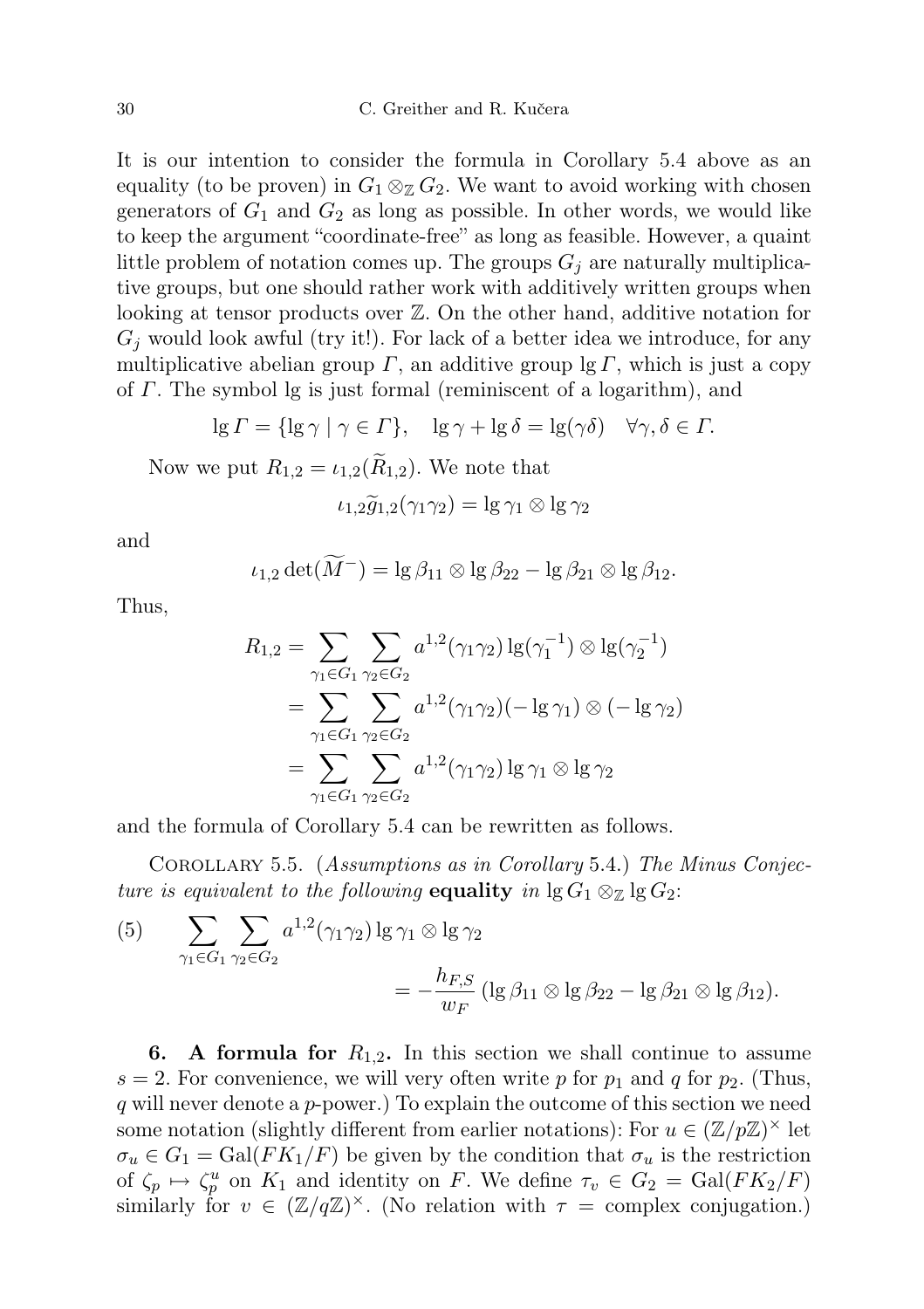Recall that  $\chi$  is the nontrivial Dirichlet character attached to F and that f is the conductor of F (and so also of  $\chi$ ).

THEOREM 6.1. If  $\gamma(u)$  stands for  $\Gamma_q(u/(fp))$ , then

$$
R_{1,2} = \sum_{\substack{a \bmod^{\times} \ p\ f \\ \chi(a)=1}} \lg \sigma_a \otimes \lg \tau_{\gamma(a)}.
$$

Since this formula is probably not very enlightening at first sight, we give a numerical example. Take  $l = 3$ ,  $f = 4$ ,  $p = 13$ , and omit the lg symbols for simplicity. Then (the dependence on q is hidden in  $\gamma$ ):

$$
R_{1,2} = \sigma_5 \otimes \tau_{\gamma(5)} + \sigma_9 \otimes \tau_{\gamma(9)} + \sigma_4 \otimes \tau_{\gamma(17)} + \sigma_8 \otimes \tau_{\gamma(21)} + \sigma_{12} \otimes \tau_{\gamma(25)} + \sigma_3 \otimes \tau_{\gamma(29)} + \sigma_7 \otimes \tau_{\gamma(33)} + \sigma_{11} \otimes \tau_{\gamma(37)} + \sigma_2 \otimes \tau_{\gamma(41)} + \sigma_6 \otimes \tau_{\gamma(45)} + \sigma_{10} \otimes \tau_{\gamma(49)} \in G_1 \otimes G_2 \cong \mathbb{Z}/3\mathbb{Z}.
$$

Note that we omitted  $\sigma_1 \otimes \tau_{\gamma(1)}$  since  $\lg \sigma_1 \otimes \lg \tau_{\gamma(1)}$  is the zero element of  $\lg G_1 \otimes \lg G_2$ .

Before we enter the proof of Theorem 6.1, let us mention that it arose as the result of at least two successive generalizations, which make it very technical and unfortunately not very enlightening. However, we think we would lose more by abandoning generality than we would gain. The strange-looking Lemma 6.3 (which was also seriously tested by computer, to minimize error probability) has the purpose of eliminating an ungainly obstruction term, which unavoidably appears in the main part of the proof. Proposition 6.2 is just a preparation for this important lemma. It is recommended to skip over Proposition 6.2 and Lemma 6.3 at the first reading (going directly to the not so long proof of Theorem 6.1) and refer back to them later.

For any integer a we define nonnegative integers  $r(a) < f p q$ ,  $h(a) < f p$ by the following conditions:

$$
r(a) \equiv h(a) \equiv 2a \pmod{f},
$$
  
\n
$$
r(a) \equiv h(a) \equiv 0 \pmod{p},
$$
  
\n
$$
r(a) \equiv pf \pmod{q}.
$$

Notice that both  $r(a)$  and  $h(a)$  only depend on a modulo f. The following proposition holds true for any odd quadratic Dirichlet character  $\chi$  of conductor f and any primes p, q such that  $p \neq q$  and  $\chi(p) = \chi(q) = 1$ :

PROPOSITION 6.2. Let  $u = #{\text{mod}^{\times} f \mid \chi(t) = 1, \langle 2t/f \rangle < 1/q}$  (so in particular  $u = 0$  for  $f \le 4$ ). Let  $v = q^{(p-1)/3}$  if  $f = 3$ ,  $v = q^{(p-1)/2}$  if  $f = 4$ , and  $v = (-1)^u$  if  $f > 4$ . Then

(6) 
$$
\prod_{\substack{0
$$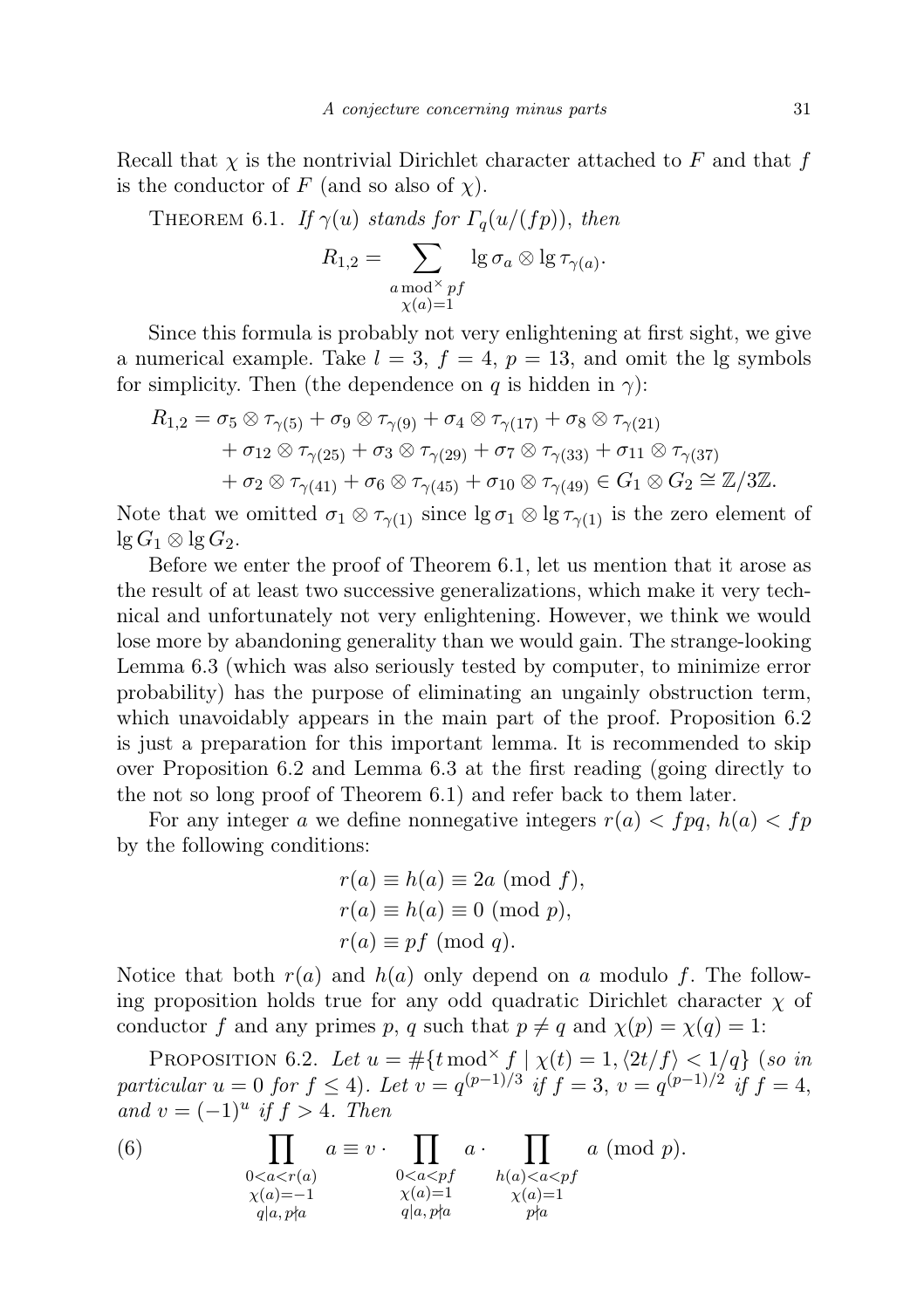*Proof.* Let  $n_1, n_2, n_3$  be the number of factors in the three products above. By means of the substitution  $b = a + pqt$ , where t is determined by  $-pqt \equiv a \pmod{f}$ , we obtain

$$
n_1 = \sum_{\substack{t \bmod^{\times} f \\ \chi(t)=1}} \# \{ b \mid pqt < b < r(-pqt) + pqt, qf \mid b, p \nmid b \}
$$
  
= 
$$
\sum_{\substack{t \bmod^{\times} f \\ \chi(t)=1}} \left( \left[ \frac{r(-pqt) + pqt}{qf} \right] - \left[ \frac{pqt}{qf} \right] - \left[ \frac{r(-pqt) + pqt}{pqf} \right] + \left[ \frac{pqt}{pqf} \right] \right).
$$

It is easy to check that  $r(-pqt) \equiv -2pqt + pf \pmod{pqt}$  and so  $r(-pqt) =$  $pqf\langle -2t/f + 1/q \rangle = -2pqt + pf - pqf[-2t/f + 1/q]$ , which gives

$$
n_1 = \sum_{\substack{t \mod^{\times} f \\ \chi(t) = 1}} \left( \left[ -\frac{pt}{f} + \frac{p}{q} - p \left[ -\frac{2t}{f} + \frac{1}{q} \right] \right] - \left[ \frac{pt}{f} \right] - \left[ -\frac{t}{f} + \frac{1}{q} - \left[ -\frac{2t}{f} + \frac{1}{q} \right] \right] + \left[ \frac{t}{f} \right] \right)
$$
  

$$
= \sum_{\substack{t \mod^{\times} f \\ \chi(t) = 1}} \left( \left[ -\frac{pt}{f} + \frac{p}{q} \right] - \left[ \frac{pt}{f} \right] - \left[ -\frac{t}{f} + \frac{1}{q} \right] + \left[ \frac{t}{f} \right] \right) \pmod{p - 1}.
$$

Therefore the first product in (6) is

$$
\prod_{\substack{0\n
$$
= (fq)^{n_1}(-1)^{c_1} \prod_{\substack{t \mod^{\times} f \\ \chi(t)=1}} \Gamma_p \left(1 + \left[-\frac{pt}{f} + \frac{p}{q}\right] - p\left[-\frac{2t}{f} + \frac{1}{q}\right]\right) \Gamma_p \left(1 + \left[\frac{pt}{f}\right]\right)^{-1}
$$
\n
$$
\equiv (fq)^{n_1}(-1)^{c_1} \prod_{\substack{t \mod^{\times} f \\ \chi(t)=1}} \Gamma_p \left(1 + \left[-\frac{pt}{f} + \frac{p}{q}\right]\right) \Gamma_p \left(1 + \left[\frac{pt}{f}\right]\right)^{-1} \pmod{p},
$$
$$

where  $c_1 = \sum_{t \mod^{\times} f, \chi(t)=1} ([-pt/f + p/q] - p[-2t/f + 1/q] - [pt/f]).$ 

The second product in (6) can be treated by means of the substitution  $b = a - pqt$ , where t is determined by  $pqt \equiv a \pmod{f}$ . We obtain

$$
n_2 = \sum_{\substack{t \bmod^{\times} f \\ \chi(t) = 1}} #\{b \mid -pqt < b < pf - pqt, \, qf \mid b, \, p \nmid b\}
$$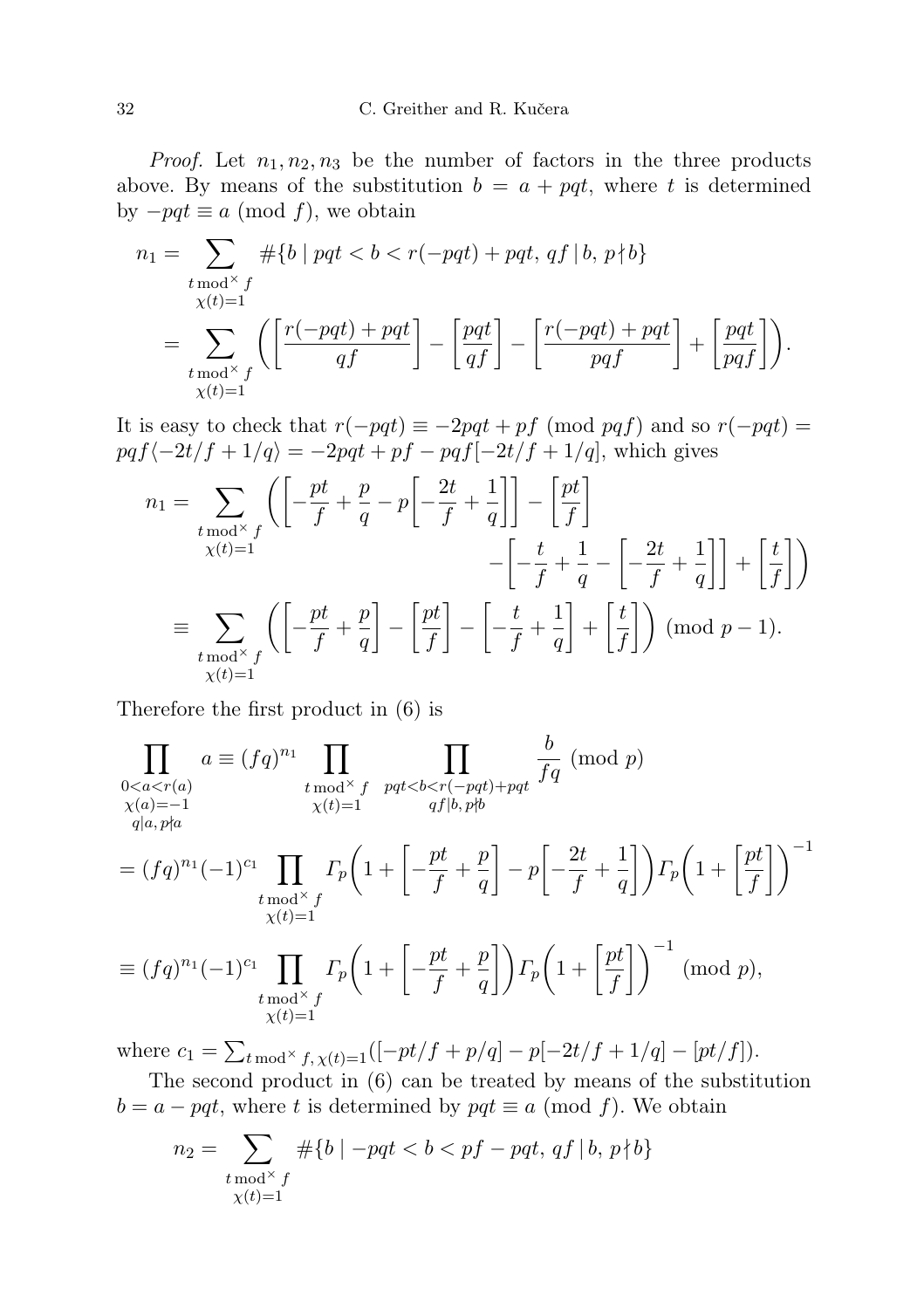$$
= \sum_{\substack{t \bmod^{\times} f \\ \chi(t)=1}} \left( \left[ \frac{pf - pqt}{qf} \right] - \left[ \frac{-pqt}{qf} \right] - \left[ \frac{pf - pqt}{pqf} \right] + \left[ \frac{-pqt}{pqf} \right] \right)
$$

$$
= \sum_{\substack{t \bmod^{\times} f \\ \chi(t)=1}} \left( \left[ -\frac{pt}{f} + \frac{p}{q} \right] - \left[ -\frac{pt}{f} \right] - \left[ -\frac{t}{f} + \frac{1}{q} \right] + \left[ -\frac{t}{f} \right] \right)
$$

and

$$
\prod_{\substack{0\n
$$
= (fq)^{n_2}(-1)^{c_2} \prod_{\substack{t \bmod^{\times} f \\ \chi(t)=1}} \Gamma_p \left(1 + \left[-\frac{pt}{f} + \frac{p}{q}\right]\right) \Gamma_p \left(1 + \left[-\frac{pt}{f}\right]\right)^{-1},
$$
$$

where  $c_2 = \sum_{t \bmod{\times} f, \chi(t)=1} ([-pt/f + p/q] - [-pt/f]).$ 

Similarly by means of the substitution  $b = a - pt$ , where t is determined by  $pt \equiv a \pmod{f}$ , we obtain

$$
n_3 = \sum_{\substack{t \mod^{\times} f \\ \chi(t) = 1}} \# \{ b \mid h(pt) - pt < b < pf - pt, f \mid b, p \nmid b \}
$$
  
= 
$$
\sum_{\substack{t \mod^{\times} f \\ \chi(t) = 1}} \left( \left[ \frac{pf - pt}{f} \right] - \left[ \frac{h(pt) - pt}{f} \right] - \left[ \frac{pf - pt}{pf} \right] + \left[ \frac{h(pt) - pt}{pf} \right] \right).
$$

It is easy to check that  $h(pt) \equiv 2pt \pmod{pf}$  and so  $h(pt) = pf\langle 2t/f \rangle =$  $2pt - pf[2t/f]$ , which gives

$$
n_3 = \sum_{\substack{t \bmod^{\times} f \\ \chi(t) = 1}} \left( \left[ p - \frac{pt}{f} \right] - \left[ \frac{pt}{f} - p \left[ \frac{2t}{f} \right] \right] \right) - \left[ 1 - \frac{t}{f} \right] + \left[ \frac{t}{f} - \left[ \frac{2t}{f} \right] \right] \right)
$$
  

$$
\equiv \sum_{\substack{t \bmod^{\times} f \\ \chi(t) = 1}} \left( \left[ -\frac{pt}{f} \right] - \left[ \frac{pt}{f} \right] - \left[ -\frac{t}{f} \right] + \left[ \frac{t}{f} \right] \right) \pmod{p - 1}.
$$

Thus the third product in (6) is

$$
\prod_{\substack{h(a)
$$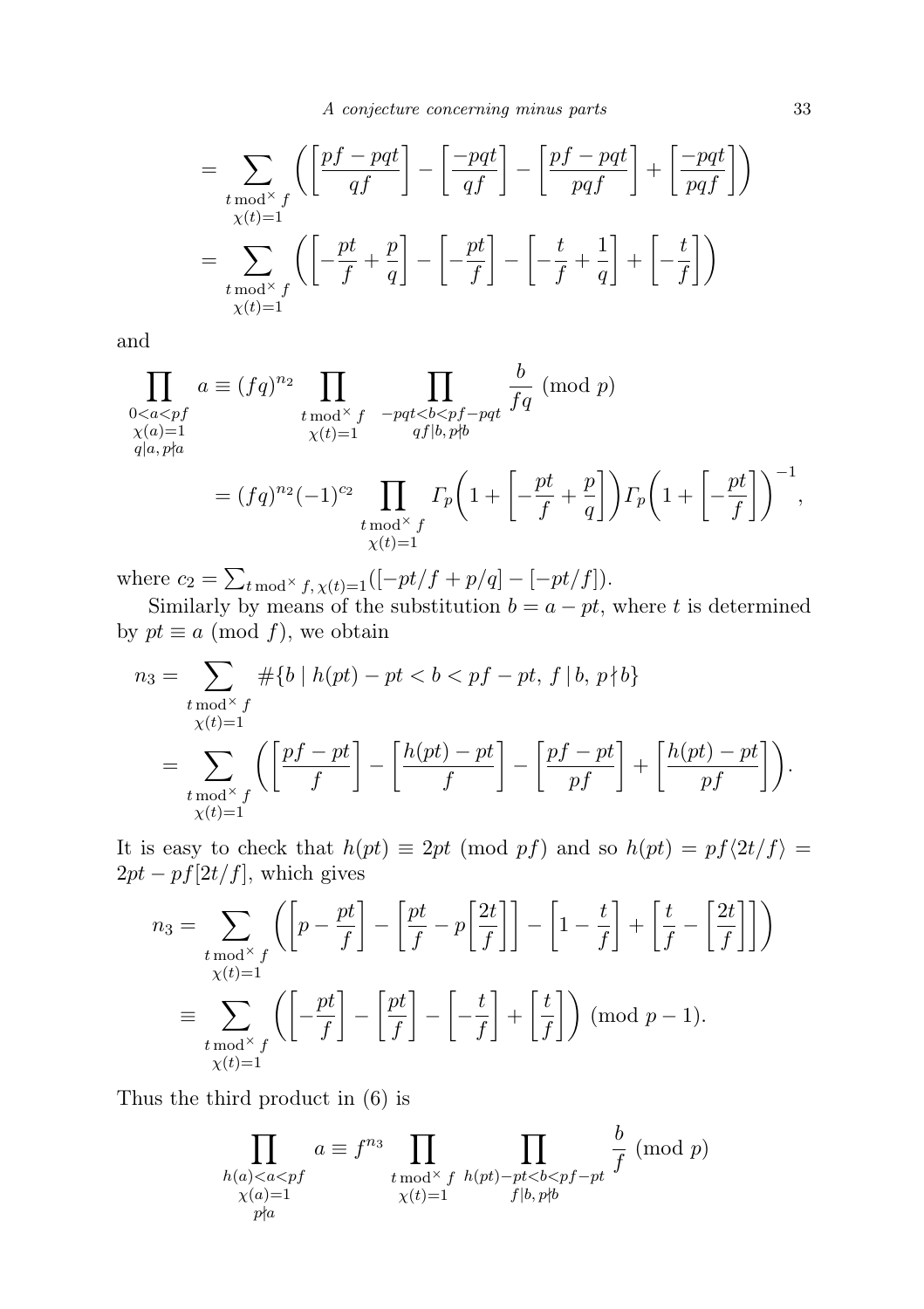34 C. Greither and R. Kučera

$$
= f^{n_3}(-1)^{c_3} \prod_{\substack{t \bmod^{\times} f \\ \chi(t)=1}} \Gamma_p \left(1 + p + \left[-\frac{pt}{f}\right]\right) \Gamma_p \left(1 + \left[\frac{pt}{f}\right] - p\left[\frac{2t}{f}\right]\right)^{-1}
$$

$$
\equiv f^{n_3}(-1)^{c_3} \prod_{\substack{t \bmod^{\times} f \\ \chi(t)=1}} \Gamma_p \left(1 + \left[-\frac{pt}{f}\right]\right) \Gamma_p \left(1 + \left[\frac{pt}{f}\right]\right)^{-1} \pmod{p},
$$

where  $c_3 = \sum_{t \bmod{\times} f, \chi(t)=1}(p + [-pt/f] - [pt/f] + p[2t/f]).$ Putting these results together yields  $n_1 - n_2 - n_3 \equiv 0 \pmod{p-1}$  and

$$
\prod_{\substack{0
$$

The proposition will be proved if we show that the right hand side is congruent to v. If  $p = 2$  then the parity of  $c_1 - c_2 - c_3$  is not important, while if  $p$  is odd then

$$
c_1 - c_2 - c_3 \equiv \sum_{\substack{t \bmod^{\times} f \\ \chi(t) = 1}} \left( 1 + \left[ \frac{2t}{f} \right] + \left[ -\frac{2t}{f} + \frac{1}{q} \right] \right)
$$

$$
\equiv \sum_{\substack{t \bmod^{\times} f \\ \chi(t) = 1}} \left( \left[ \frac{2t}{f} \right] - \left[ \frac{2t}{f} - \frac{1}{q} \right] \right) \equiv u \pmod{2}.
$$

We have the following congruence modulo  $p - 1$ :

$$
n_3 \equiv 2 \sum_{\substack{t \bmod^{\times} f \\ \chi(t)=1}} \left( \left[ \frac{t}{f} \right] - \left[ \frac{pt}{f} \right] \right) = 2 \sum_{\substack{t \bmod^{\times} f \\ \chi(t)=1}} \left( \frac{t}{f} - \frac{pt}{f} - \left\langle \frac{t}{f} \right\rangle + \left\langle \frac{pt}{f} \right\rangle \right)
$$

$$
= \frac{2(1-p)}{f} \sum_{\substack{t \bmod^{\times} f \\ \chi(t)=1}} t = \frac{1-p}{f} \sum_{t \bmod^{\times} f} (1 + \chi(t))t
$$

$$
= (1-p) \left( \frac{\varphi(f)}{2} - \frac{2h_F}{w_F} \right) \text{ (mod } p-1).
$$

If  $f = 3$  then  $n_3 \equiv (1-p)(1-1/3) \equiv \frac{1}{3}$  $\frac{1}{3}(p-1)$ , if  $f = 4$  then  $n_3 \equiv$  $(1-p)(1-1/2) \equiv \frac{1}{2}$  $\frac{1}{2}(p-1)$ . Finally, if  $f > 4$  then  $n_3 \equiv 0$ . In all cases  $q^{n_3}(-1)^{c_1-c_2-c_3} \equiv v \pmod{p}$  and the proposition is proved.

LEMMA 6.3. Let d be any integer satisfying  $pf d \equiv 1 \pmod{q}$ . Then the integer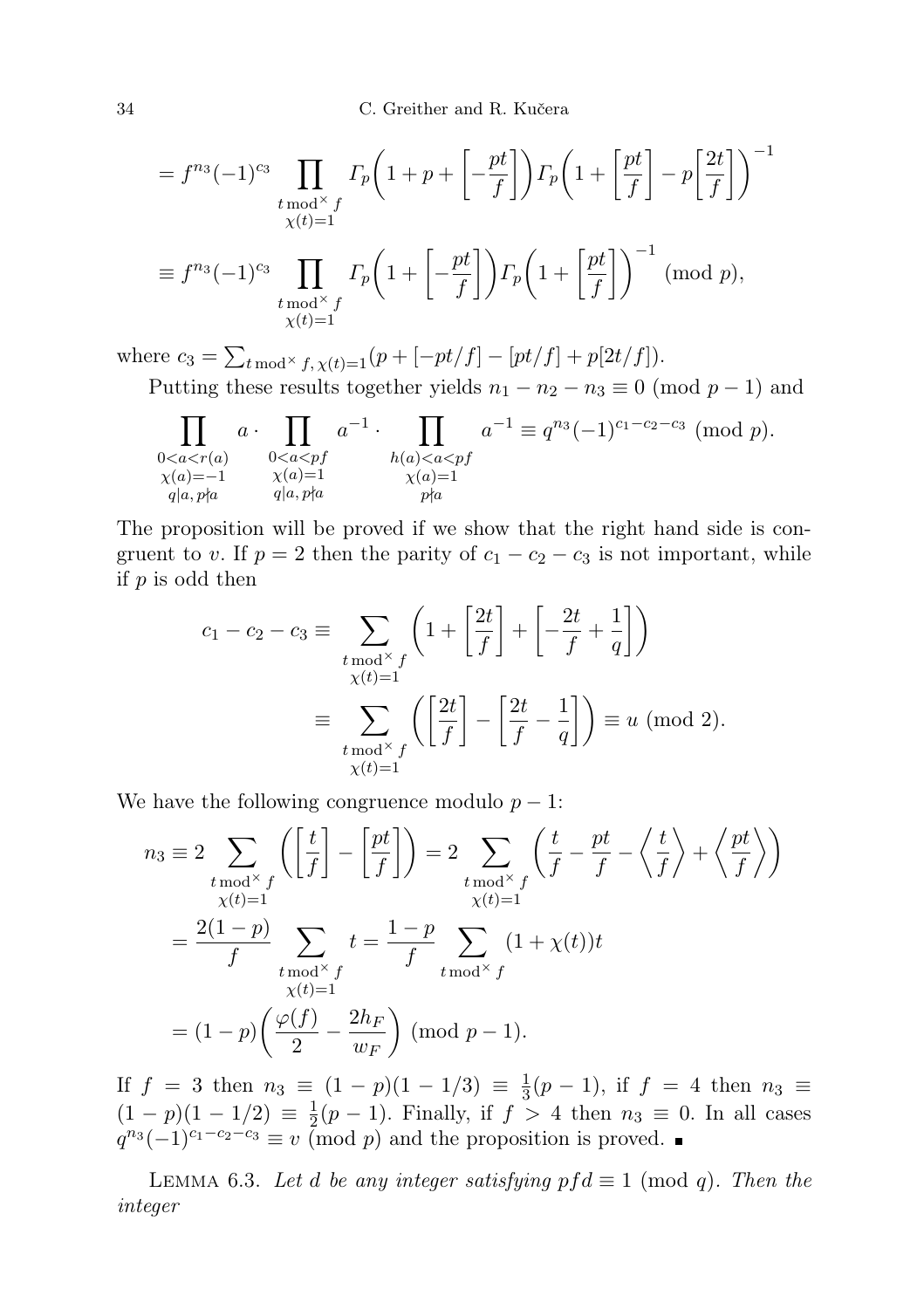A conjecture concerning minus parts 35

$$
n = \prod_{\substack{a \bmod^{\times} pf \\ q \nmid a, \chi(a) = 1}} a^{q \langle da/q \rangle - 1}
$$

is an lth power modulo p.

*Proof.* Since 
$$
0 < fp - h(a) + fpq\langle dh(a)/q \rangle < fpq
$$
 and  
\n
$$
fp - h(a) + fpq\langle dh(a)/q \rangle \equiv \begin{cases} fp(1 + dh(a)) - h(a) \equiv pf \pmod{q}, \\ -h(a) \equiv 0 \pmod{p}, \\ -h(a) \equiv -2a \pmod{f}, \end{cases}
$$

we have  $r(-a) = fp - h(a) + fpq\langle d h(a)/q \rangle$ . The left hand side of (6) is

$$
\prod_{\substack{0a>b(a)-fp-fpq(dh(a)/q) \\ \chi(a)=1 \\ q|a,p\nmid a}} (-a)
$$
\n
$$
= (-1)^{n_1} \prod_{y=0}^{q-1} \left( \prod_{\substack{f=p(a) \\ f=py>a>h(a)-fp-fpy \\ \chi(a)=1, y\equiv dh(a) \pmod{q}}} a \right) \cdot \prod_{\substack{0>a>-fpy \\ \chi(a)=1, y\equiv dh(a) \pmod{q}}} a),
$$
\n
$$
= (-1)^{n_1} \prod_{\substack{y=dh(a) \\ \chi(a)=1, y\equiv dh(a) \pmod{q}}} a \right),
$$

where  $n_1$  again means the number of factors of the product on the left hand side of (6). By means of the substitution  $b = a + fp(y + 1)$  for the former inner product and of the substitution  $b = a + f px$ ,  $x = 1, 2, ..., y$ , for the latter we obtain the following congruence modulo p:

$$
\prod_{\substack{0 < a < r(a) \\ \chi(a) = -1}} a \equiv (-1)^{n_1} \prod_{y = 0}^{q-1} \left( \left( \prod_{\substack{h(b) < b < fp \\ \chi(b) = 1, y \equiv dh(b) \pmod{q} \\ \gamma h(b) < b < fp \\ \gamma h(b) < b < fp \\ \chi(b) = 1, y \equiv dh(b) \pmod{q}} \right) \times (b) = 1, y \equiv dh(b) \pmod{q}
$$
\n
$$
= (-1)^{n_1} \left( \prod_{\substack{h(b) < b < fp \\ \chi(b) < b < fp \\ \chi(b) = 1, pb \\ \chi(b) = 1, pb}} b \right) \cdot \prod_{\substack{0 < b < fp \\ \chi(b) = 1, pb \\ \chi(b) = 1, pb \\ \chi(b) = 1, pb}} b \pmod{p}.
$$
\n
$$
b \pmod{p}.
$$

Let us consider the following partition of the set  $I = \{a \mod^{\times} fp \mid \chi(a) = 1\}$ :

$$
I_1 = \{a \in I \mid q \mid a, a < h(a)\},
$$
\n
$$
I_2 = \{a \in I \mid q \mid a, a > h(a), dh(a) \equiv -1 \pmod{q}\},
$$
\n
$$
I_3 = \{a \in I \mid q \mid a, a > h(a), dh(a) \not\equiv -1 \pmod{q}\},
$$
\n
$$
I_4 = \{a \in I \mid q \nmid a, a < h(a), \langle da/q \rangle \leq \langle dh(a)/q \rangle\},
$$
\n
$$
I_5 = \{a \in I \mid q \nmid a, a < h(a), \langle da/q \rangle > \langle dh(a)/q \rangle\},
$$
\n
$$
I_6 = \{a \in I \mid q \nmid a, a > h(a), dh(a) \equiv -1 \pmod{q}\},
$$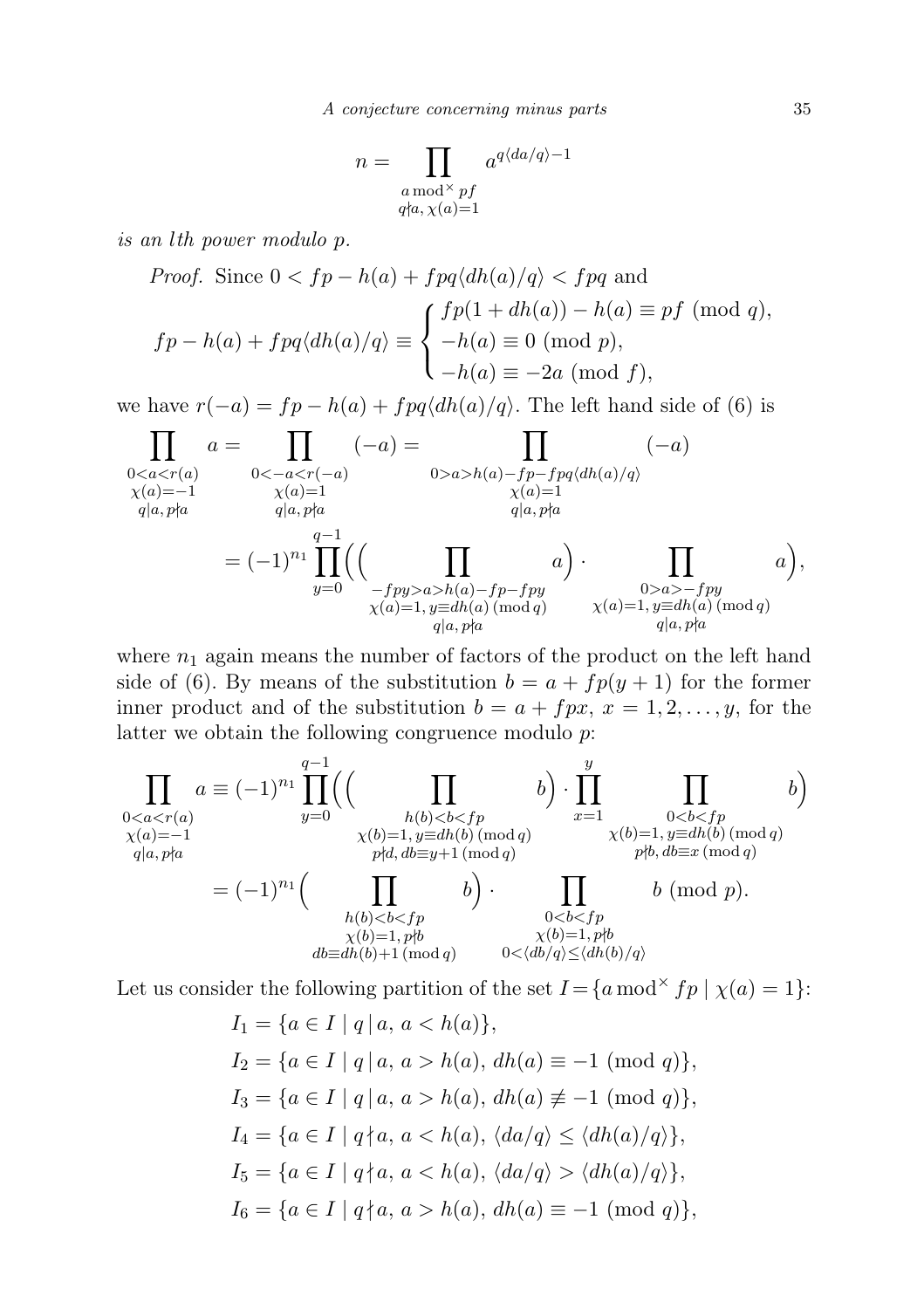$$
I_7 = \{a \in I \mid q \nmid a, a > h(a), dh(a) \not\equiv -1 \pmod{q},
$$
  

$$
\langle da/q \rangle \le \langle (1 + dh(a))/q \rangle \},
$$
  

$$
I_8 = \{a \in I \mid q \nmid a, a > h(a), dh(a) \not\equiv -1 \pmod{q},
$$
  

$$
\langle da/q \rangle > \langle (1 + dh(a))/q \rangle \}.
$$

Tedious evaluation of all possibilities shows that Proposition 6.2 can be stated also in the following form:

(7) 
$$
(-1)^{n_1} v \cdot \prod_{a \in I_3} a^2 \cdot \prod_{a \in I_1 \cup I_2 \cup I_8} a \cdot \prod_{a \in I_4} a^{-1} \equiv 1 \pmod{p}.
$$

Let us consider the involution  $\varepsilon$  on the set I such that  $\varepsilon(a) \equiv a \pmod{f}$ and  $\varepsilon(a) \equiv -a \pmod{p}$ . Then

$$
n^{2} \equiv \pm \prod_{\substack{a \bmod^{X} f p \\ q|a, \chi(a)=1}} a^{2} \cdot \prod_{\substack{a \bmod^{X} f p \\ \chi(a)=1}} a^{q\langle da/q \rangle + q\langle d\varepsilon(a)/q \rangle - 2} \pmod{p}.
$$

Wilson's theorem implies

$$
\prod_{\substack{a \bmod^{\times} fp \\ \chi(a)=1}} a^{q \langle dh(a)/q \rangle - 1} = \prod_{\substack{t \bmod^{\times} f \\ \chi(t)=1}} \left( \prod_{\substack{a \bmod^{\times} fp \\ a \equiv t \pmod{f}}} a \right)^{q \langle dh(t)/q \rangle - 1} \equiv \pm 1 \pmod{p}.
$$

Therefore

(8) 
$$
n^2 \equiv \pm \prod_{\substack{a \bmod^{\times} fp \\ q|a, \chi(a)=1}} a^2 \cdot \prod_{\substack{a \bmod^{\times} fp \\ \chi(a)=1}} a^{q(\langle da/q \rangle + \langle d\varepsilon(a)/q \rangle - \langle dh(a)/q \rangle) - 1} \pmod{p}.
$$

It is easy to see that

$$
a + \varepsilon(a) = \begin{cases} h(a) & \text{if } a < h(a), \\ h(a) + fp & \text{otherwise,} \end{cases}
$$

and so

$$
\langle d(a+\varepsilon(a))/q \rangle = \begin{cases} \langle dh(a)/q \rangle & \text{if } a < h(a), \\ \langle (1+dh(a))/q \rangle & \text{otherwise.} \end{cases}
$$

Moreover

$$
\langle da/q \rangle + \langle d\varepsilon(a)/q \rangle = \begin{cases} \langle d(a + \varepsilon(a))/q \rangle & \text{if } \langle da/q \rangle \le \langle d(a + \varepsilon(a))/q \rangle, \\ \langle d(a + \varepsilon(a))/q \rangle + 1 & \text{otherwise,} \end{cases}
$$

and

$$
\langle (1+dh(a))/q \rangle - \langle dh(a)/q \rangle = \begin{cases} 1/q & \text{if } dh(a) \not\equiv -1 \pmod{q}, \\ (1-q)/q & \text{otherwise.} \end{cases}
$$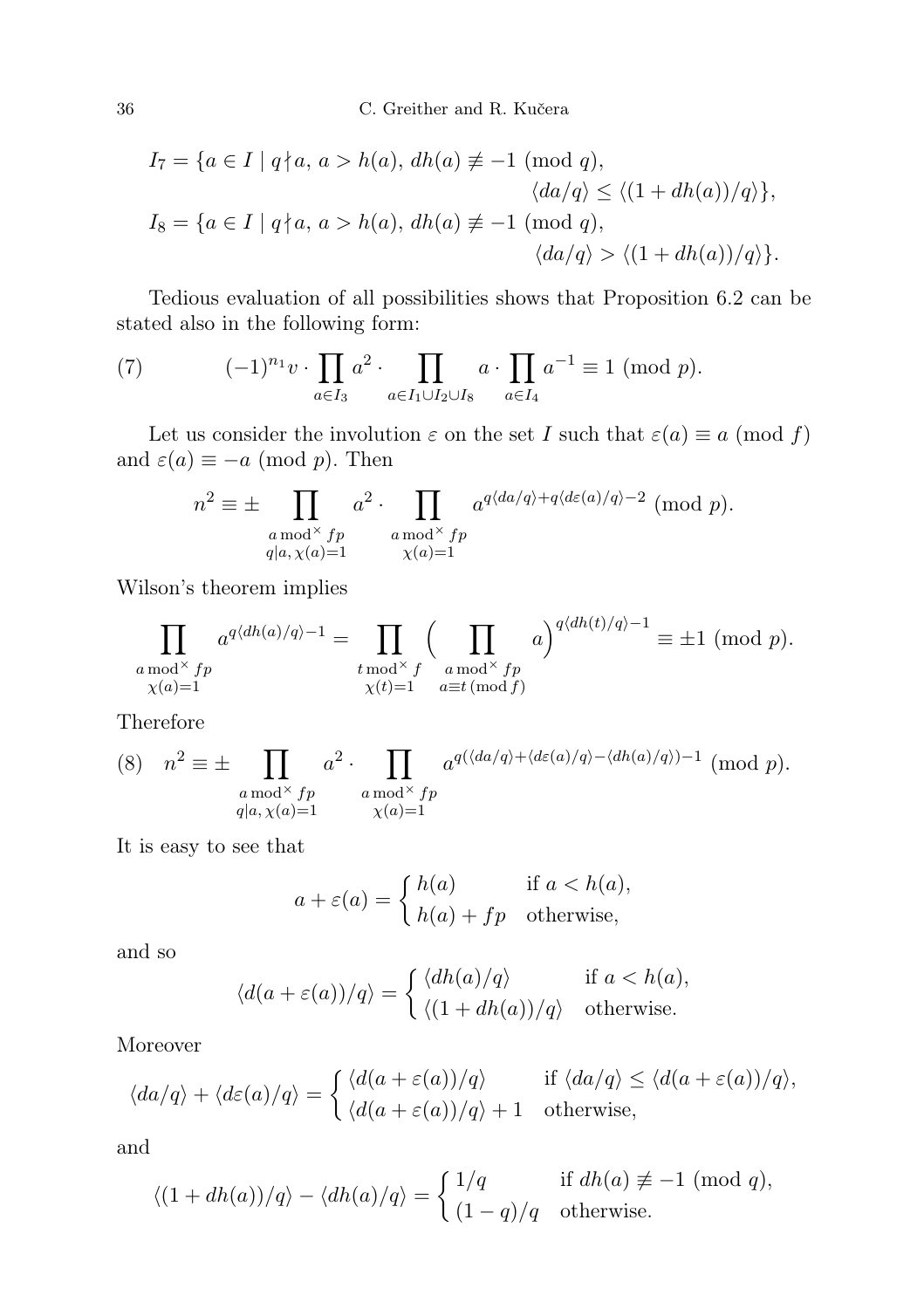If we go again through all eight cases, we find

$$
q(\langle da/q \rangle + \langle d\varepsilon(a)/q \rangle - \langle dh(a)/q \rangle) - 1 = \begin{cases} -1 & \text{if } a \in I_1 \cup I_4, \\ 0 & \text{if } a \in I_3 \cup I_6 \cup I_7, \\ -q & \text{if } a \in I_2, \\ q - 1 & \text{if } a \in I_5, \\ q & \text{if } a \in I_8, \end{cases}
$$

and (8) gives the following congruence modulo lth powers:

$$
n^2 \equiv_l \pm \prod_{\substack{a \bmod^{\times} fp \\ q|a, \chi(a)=1}} a^2 \cdot \prod_{a \in I_1 \cup I_2 \cup I_4} a^{-1} \cdot \prod_{a \in I_8} a \pmod{p}.
$$

The lemma follows from (7) and the fact that both  $-1$  and v are lth powers modulo  $p.$ 

*Proof of Theorem 6.1.* As a first step, we define  $a(u, v)$  to be the integer between 0 and  $fpq - 1$  which is congruent to u modulo fp, and congruent to  $v$  modulo  $q$ . Then by definition

$$
fpqR_{1,2} = \sum_{u \in I} \sum_{v=1}^{q-1} (a(u,v) - \frac{1}{2}fpq) \cdot \lg \sigma_u \otimes \lg \tau_v,
$$

where  $I = \{u \mod^{\times} fp \mid \chi(u) = 1\}$ . For any  $u \in I$  and any positive integer  $v < q$  let  $b(u, v) = (a(u, v) - u)/(fp)$ . It is easy to see that  $b(u, v)$  is an integer and  $0 \leq b(u, v) < q$ . Moreover  $fp \cdot b(u, v) \equiv v - u \pmod{q}$ . Recall that the integer d satisfies  $f p d \equiv 1 \pmod{q}$ , so  $b(u, v) \equiv d(v - u) \pmod{q}$ , which gives

$$
b(u, v) = q\langle d(v - u)/q \rangle
$$
  
=  $d(v - u) - q[d(v - u)/q] = d(v - u) - q([dv/q] + [-du/q] + \alpha_{u,v}),$ 

where  $\alpha_{u,v} = 1$  if  $\langle dv/q \rangle + \langle -du/q \rangle \ge 1$  and  $\alpha_{u,v} = 0$  otherwise. Therefore

$$
a(u, v) = u + fp \cdot b(u, v)
$$
  
= 
$$
fp(dv - q[dv/q]) - fp(du + q[-du/q]) + u - fpq\alpha_{u,v}.
$$

Wilson's theorem shows that  $\sum_{v=1}^{q-1} \lg \tau_v = \lg \tau_{-1} = 0$  and  $\sum_{u \in I} \lg \sigma_u =$  $\lg \sigma_{-1} = 0$ . Consequently, any sum of the form  $\sum_{u \in I} \sum_{v=1}^{q-1} c(u, v) \lg \sigma_u \otimes \lg \tau_v$ where the function  $c(u, v)$  is independent of u or independent of v will be zero. This shows, given the above expression for  $a(u, v)$ , that

$$
R_{1,2} = -\sum_{u \in I} \sum_{v=1}^{q-1} \alpha_{u,v} \lg \sigma_u \otimes \lg \tau_v = \sum_{v=1}^{q-1} \sum_{u \in I} (1 - \alpha_{u,v}) \lg \sigma_u \otimes \lg \tau_v.
$$

Since  $\alpha_{u,v} = 0$  if and only if  $\langle dv/q \rangle < 1 - \langle -du/q \rangle$ , which is the case if and only if either  $q | u$  or  $\langle dv/q \rangle < \langle du/q \rangle$ , we obtain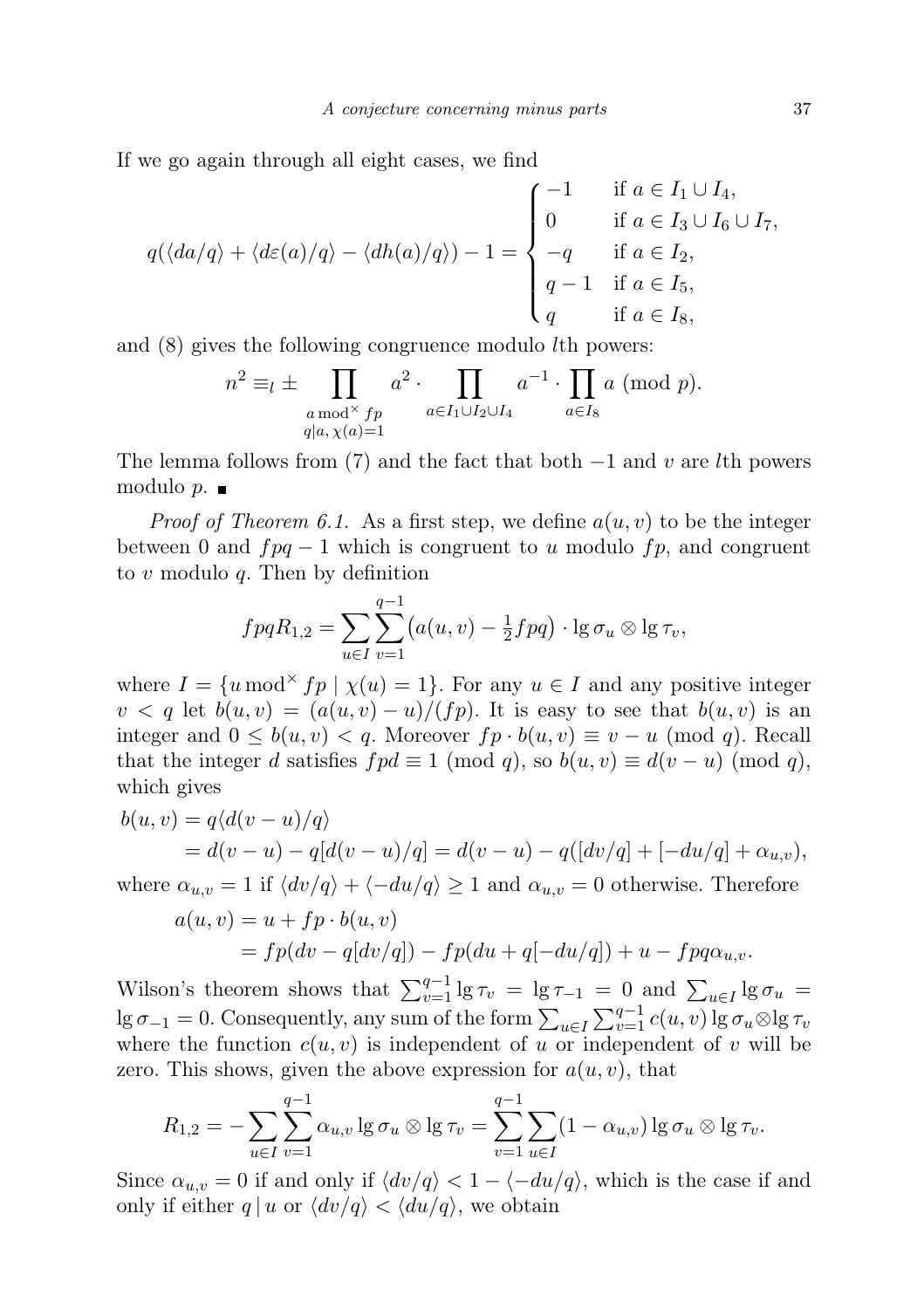38 C. Greither and R. Kučera

$$
R_{1,2} = \sum_{v=1}^{q-1} \left( \sum_{u \in I} \lg \sigma_u + \sum_{\substack{u \in I \\ q \mid u}} \lg \sigma_u \right) \otimes \lg \tau_v
$$

$$
= \sum_{b=1}^{q-2} \sum_{\substack{u \in I \\ u \in I \\ \langle du/q \rangle > b/q}} \lg \sigma_u \otimes \lg \tau_{fpb},
$$

where we have used the identity  $\sum_{v=1}^{q-1} \lg \tau_v = 0$  and the substitution  $v = f p b$ . Since  $\gamma(u) = \Gamma_q(u/fp) \equiv \Gamma_q(du) \pmod{q}$  and  $\Gamma_q(a) = (-1)^a (a-1)!$  for any  $a \in \{1, \ldots, q\}$ , the right hand side of the equality in Theorem 6.1 equals

$$
\sum_{u \in I} \lg \sigma_u \otimes \lg \tau_{\gamma(u)} = \sum_{a=1}^{q-1} \sum_{\substack{u \in I \\ du \equiv a \, (\text{mod } q)}} \lg \sigma_u \otimes \lg \tau_{(a-1)!}}
$$

$$
= \sum_{a=1}^{q-1} \sum_{\substack{b=1 \\ du \equiv a \, (\text{mod } q)}} \lg \sigma_u \otimes \lg \tau_b
$$

$$
= \sum_{b=1}^{q-2} \sum_{\substack{a=b+1 \\ du \equiv a \, (\text{mod } q)}} \lg \sigma_u \otimes \lg \tau_b
$$

$$
= \sum_{b=1}^{q-2} \sum_{\substack{u \in I \\ du \equiv a \, (\text{mod } q)}} \lg \sigma_u \otimes \lg \tau_b.
$$

We have  $\lg \tau_{fpb} = \lg \tau_b + \lg \tau_{fp}$ , so to prove Theorem 6.1 we need to show that  $a-2$ 

$$
\Big(\sum_{b=1}^q \sum_{\substack{u \in I \\ \langle du/q \rangle > b/q}} \lg \sigma_u\Big) \otimes \lg \tau_{fp} = 0.
$$

It is easy to see that

$$
\sum_{b=1}^{q-2} \sum_{\substack{u \in I \\ \langle du/q \rangle > b/q}} \lg \sigma_u = \sum_{u \in I, q \nmid u} (q \langle du/q \rangle - 1) \lg \sigma_u.
$$

We shall show that this sum is zero. In multiplicative notation this amounts to proving that  $\prod_{u \in I, q \nmid u} u^{q \langle du/q \rangle - 1}$  is an *l*th power modulo p; but this is exactly the statement of Lemma 6.3.

We return to our numerical example  $l = 3$ ,  $f = 4$ ,  $p = 13$ . (It is not necessary to specify q; the dependence on q is hidden in  $\gamma$ .) Let us identify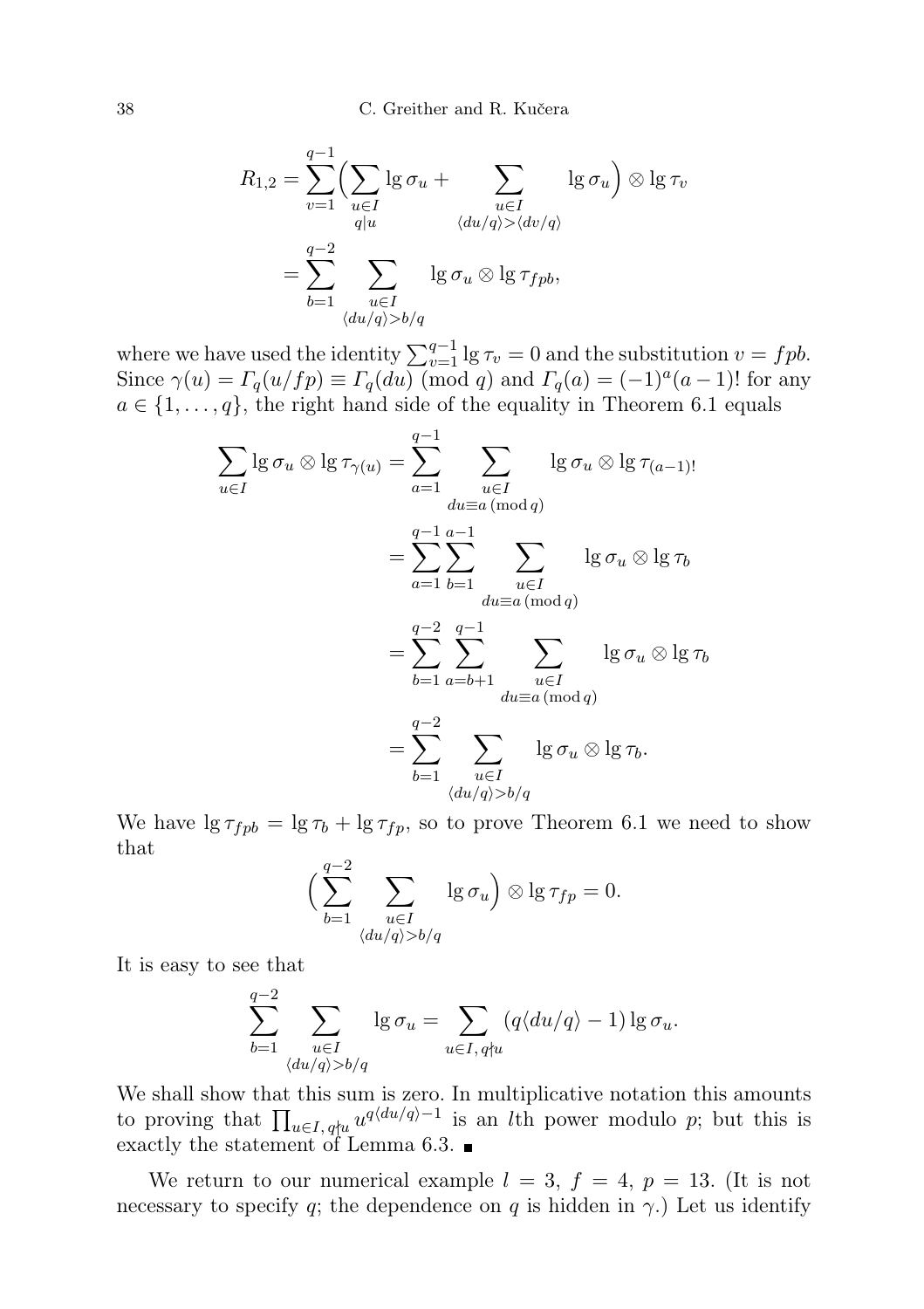$G_1 = (\mathbb{Z}/13\mathbb{Z})^{\times}/3$  with  $\mathbb{Z}/3\mathbb{Z}$  via the following isomorphism  $\kappa$ :  $\pm 1$  and  $\pm 5$ (the cubes modulo 13) map to  $\bar{0}$ ;  $\pm 2$ ,  $\pm 10$  map to  $\bar{1}$ ; and  $\pm 4$ ,  $\pm 6$  map to  $\overline{2} = \overline{-1}$ . Thus  $G_1 \otimes G_2$  becomes identified with  $G_2$ , and we can do without the lg notation. Then  $R_{1,2}$ , or rather its image in  $G_2 = (\mathbb{Z}/q\mathbb{Z})^{\times}/3$ , turns out to be

$$
\gamma(9)^{-1}\,\gamma(17)^{-1}\,\gamma(29)\,\gamma(33)^{-1}\,\gamma(37)\,\gamma(41)\,\gamma(45)^{-1}\,\gamma(49).
$$

Again we do not pretend that this is very enlightening yet. The picture will become clearer in the next section.

7. Establishing the connection with a Gauss sum. In this section we shall assume Assumption A:  $s = 2$  and  $q = p_2$  is an *l*th power modulo  $p = p_1$ . Let n be the order of q modulo p. Assumption A is equivalent to  $l | r := (p-1)/n$ . Let  $\sigma_q$  be the Frobenius of q in  $L = \mathbb{Q}(\zeta_{fp})$ .

Let  $D_0 \subseteq F(\zeta_p)$  be the decomposition subfield of q, i.e.  $Gal(F(\zeta_p)/D_0)$  =  $\langle \sigma_q|_{F(\zeta_p)}\rangle$ . Assumption A gives  $FK_1 \subseteq D_0$ . From this point onwards it seems necessary to fix a generator  $\tilde{\sigma}$  of the group Gal( $F(\zeta_p)/F$ ) and we shall do it in such a way that  $\sigma_q|_{F(\zeta_p)} = \tilde{\sigma}^r$ . Then the restriction  $\sigma_0$  of  $\tilde{\sigma}$  to  $K_1$ <br>is a generator of  $C_1$  and this choice of generator induces identifications is a generator of  $G_1$ , and this choice of generator induces identifications  $\lg G_1 \cong \mathbb{Z}/l\mathbb{Z}$  and  $\lg G_1 \otimes \lg G_2 \cong \lg G_2$ , which we will both denote by  $\iota'$ . The lg symbol will sometimes be omitted again (switching back to multiplicative notation when possible), and  $G_2$  will then be identified with  $(\mathbb{Z}/q\mathbb{Z})^{\times}$  modulo lth powers, often tacitly.



Let  $n_1$  be the order of q modulo f and let  $D_2 \subseteq \mathbb{Q}(\zeta_f)$  be the decomposition subfield of q. Let m be the order of q modulo fp, and let  $D_1 \subseteq L$  be the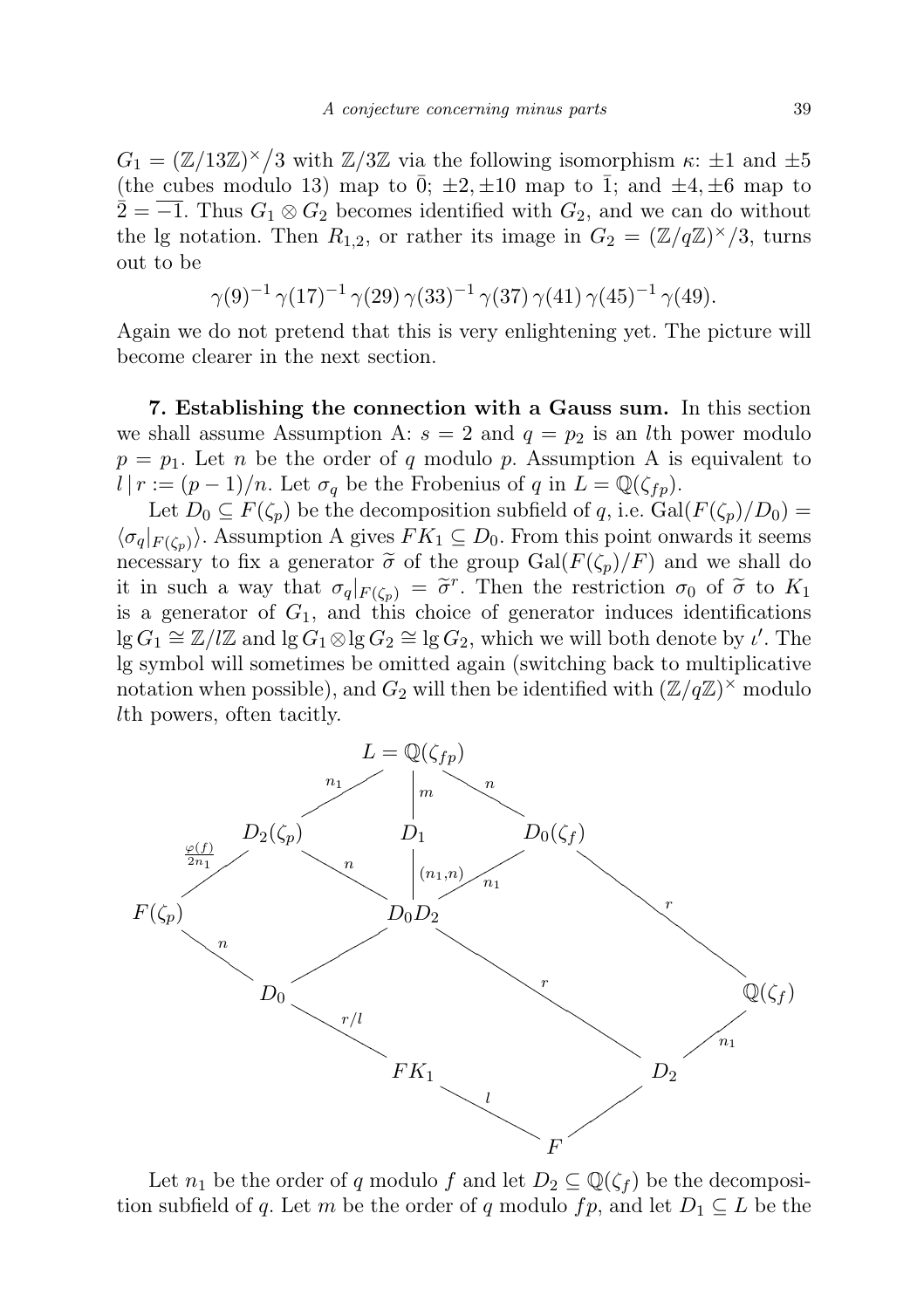decomposition subfield of q. So  $D_0D_2 \subseteq D_1$  and m is the least common multiple of n and  $n_1$ . Then  $[D_1 : D_0] = u := \varphi(f)n/(2m)$ . The prime q is totally split in  $D_1$  and we fix a prime  $\mathfrak{q}_1$  above q in  $D_1$ . Since  $\mathfrak{q}_1$  stays inert in  $L/D_1$ , we can also view  $\mathfrak{q}_1$  as a prime in L. Let  $\psi$  be the additive character on  $\mathbb{Z}/q\mathbb{Z}$ sending  $\bar{1}$  to  $\zeta_q$ , where the qth primitive root of unity is chosen once and for all. Let  $\rho = \omega^{(q^m-1)/(fp)}$  where  $\omega : \mathbb{F}_{q^m}^{\times} \to \mu_{q^m-1}$  is the Teichmüller character attached to a prime in  $L(\zeta_{q^m-1}) = \mathbb{Q}(\zeta_{q^m-1})$  above  $\mathfrak{q}_1$ . All we need to know is that the values of  $\varrho$  belong to L and that  $\varrho(x \mod q_1) \equiv x^{(q^m-1)/(fp)} \pmod{q_1}$ for all  $x \in \mathcal{O}_L$ . We shall also need the conjugate characters  $\varrho_v(x) = \varrho(x)^v$ for v running mod<sup>×</sup> fp. Let  $g(\varrho_v) = g(\varrho_v, \psi \circ \text{Tr}) \in L(\zeta_q)$  be the resulting Gauss sums (see e.g. [8, p. 56]). According to [12, p. 97, Lemmas 6.4 and 6.5],  $g(\varrho_v) \in D_1(\zeta_q)$  and  $g(\varrho_v)^{fp} \in D_1$ .

For any integer t relatively prime to f let  $\nu_t \in \text{Gal}(L/\mathbb{Q}(\zeta_p))$  be determined by  $\nu_t(\zeta_f) = \zeta_f^t$ . Then

$$
Gal(L/F(\zeta_p)) = \{ \nu_t \mid t \mod^{\times} f, \chi(t) = 1 \}
$$

and

$$
Gal(L/D_1(\zeta_p)) = \{ \nu_{q^{ni}} \mid i = 1, \ldots, m/n \}.
$$

Let us choose and fix a system of integers  $v_1, \ldots, v_u$  all congruent to 1 modulo p such that

$$
Gal(D_1(\zeta_p)/F(\zeta_p)) = {\{\nu_{v_i}|_{D_1(\zeta_p)} | i = 1,\ldots,u\}}.
$$

As  $D_1 \cap F(\zeta_p) = D_0$ , we have  $Gal(D_1/D_0) \cong Gal(D_1(\zeta_p)/F(\zeta_p))$  via restriction. A key role in the forthcoming Theorem 7.1 is played by

$$
g = N_{D_1(\zeta_q)/D_0(\zeta_q)}(g(\varrho)) = \prod_{i=1}^u g(\varrho_{v_i}).
$$

The choice of  $\psi$  we made entails the choice of a solution  $\pi \in \mathbb{Q}_q(\zeta_q)$  of the equation  $\pi^{q-1} = -q$ , as in [8, p. 71]. We may and will identify the local field  $\mathbb{Q}_q(\zeta_q)$  with  $(D_1)_{\mathfrak{q}_1}(\zeta_q)$ . Let  $T: \mathbb{Q}_q(\zeta_q)^\times \to \mathcal{O}_{\mathbb{Q}_q(\zeta_q)}^\times$  be the "leading term homomorphism" given by  $T(x) = x\pi^{-\text{val}_{\pi}(x)}$ . Let  $a \equiv_l b \in X$  mean that  $a/b$ is an *l*th power in the multiplicative abelian group  $X$ . Often  $X$  will be clear from the context and not mentioned.

We finally define, considering  $\tilde{\sigma}$  as an element of  $Gal(D_0(\zeta_q)/F(\zeta_q))$  in the obvious way (i.e.  $\zeta_q^{\tilde{\sigma}} = \zeta_q$ ),

$$
\Delta = \sum_{i=0}^{r-1} i \widetilde{\sigma}^i \in \mathbb{Z}[\text{Gal}(D_0(\zeta_q)/F(\zeta_q))].
$$

(Note: This type of element is frequently used in the theory of Euler systems and points to an impending application of Hilbert's Theorem 90.) Our next goal is the following result.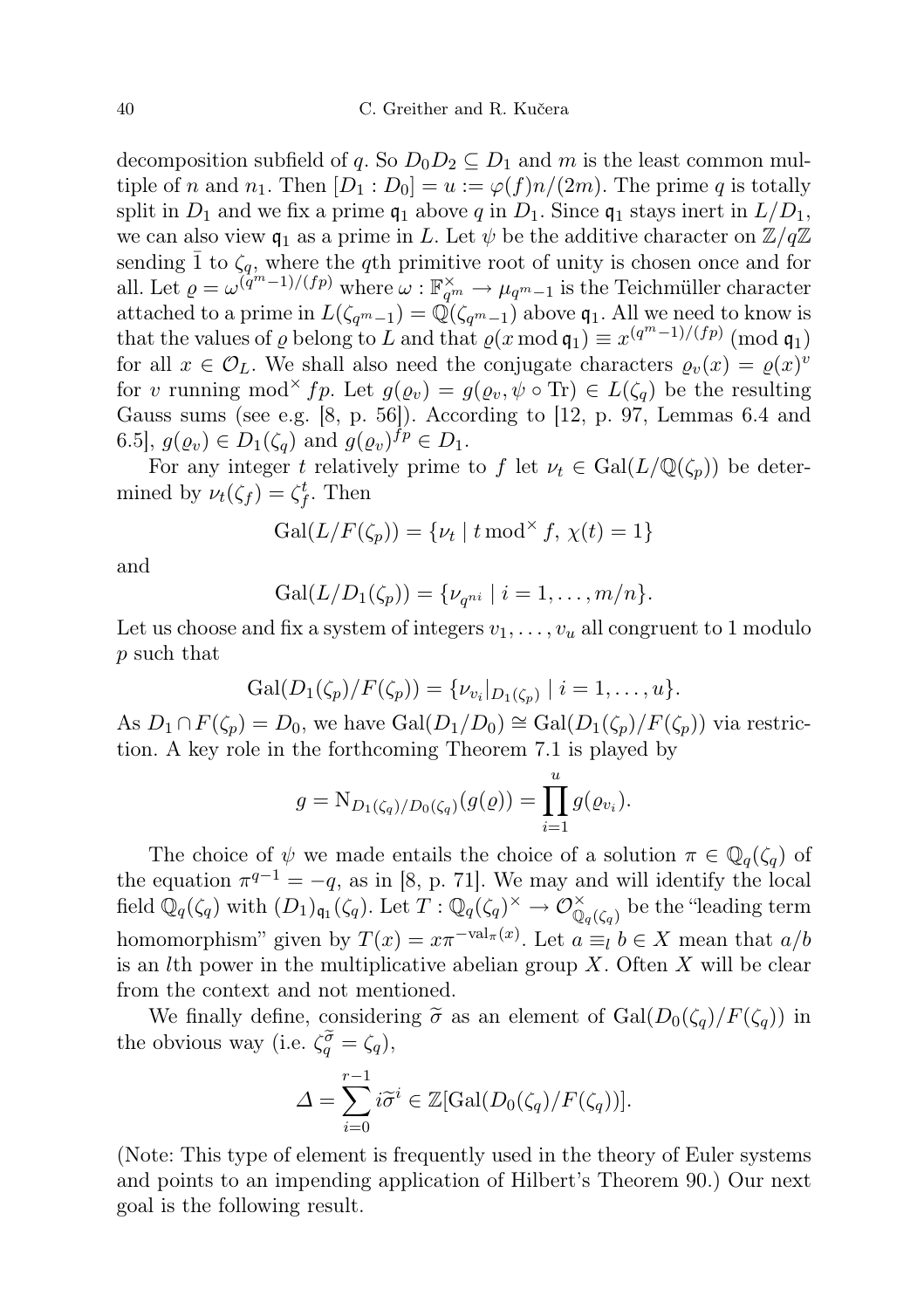THEOREM 7.1. Under Assumption A, if the residue map  $\mathcal{O}_{\mathbb{Q}_q(\zeta_q)} \to \mathbb{Z}/q\mathbb{Z}$ is written by an overbar, then

$$
\iota'(R_{1,2}) \equiv_l \overline{T(g^{-\Delta})} \in (\mathbb{Z}/q\mathbb{Z})^{\times}.
$$

Proof. In order to prove this we need the Gross–Koblitz formula (see p. 82 in  $[8]$ ). Let us point out right away that our q (which is a prime!) and  $q^m$  correspond to p and q in loc.cit.

The Gross–Koblitz formula states the following equality in  $\mathbb{Q}_q(\zeta_q)$ , where S means the sum of  $q$ -adic digits:

$$
g(\varrho_v) = \pi^{(q-1)m - S(\langle v/(fp) \rangle (q^m-1))} \prod_{i=0}^{m-1} \Gamma_q \left( 1 - \left\langle \frac{q^i v}{fp} \right\rangle \right)
$$

and so by means of the functional equation

(9) 
$$
T(g(\varrho_v)) = \pm \prod_{i=0}^{m-1} \Gamma_q\left(\left\langle \frac{q^i v}{fp} \right\rangle\right)^{-1}.
$$

Let  $h \equiv 1 \pmod{f}$  be such that  $\tilde{\sigma}(\zeta_p) = \zeta_p^h$  (so h is a primitive root dule n and  $h^r = g \pmod{p}$ ). Let  $g(g)$  be the smallest positive residue of modulo p and  $h^r \equiv q \pmod{p}$ . Let  $v(a)$  be the smallest positive residue of a modulo fp. We now look at  $\iota'(R_{1,2})$  in lg  $G_2$ . From Theorem 6.1 we have, replacing a by  $v(h^{i}t)$  and noting that  $\iota'(\sigma_{h^{i}t}) = i$ ,

$$
\iota'(R_{1,2}) = \sum_{\substack{t \bmod^{\times} f_p \\ \chi(t)=1, t \equiv 1 \pmod{p}}} \sum_{i=0}^{p-2} i \lg \tau_{\gamma(v(h^{i}t))},
$$

where  $\gamma(v) = \Gamma_q(v/(fp))$  from §6. If we identify  $G_2$  with  $(\mathbb{Z}/q\mathbb{Z})^{\times}/l$  and revert to multiplicative notation, this gives

$$
\iota'(R_{1,2}) \equiv_{l} \prod_{\substack{t \bmod^{\times} f_p \\ \chi(t)=1, t \equiv 1 \pmod{p}}} \prod_{i=0}^{p-2} \overline{\Gamma_q\left(\left\langle \frac{h^i t}{fp} \right\rangle\right)^i} \in (\mathbb{Z}/q\mathbb{Z})^{\times}.
$$

We now calculate the right hand side of the congruence in Theorem 7.1 using  $(9)$ :

$$
T(g^{-\Delta}) = \prod_{i=1}^{u} \prod_{j=0}^{r-1} T(g(\varrho_{v_i h^j}))^{-j}
$$
  
= 
$$
\pm \prod_{i=1}^{u} \prod_{j=0}^{r-1} \prod_{a=0}^{m/n-1} \prod_{b=0}^{m/n-1} \Gamma_q \left( \left\langle \frac{q^{bn+a} v_i h^j}{fp} \right\rangle \right)^j
$$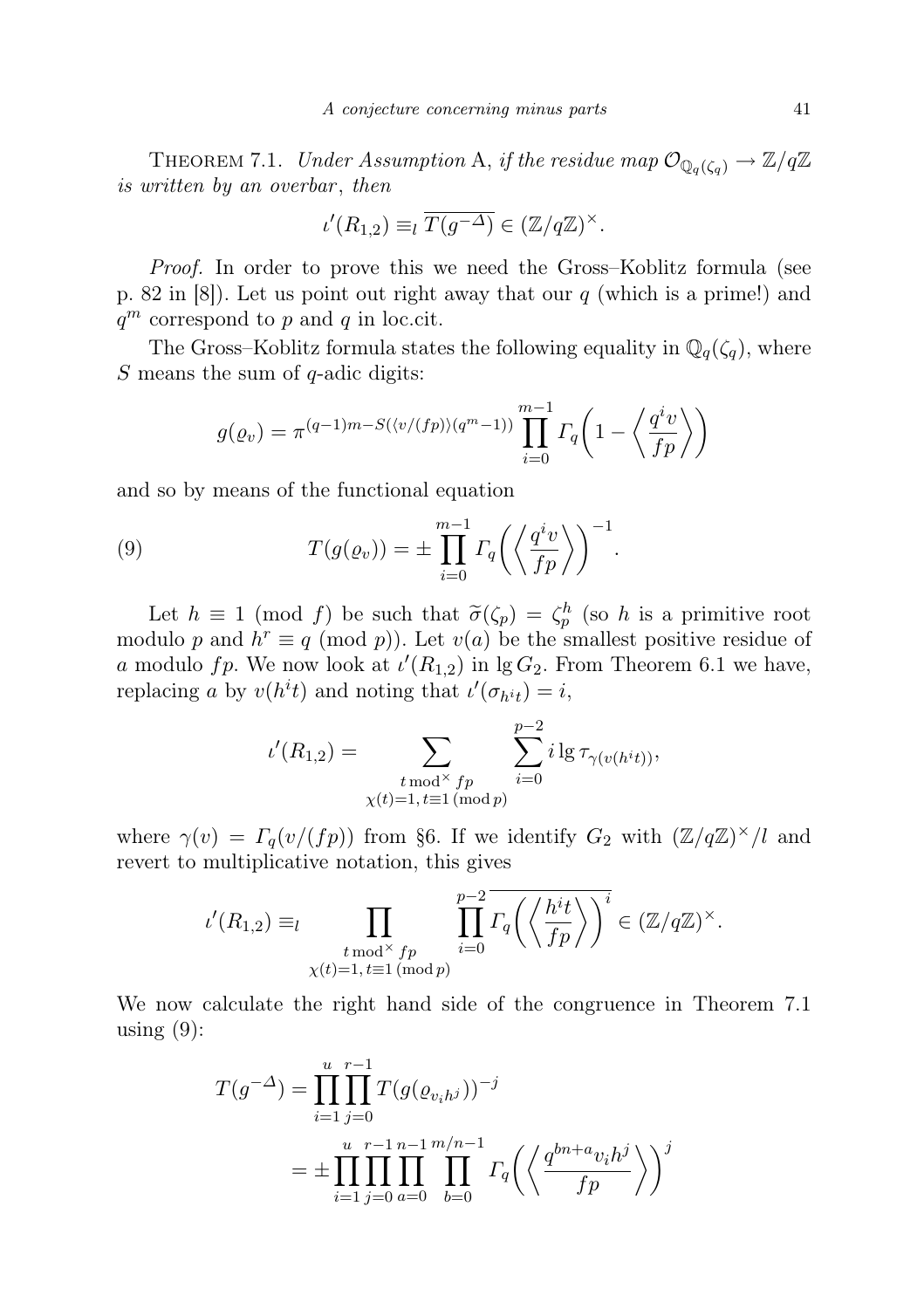$$
= \pm \prod_{\substack{t \bmod^{\times} f_p \\ \chi(t)=1, t \equiv 1 \pmod{p}}} \prod_{j=0}^{r-1} \prod_{a=0}^{n-1} \Gamma_q \left( \left\langle \frac{q^a h^j t}{fp} \right\rangle \right)^j
$$
  

$$
= \pm \prod_{\substack{t \bmod^{\times} f_p \\ \chi(t)=1, t \equiv 1 \pmod{p}}} \prod_{j=0}^{r-1} \prod_{a=0}^{n-1} \Gamma_q \left( \left\langle \frac{h^{ra+j} t}{fp} \right\rangle \right)^j.
$$

We have  $l | r$  and  $-1 \equiv_l 1$ , so if we put  $k = ra + j$  and note that then  $k \equiv j$ modulo  $l$ , we obtain

$$
\overline{T(g^{-\Delta})} \equiv_l \prod_{\substack{t \bmod^{\times} fp \\ \chi(t)=1, t \equiv 1 \pmod{p}}} \prod_{k=0}^{p-2} \Gamma_q \left( \left\langle \frac{h^k t}{fp} \right\rangle \right)^k \in (\mathbb{Z}/q\mathbb{Z})^{\times},
$$

and the theorem follows.

8. The final calculation. In this section we assemble our earlier results and prove the formula given in Corollary 5.5 by an application of Hilbert's Theorem 90. We assume Assumption A and we keep all the notations like L,  $D_0$ ,  $D_1$ ,  $q$ ,  $\Delta$  from the preceding section. As in §3 we impose that  $l \nmid f$ , which is slightly stronger than the blanket assumption  $l \nmid w_F$ .

The main technical task is to describe the element  $y := g^{-2fpw_F\Delta} \in D_0$ as explicitly as possible. Actually we will work with the slightly modified element  $y_1 = g^{-fpw_F(1-\tau)\Delta} \in D_0$ .

LEMMA 8.1.  $T(y_1) = T(y)$ .

*Proof.* From the well-known fact  $g(\varrho)^{1+\tau} = q^m$  we deduce that  $g^{1+\tau} =$  $q^{mu}$  and that

$$
y_1/y = (g^{-1+\tau}/g^{-2})^{fpw_F\Delta} = (q^{mu})^{fpw_F\Delta} = (-q)^{mufpw_F\Delta}.
$$

The lemma follows from  $-q = \pi^{q-1}$ .

We will show that  $y_1$  can be written as an *l*th power times an element  $y_2$  of F, and we will determine the prime factorization of the ideal  $(y_2)$ , which will turn out to be (modulo the *l*th power of an ideal of  $F$ ) an ideal supported only on prime ideals dividing  $p$  and  $q$ . Now for the details.

We have mentioned that  $g(\rho)^{fp}$  lies in  $D_1$  and by Stickelberger's theorem the principal ideal  $(g(\rho)^{fp})$  has the following prime factorization in L (or in  $D_1$ :

$$
(g(\varrho)^{fp})=\mathfrak q_1^{fp(\nu-\varTheta(L/\mathbb Q))},
$$

where  $\nu$  is the norm element of Gal( $L/\mathbb{Q}$ ) and  $fp\Theta(L/\mathbb{Q}) = \sum_{a \bmod^{\times} fp} a\sigma_a^{-1}$ ,  $\sigma_a$  being the automorphism of L sending each root of unity to its ath power. (The reason for the minus sign in the exponent and the presence of  $\nu$  is that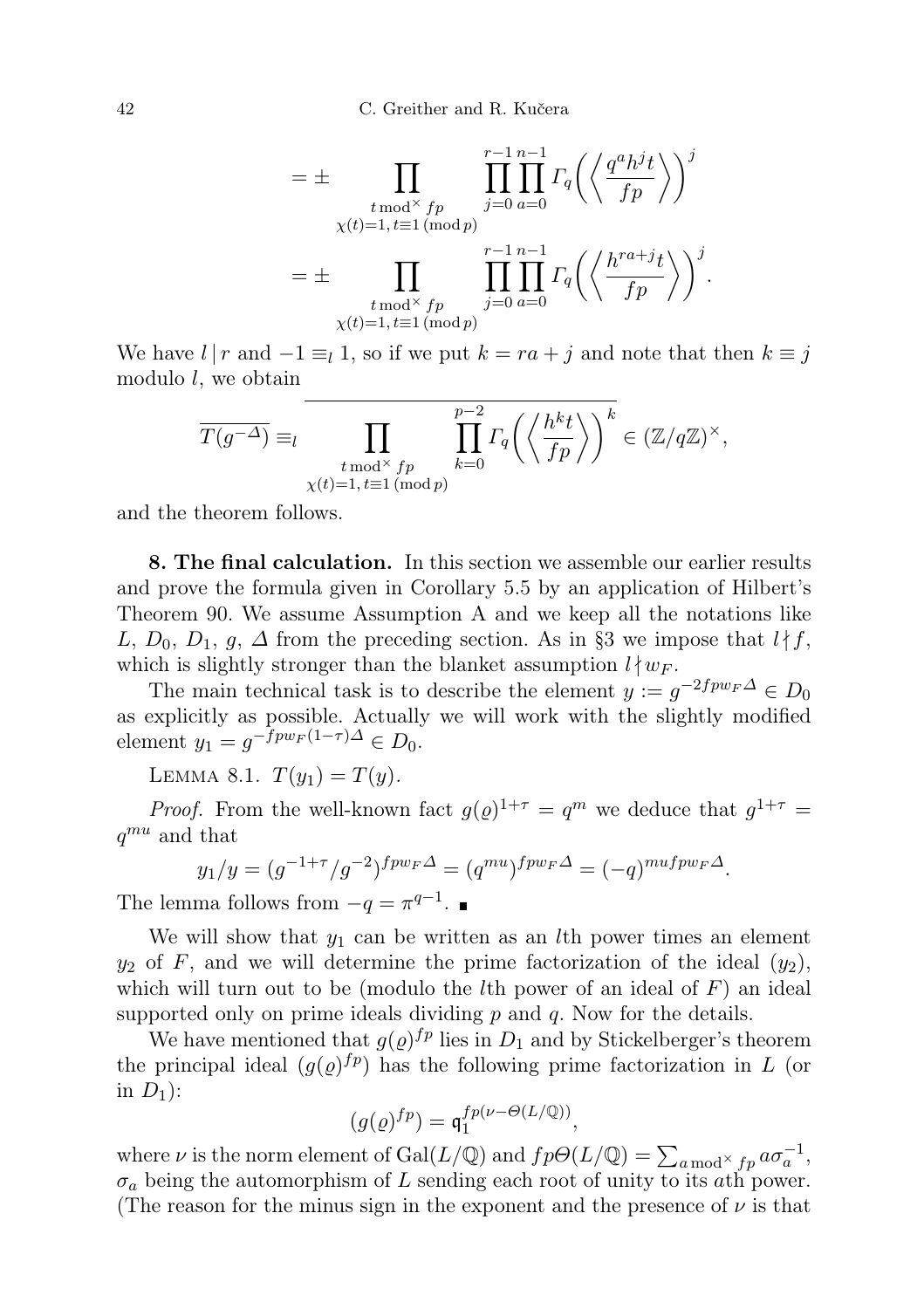in [12], where the exponent is simply  $fp\Theta(L/\mathbb{Q})$ , one takes negative powers of the Teichmüller character, and we take positive powers. Alternatively, consult the Gross–Koblitz formula in [8].)

Therefore

$$
(g(\varrho)^{fp(1-\tau)}) = \mathfrak{q}_1^{-2fp(1-\tau)\Theta_{D_1}},
$$

with

$$
\widetilde{\Theta}_{D_1} = \sum_{\substack{a \bmod^{\times} f p \\ \chi(a)=1}} \left( \frac{a}{fp} - \frac{1}{2} \right) (\sigma_a|_{D_1})^{-1} \in \mathbb{Q}[\text{Gal}(D_1/F)].
$$

Let  $\mathfrak{q}_0$  be the prime in  $D_0$  below  $\mathfrak{q}_1$ . As  $g^{fp} = \mathrm{N}_{D_1/D_0}(g(\varrho)^{fp})$ , the previous decomposition gives

(10) 
$$
(g^{fp(1-\tau)}) = \mathfrak{q}_0^{-2fp(1-\tau)\Theta_{D_0}}
$$

with

$$
\widetilde{\Theta}_{D_0} = \operatorname{res}_{D_1/D_0} \widetilde{\Theta}_{D_1} = \sum_{\substack{a \bmod^{\times} fp \\ \chi(a) = 1}} \left( \frac{a}{fp} - \frac{1}{2} \right) (\sigma_a|_{D_0})^{-1} \in \mathbb{Q}[\operatorname{Gal}(D_0/F)].
$$

Then  $\widetilde{\Theta}_{D_0}$  is a preimage in  $\mathbb{Q}[\text{Gal}(D_0/F)]$  of  $\widetilde{\Theta}_{FK_1} \in \mathbb{Q}[\text{Gal}(FK_1/F)]$ , which was introduced in §1. We can easily check that  $\Theta_{D_0}$  is divisible by  $\tilde{\sigma}$  − 1, and write

$$
2fp\widetilde{\Theta}_{D_0} \equiv i_1(\widetilde{\sigma} - 1) \pmod{(\widetilde{\sigma} - 1)^2}
$$

in  $\mathbb{Z}[\text{Gal}(D_0/F)]$ . This implies that

$$
2fp\widetilde{\Theta}_{FK_1} \equiv i_1(\sigma_0 - 1) \equiv \sigma_0^{i_1} - 1 \pmod{(\sigma_0 - 1)^2}.
$$

Thus  $\iota(2fp\tilde{\Theta}_{FK_1}) = \sigma_0^{i_1}$  (recall  $\iota$  is the canonical isomorphism  $I_{G_1}/I_{G_1}^2$  $\rightarrow G_1$ , and hence

(11) 
$$
\iota' \iota(2fp\widetilde{\Theta}_{FK_1}) = i_1 \in \mathbb{Z}/l\mathbb{Z}.
$$

Thus, up to identifications and multiplying by  $2fp$ ,  $i_1$  is the "leading term" of the minus Stickelberger element attached to  $FK_1$ .

The following simple fact is well-known and easily checked.

LEMMA 8.2. 
$$
(\tilde{\sigma} - 1)\Delta = r - N_{\tilde{\sigma}} \in \mathbb{Z}[Gal(D_0/F)], where N_{\tilde{\sigma}} = \sum_{i=0}^{r-1} \tilde{\sigma}^i
$$
.

From formula (10) and the fact that the exponent to which  $q_0$  is raised is divisible by  $\tilde{\sigma} - 1$ , we see that  $N_{\tilde{\sigma}}(g^{fp(1-\tau)})$  is a unit of F, that is, a  $w_F$ th root of unity From this and Hilbert's Theorem 00 applied to  $g^{fw_F(1-\tau)}$  we root of unity. From this and Hilbert's Theorem 90 applied to  $g^{fpw_F(1-\tau)}$  we obtain:

PROPOSITION 8.3. There exists  $z_0$  in  $D_0^{\times}$  such that  $z_0^{\tilde{\sigma}-1} = g^{fpw_F(1-\tau)}$ .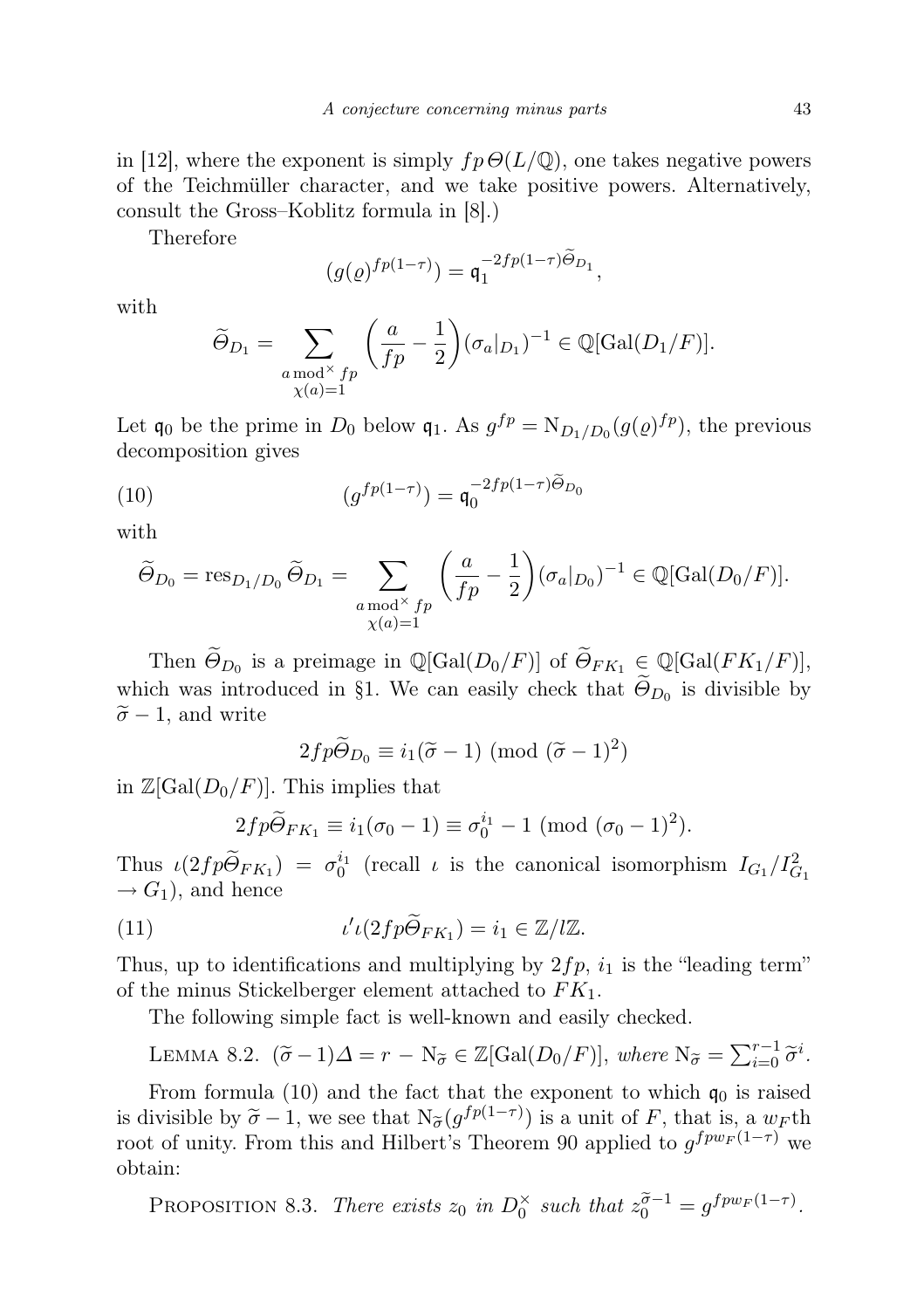Our aim is to compute  $\iota'(R_{1,2})$ . Theorem 7.1 and Lemma 8.1 give

$$
\iota'(R_{1,2})^{2fpw_F} \equiv_l \overline{T(y_1)} \in (\mathbb{Z}/q\mathbb{Z})^{\times}.
$$

From Proposition 8.3 and Lemma 8.2 we get

$$
y_1 = g^{-f p w_F (1 - \tau) \Delta} = (z_0^{\tilde{\sigma} - 1})^{-\Delta} = z_0^{N_{\tilde{\sigma}} - r}
$$

and  $l | r$  gives  $\overline{T(y_1)} \equiv_l T(z_0^{\mathbb{N}_{\widetilde{\sigma}}}) \in (\mathbb{Z}/q\mathbb{Z})^{\times}$ . We have proved

COROLLARY 8.4. Let 
$$
y_2 = z_0^{N_{\tilde{\sigma}}} = N_{D_0/F}(z_0) \in F^\times
$$
. Then  
\n
$$
\iota'(R_{1,2})^{2fpw_F} \equiv_l \overline{T(y_2)} \in (\mathbb{Z}/q\mathbb{Z})^\times.
$$

To obtain  $\overline{T(y_2)}$  we now have a look at the prime factorization of  $(y_2)$ . It is easily seen from (10) that the principal ideal  $(z_0)$  is the product of the lift of an ideal in  $F$  and of an ideal in  $D_0$  supported only on prime ideals above p and q. Therefore the principal ideal  $(y_2) = (N_{D_0/F}(z_0))$  is equal (up to lth powers of ideals in  $F$ ) to an ideal in  $F$  supported only on prime ideals above  $p$  and  $q$ .

It is possible to write  $2fp(1 - \tau)\tilde{\Theta}_{D_0} = (1 - \tau)(\tilde{\sigma} - 1)(i_1 + \beta)$  with  $\beta \in (\tilde{\sigma} - 1)\mathbb{Z}[\text{Gal}(D_0/F)]$ . If the above-q-part of the principal ideal  $(z_0)$ is written  $\mathfrak{q}_0^{\delta}$  with some  $\delta \in \mathbb{Z}[\text{Gal}(D_0/\mathbb{Q})]$  then we must have  $(\tilde{\sigma} - 1)\delta =$  $-2fpw_F(1-\tau)\Theta_{D_0}$ , and this implies

$$
\delta \equiv -w_F(1-\tau)(i_1+\beta) \pmod{\mathrm{N}_{\widetilde{\sigma}}\mathbb{Z}[\langle \tau \rangle]}
$$

and so

$$
\delta N_{\widetilde{\sigma}} \equiv -w_F(1-\tau)i_1N_{\widetilde{\sigma}} \pmod{lN_{\widetilde{\sigma}}\mathbb{Z}[\langle \tau \rangle]}.
$$

Let  $\mathfrak{p}_2$  be the ideal of F below  $\mathfrak{q}_0$ . (The notation  $\mathfrak{p}_2$  is consistent with the notation in the statement of the Minus Conjecture in  $\S1$ ; recall q is just another name for  $p_2$ .) Then the above-q-part of  $(y_2)$  is (letting  $\equiv_l$  likewise denote equality of ideals up to *l*th powers of ideals in  $F$ )

$$
(12)\qquad \qquad (y_2)_q \equiv_l \mathfrak{p}_2^{-w_F(1-\tau)i_1}
$$

We shall now concentrate on the above-p-part of the ideal  $(y_2)$  modulo lth powers. The following result is well-known to experts.

.

LEMMA 8.5. Let  $\kappa: \mathbb{Q}_p(\zeta_p)^\times \to (\mathbb{Z}/p\mathbb{Z})^\times$  be given by  $\kappa(x) = \overline{x^{\tilde{\sigma}-1}}$ . Then the kernel of  $\kappa$  is  $\mathcal{O}_{\mathbb{Q}_p(\zeta_p)}^{\times}$  or  $p^{\mathbb{Z}}$ , and the following diagram commutes with  $\widetilde{\iota}(\widetilde{\sigma}) = \overline{1}$ , and the left hand vertical map induced by the valuation:

$$
\begin{array}{ccc}\n\mathbb{Q}_p(\zeta_p)^\times & \xrightarrow{\kappa} & (\mathbb{Z}/p\mathbb{Z})^\times \\
& \downarrow \text{val} & & \downarrow \cong \\
\mathbb{Z}/(p-1)\mathbb{Z} & \xleftarrow{\tilde{\iota}} & \text{Gal}(\mathbb{Q}_p(\zeta_p)/\mathbb{Q}_p)\n\end{array}
$$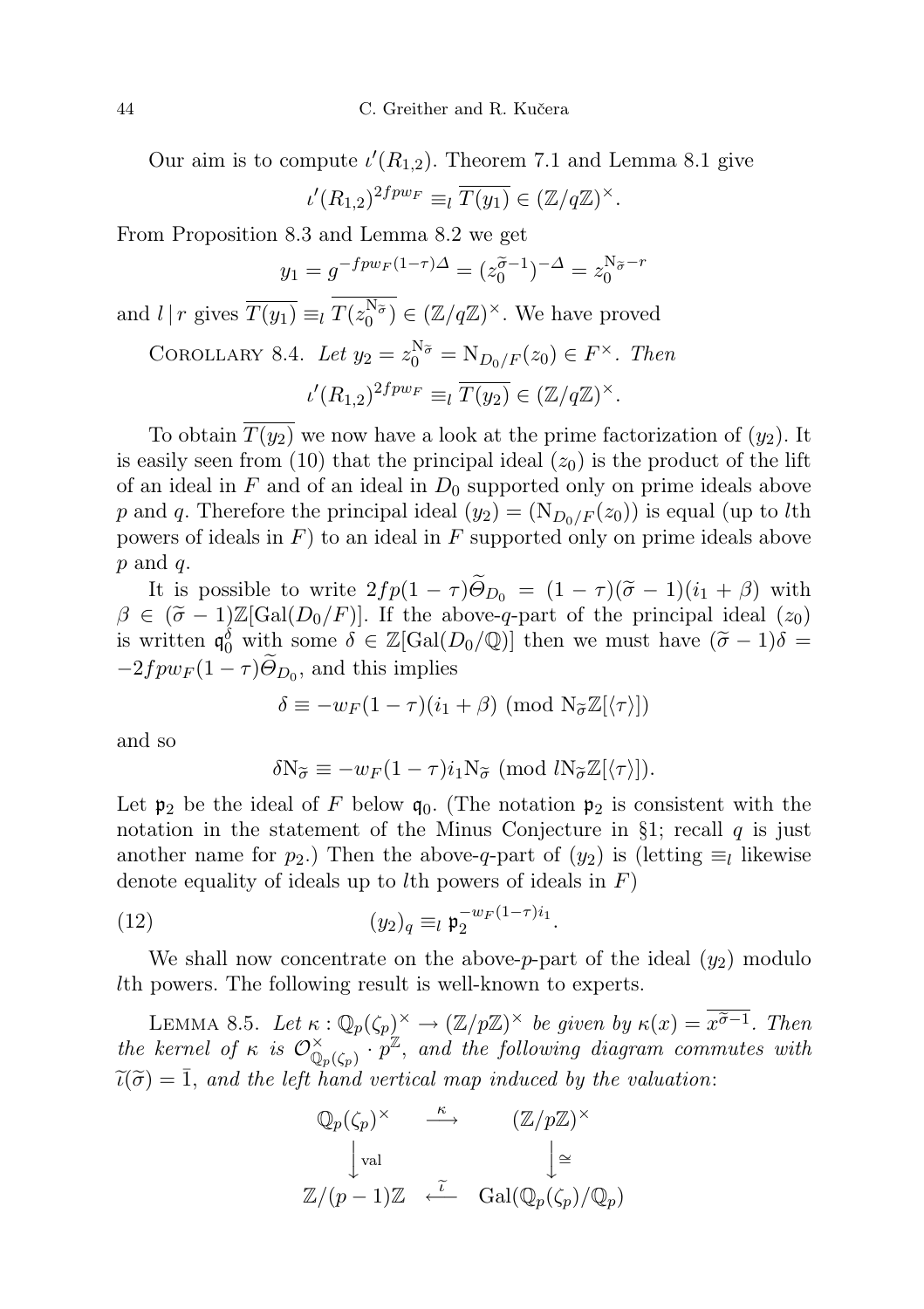*Proof.* Recall that  $\tilde{\sigma}$  corresponds to the primitive root h modulo p. We have

$$
\kappa(\zeta_p-1) = \overline{(\zeta_p-1)^{\widetilde{\sigma}-1}} = \overline{(\zeta_p^h-1)/(\zeta_p-1)} = \overline{\zeta_p^{h-1} + \cdots + \zeta_p + 1} = \overline{h},
$$

and val $(\zeta_p - 1) = 1$ , so the diagram commutes. The other claims of the lemma follow easily.

To get at the above-p-part of the principal ideal  $(z_0)$  we need another auxiliary result. Recall that  $\varrho = \omega^{(q^m-1)/(fp)}$ , where  $\omega : \mathbb{F}_{q^m}^{\times} \to \mu_{q^m-1}$  is the Teichmüller character attached to a prime  $\mathfrak{Q}$  in  $\mathbb{Q}(\zeta_{q^m-1})$  above  $\mathfrak{q}_1$ , and that  $n_1$  is the order of q modulo f. Then  $\overline{\omega} = \omega|_{\mathbb{F}_{q^{n_1}}^{\times}}$  is the Teichmüller character attached to the prime below  $\mathfrak{Q}$  in  $\mathbb{Q}(\zeta_{q^{n_1}-1})$ . Let  $\overline{\varrho} = \overline{\omega}^{(q^{n_1}-1)/f}$  and let  $g(\overline{\varrho})$ be the Gauss sum (using the same additive character  $\psi$  as in the definition of  $g(\varrho)$ ). The relation between these two Gauss sums is described in the following lemma, where  $\sigma'$  is the automorphism of  $\mathbb{Q}(\zeta_{fpq})$  determined by  $\zeta_f^{\sigma'}=\zeta_f^p$ <sup>p</sup><sub>f</sub> and  $\zeta_{pq}^{\sigma'} = \zeta_{pq}$ . Recall also the notation of §3: we have fixed  $u_2 \in F$ such that the prime  $\mathfrak{p}_2$  below  $\mathfrak{Q}$  in F satisfies  $\mathfrak{p}_2^{h_F/h_{F,\{p_2\}}} = (u_2)$ .

LEMMA 8.6.  
\n(a) 
$$
g(\rho)^{\sigma'} \equiv g(\overline{\rho})^{m/n_1}
$$
 modulo all primes dividing p in  $D_1(\zeta_q)$ .  
\n(b)  $z_0^{\overline{\sigma}-1} \equiv u_2^{(1-\tau)2nfph_{F,\{p_2\}}}$  modulo all primes dividing p in  $D_0$ .

*Proof.* (a) As  $\varrho(x)^p = \overline{\varrho}(\mathcal{N}_{\mathbb{F}_{q^m}/\mathbb{F}_{q^{n_1}}}(x))$  for any  $x \in \mathbb{F}_{q^m}^{\times}$ , the Davenport-Hasse relation gives  $g(\varrho^p) = g(\overline{\varrho})^{m/n_1}$  (e.g., see [12, Ex. 6.4, p. 111]). Let us decompose  $\rho = \varkappa_p \varkappa_f$  where the characters  $\varkappa_p$ ,  $\varkappa_f$  satisfy  $\varkappa_p^p = \varkappa_f^f = 1$ . Then  $\varrho(x)^p = \varkappa_f(x)^p = \varkappa_f(x)^{\sigma'} \equiv \varrho(x)^{\sigma'} \pmod{\zeta_p - 1}$  and so  $g(\varrho^p) \equiv g(\varrho)^{\sigma'}$  $\pmod{\zeta_p-1}$ .

(b) We know that  $g(\varrho)^{fp} \in D_1$  and  $g(\overline{\varrho})^f \in D_2$ . It is easy to see that  $[D_1 : D_0 D_2] \cdot m = nn_1$ . Thus (a) gives  $N_{D_1/D_0 D_2}(g(\rho)^{fp})^{\sigma'} \equiv g(\overline{\rho})^{nfp} \text{ mod-}$ ulo all primes dividing p in  $D_0 D_2$ . Therefore  $g^{fp} = g^{fp\sigma'} \equiv N_{D_2/F}(g(\overline{\varrho})^f)^{np}$ modulo all primes dividing  $p$  in  $D_0$ . Stickelberger's theorem gives the factorization

$$
(\mathrm{N}_{D_2/F}(g(\overline{\varrho})^f)) = \mathfrak{p}_2^{f((1+\tau)\varphi(f)/2 - \Theta_F)},
$$

where  $f\Theta_F = (\sum_{t \bmod Y} f, \chi(t)=1} t) + (\sum_{t \bmod Y} f, \chi(t)=-1} t) \tau$  and so  $(1-\tau)f\Theta_F$  $= (1 - \tau) \sum_{t \bmod{\times} f} t \chi(t) = -(1 - \tau) 2f h_F/w_F$ . Hence

$$
(\mathrm{N}_{D_2/F}(g(\overline{\varrho})^f)^{1-\tau}) = \mathfrak{p}_2^{(1-\tau)2fh_F/w_F} = (u_2)^{(1-\tau)2fh_{F,\{p_2\}}/w_F},
$$

so the two generators of these principal ideals are equal up to a unit in  $F$ , i.e. up to a  $w_F$ th root of unity. We have obtained

$$
N_{D_2/F}(g(\overline{\varrho})^f)^{w_F(1-\tau)} = u_2^{(1-\tau)2fh_{F,\{p_2\}}}.
$$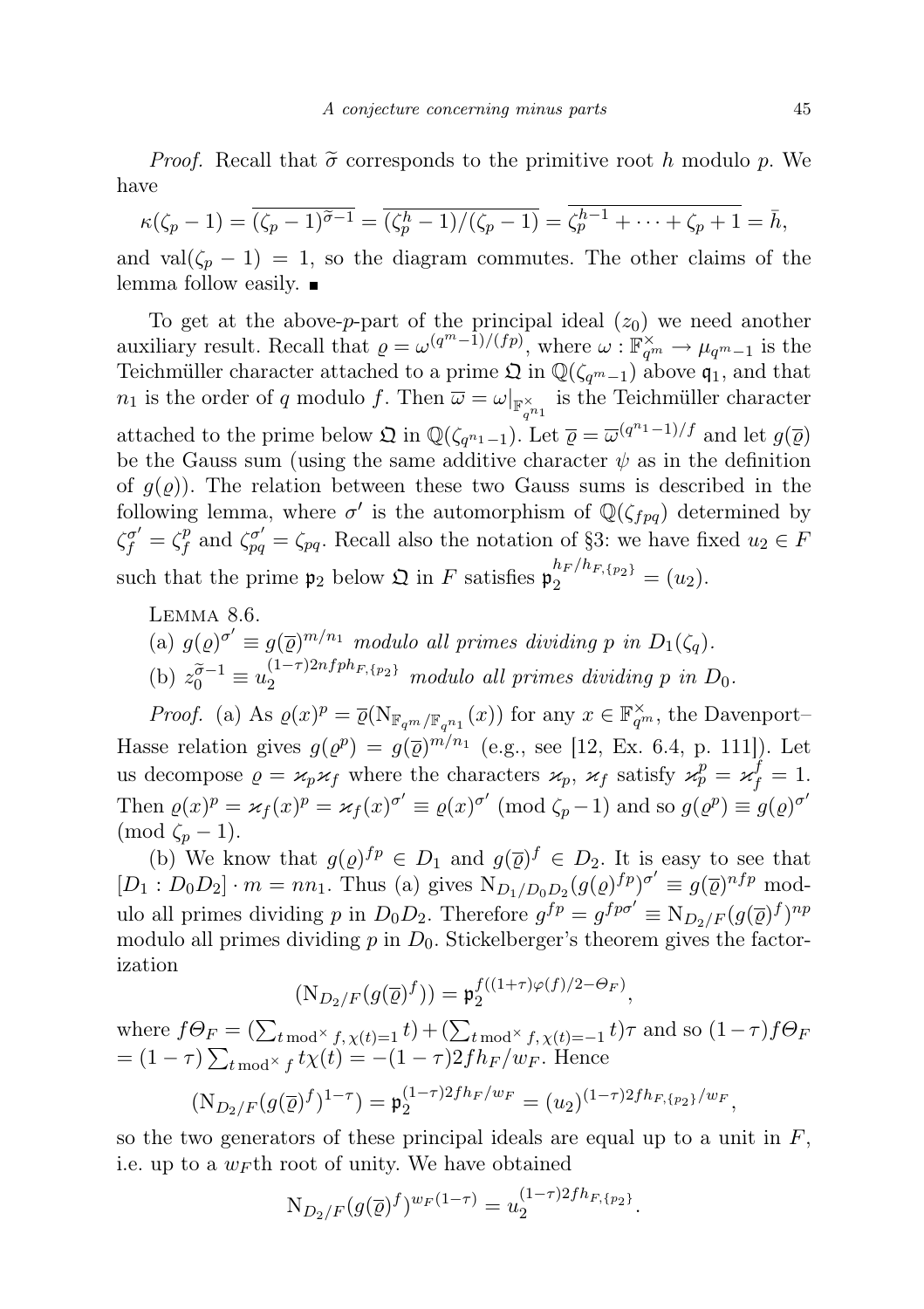Therefore, by Proposition 8.3,

$$
z_0^{\tilde{\sigma}-1} = g^{fpw_F(1-\tau)} \equiv N_{D_2/F}(g(\overline{\varrho})^f)^{npw_F(1-\tau)} = u_2^{(1-\tau)2nfph_{F,\{p_2\}}}
$$

modulo all primes dividing p in  $D_0$ .

Let  $\mathfrak{P}_1$  and  $\mathfrak{P}'_1$  denote the primes of  $D_0$  and  $F(\zeta_p)$  above  $\mathfrak{p}_1$ , respectively. The extension  $F(\zeta_p)/F$  is totally ramified at the primes above p and so

$$
\text{val}_{\mathfrak{p}_1}(y_2) = \text{val}_{\mathfrak{p}_1}(\text{N}_{D_0/F}(z_0)) = \text{val}_{\mathfrak{P}_1}(z_0) = \frac{1}{n} \text{val}_{\mathfrak{P}_1'}(z_0).
$$

Lemma 8.5 gives

$$
\mathrm{val}_{\mathfrak{p}_1}(y_2) \equiv \frac{1}{n} \widetilde{\iota}(z_0^{\widetilde{\sigma}-1}) \left(\bmod \frac{p-1}{n}\right),\,
$$

and using Lemma 8.6(b) we obtain

$$
\mathrm{val}_{\mathfrak{p}_1}(y_2) \equiv \frac{1}{n} \widetilde{\iota}((\overline{u_2^{1-\tau}})^{2nfph_{F,\{p_2\}}}) \equiv 2fph_{F,\{p_2\}} \widetilde{\iota}(\overline{u_2^{1-\tau}}) \left(\bmod \frac{p-1}{n}\right).
$$

The definition of  $z_0$  in Proposition 8.3 implies that  $z_{0}^{(1+\tau)(\tilde{\sigma}-1)}=1$  and so  $z_0^{1+\tau} \in F$ , which means  $z_0^{1+\tau} \in \mathbb{Q}$ ; hence  $y_2^{1+\tau} = (z_0^{1+\tau})^{(p-1)/n}$  is an *l*th power of a rational number. Therefore the above-p-part of  $(y_2)$  is

.

(13) 
$$
(y_2)_p \equiv_l \mathfrak{p}_1^{2fph_{F,\{p_2\}}(1-\tau)\widetilde{\iota}(u_2^{1-\tau})}
$$

When writing  $\tilde{\iota}(u)$  we tacitly identify  $(\mathbb{Z}/p\mathbb{Z})^{\times}$  and  $Gal(F(\zeta_p)/F)$ . Since we now work modulo *l*th powers we actually can write  $\iota'(u)$  as well (now identifying  $(\mathbb{Z}/p\mathbb{Z})^{\times}/l$  and  $Gal(FK_1/F)$ ). Finally, (12) and (13) give together the following factorization of the principal ideal  $(y_2)$  modulo *lth* powers of ideals in F:

$$
(y_2) \equiv_l \mathfrak{p}_1^{2fph_{F,\{p_2\}}(1-\tau)\iota'(\overline{u_2^{1-\tau}})} \cdot \mathfrak{p}_2^{-w_F(1-\tau)i_1}.
$$

We shall use the notation  $t_1$ ,  $t_2$ ,  $t_3$ ,  $t'_1$ ,  $t'_2$ , and  $\beta_{ij} = (u_i^{1-\tau}, (FK_j)_{\mathfrak{p}_j}/F_{\mathfrak{p}_j}) \in$  $G_j$  introduced in §5. For example,  $(u_2) = \mathfrak{p}_2^{t_2}$ , hence  $u_2^{1-\tau}$  is a unit in  $F_{\mathfrak{p}_1}$ and the extension  $(FK_1)_{\mathfrak{p}_1}/F_{\mathfrak{p}_1}$  is totally ramified, thus  $\beta_{21}^{-1} = u_2^{1-\tau}$ . Now  $(11)$  and  $(MC)$  for  $s = 1$  give

$$
-w_F i_1 = \iota' \iota(-2fpw_F \widetilde{\Theta}_{FK_1}) = \iota' \iota(2fph_{F,\{p_1\}} \operatorname{Reg}_{FK_1,S}^{-1})
$$

and using (4) we obtain

$$
-w_{F}i_{1} = \iota' \iota(2fph_{F,S}(t_{2}(\beta_{11} - 1) - t(\beta_{21} - 1)))
$$
  
= 2fph\_{F,S}(t\_{2}\iota'(\beta\_{11}) - t\iota'(\beta\_{21})).

Putting things together, we finally arrive at

$$
(y_2) \equiv_l \mathfrak{p}_1^{-2fph_{F,S}(1-\tau)t_2' \iota'(\beta_{21})} \cdot \mathfrak{p}_2^{2fph_{F,S}(1-\tau)(t_2 \iota'(\beta_{11}) - t \iota'(\beta_{21}))}
$$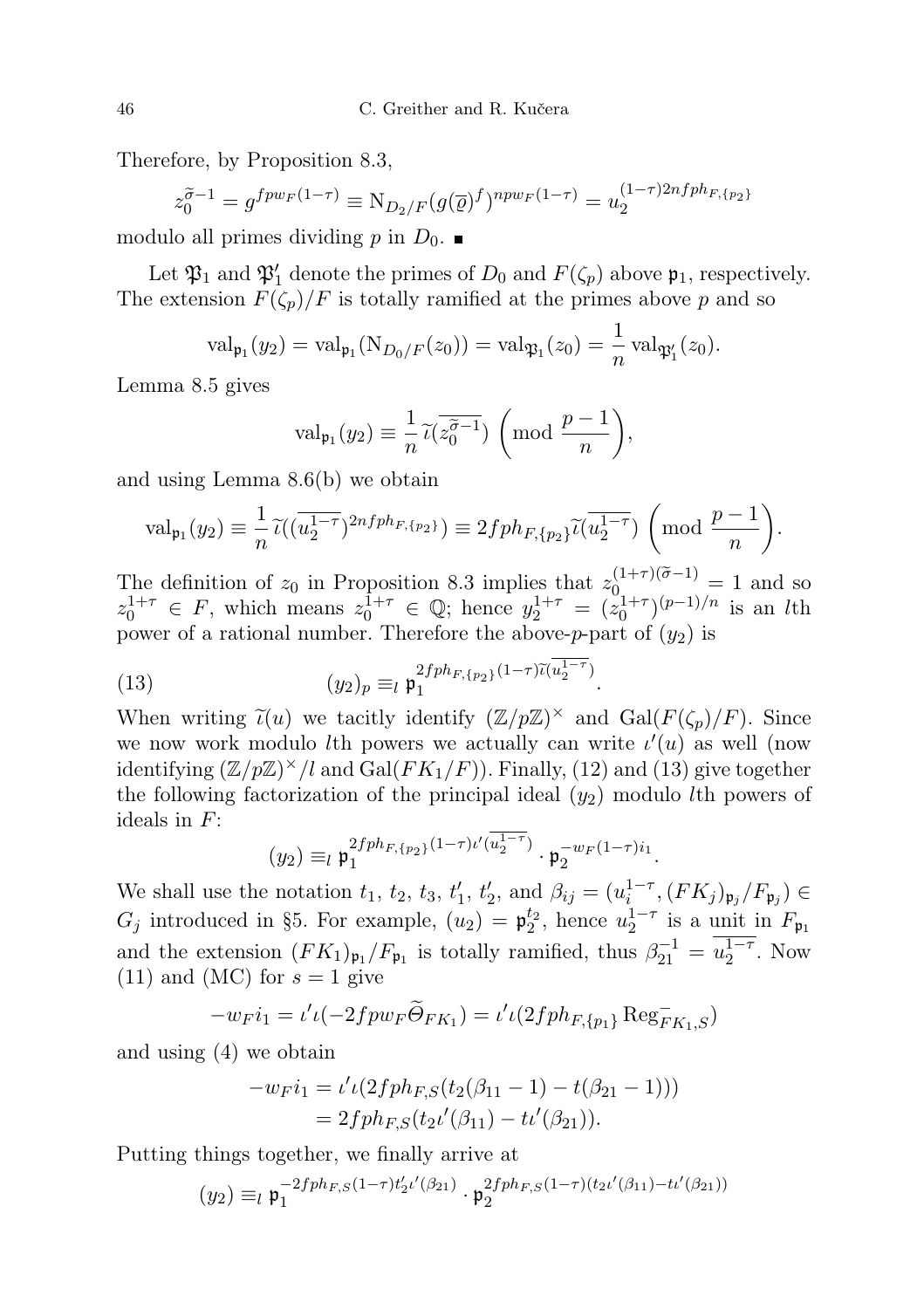A conjecture concerning minus parts 47

$$
\begin{split} & \equiv_l (\mathfrak{p}_1^{t_2'} \mathfrak{p}_2^t)^{-2fph_{F,S}(1-\tau)\iota'(\beta_{21})} \cdot (\mathfrak{p}_2^{t_2})^{2fph_{F,S}(1-\tau)\iota'(\beta_{11})} \\ & = (u_1^{1-\tau})^{-2fph_{F,S}\iota'(\beta_{21})} \cdot (u_2^{1-\tau})^{2fph_{F,S}\iota'(\beta_{11})} .\end{split}
$$

PROPOSITION 8.7. If  $l \nmid h_F$  then (taking lifts of  $\iota'(\beta_{11})$  and  $\iota'(\beta_{21})$ )

$$
y_2\equiv_l (u_1^{-(1-\tau)\iota'(\beta_{21})}\cdot u_2^{(1-\tau)\iota'(\beta_{11})})^{2fph_{F,S}}\in F^\times.
$$

Proof. We know that there is an ideal I in F such that

$$
(y_2) = I^l \cdot (u_1^{1-\tau})^{-2fph_{F,S}\iota'(\beta_{21})} \cdot (u_2^{1-\tau})^{2fph_{F,S}\iota'(\beta_{11})}.
$$

Since  $l \nmid h_F$  and  $I^l$  is principal, so is  $I = (\alpha)$  (<sup>1</sup>). Then

$$
y_2 \cdot \alpha^{-l} \cdot (u_1^{1-\tau})^{2fph_{F,S}\iota'(\beta_{21})} \cdot (u_2^{1-\tau})^{-2fph_{F,S}\iota'(\beta_{11})}
$$

is a unit in F, so a  $w_F$ th root of unity, which is an *l*th power in F because  $l \nmid w_F$ . The proposition is proved.

Let us return to the formula  $(5)$  (see Corollary 5.5), which we want to prove. When we apply  $\iota'$  to it and switch to multiplicative notation, it takes the shape

(14) 
$$
\iota'(R_{1,2}) = (\beta_{22}^{\iota'(\beta_{11})} \cdot \beta_{12}^{-\iota'(\beta_{21})})^{-h_{F,S}/w_F} \in (\mathbb{Z}/q\mathbb{Z})^{\times}/l = G_2.
$$

Now q is a norm in  $(FK_2)_{\mathfrak{p}_2}/F_{\mathfrak{p}_2}$  and so

$$
\beta_{22} = (u_2^{1-\tau}, (FK_2)_{\mathfrak{p}_2}/F_{\mathfrak{p}_2}) = (u_2^{1-\tau}q^{-t_2}, (FK_2)_{\mathfrak{p}_2}/F_{\mathfrak{p}_2}) \in G_2.
$$

Moreover  $(u_2) = \mathfrak{p}_2^{t_2}$ , hence  $u_2^{1-\tau} q^{-t_2}$  is a unit in  $F_{\mathfrak{p}_2}$  and the extension  $(FK_2)_{\mathfrak{p}_2}/F_{\mathfrak{p}_2}$  is totally ramified. Thus  $\beta_{22} = (u_2^{1-\tau}q^{-t_2})^{-1}$ . Recall that the "leading term homomorphism"  $T$  was defined as follows: take out the appropriate  $\pi$ -power from an element of  $\mathbb{Q}_q(\zeta_q)$  to obtain a unit. As  $\pi^{q-1} = -q$ , in  $\mathbb{Q}_q \cong F_{\mathfrak{p}_2}$  we are taking out a power of  $-q$  to get a unit, so  $\beta_{22} = \pm T(u_2^{1-\tau})^{-1}$ . Similarly we have

$$
\beta_{12} = (u_1^{1-\tau}, (FK_2)_{\mathfrak{p}_2}/F_{\mathfrak{p}_2}) = (u_1^{1-\tau}q^{-t}, (FK_2)_{\mathfrak{p}_2}/F_{\mathfrak{p}_2}) = (\overline{u_1^{1-\tau}q^{-t}})^{-1}
$$
  
=  $\pm T(u_1^{1-\tau})^{-1}$ .

Therefore (14) is equivalent to

$$
\iota'(R_{1,2}) = \left( \overline{T(u_2^{(1-\tau)\iota'(\beta_{11})} \cdot u_1^{-(1-\tau)\iota'(\beta_{21})})} \right)^{h_{F,S}/w_F} \in (\mathbb{Z}/q\mathbb{Z})^\times / l = G_2.
$$

Since  $l \nmid 2fpw_F$ , this equality follows from Proposition 8.7 and Corollary 8.4. We have proved

THEOREM 8.8. Suppose  $s = 2$ ,  $K^+$  is a genus field (that is,  $K^+$  =  $K_1K_2$ ,  $p_2$  is an lth power modulo  $p_1$  and  $l \nmid fh_F$ . Then the Minus Conjecture (MC) is true for  $K$ .

<sup>(&</sup>lt;sup>1</sup>) This is the only point in §8 where we are using  $l \nmid h_F$ .